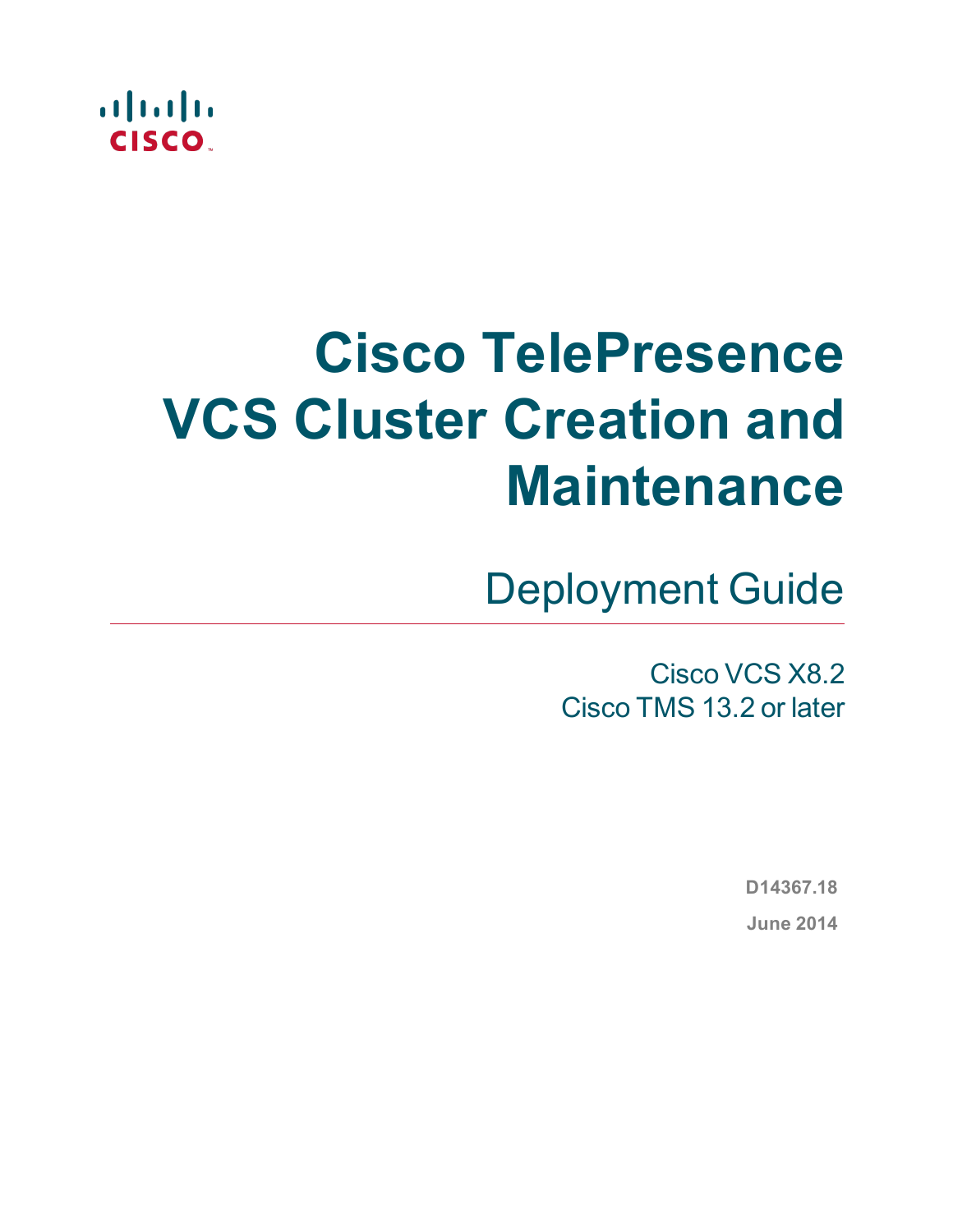## **Contents**

| Adding a VCS to an existing cluster ……………………………………………………………12                                              |     |
|------------------------------------------------------------------------------------------------------------|-----|
|                                                                                                            |     |
|                                                                                                            |     |
|                                                                                                            |     |
|                                                                                                            |     |
|                                                                                                            |     |
|                                                                                                            |     |
|                                                                                                            |     |
|                                                                                                            |     |
|                                                                                                            |     |
|                                                                                                            |     |
|                                                                                                            |     |
|                                                                                                            | .27 |
|                                                                                                            |     |
| Upgrading an X7.1 or X7.2 cluster in TMS Agent legacy mode to an X8.2 cluster 28                           |     |
|                                                                                                            |     |
|                                                                                                            |     |
| Upgrading X1 / X2 Alternates or an X3 / X4 / X5.0 cluster to an X8.2 cluster 29                            |     |
|                                                                                                            |     |
|                                                                                                            |     |
| "Cluster name not configured: if FindMe or clustering are in use a cluster name must be defined" 30        |     |
| 030 "Cluster replication error: <details> manual synchronization of configuration is required"30</details> |     |
| "Cluster replication error: the local VCS does not appear in the list of peers" 30                         |     |
| "Cluster replication error: automatic replication of configuration has been temporarily disabled           |     |
|                                                                                                            |     |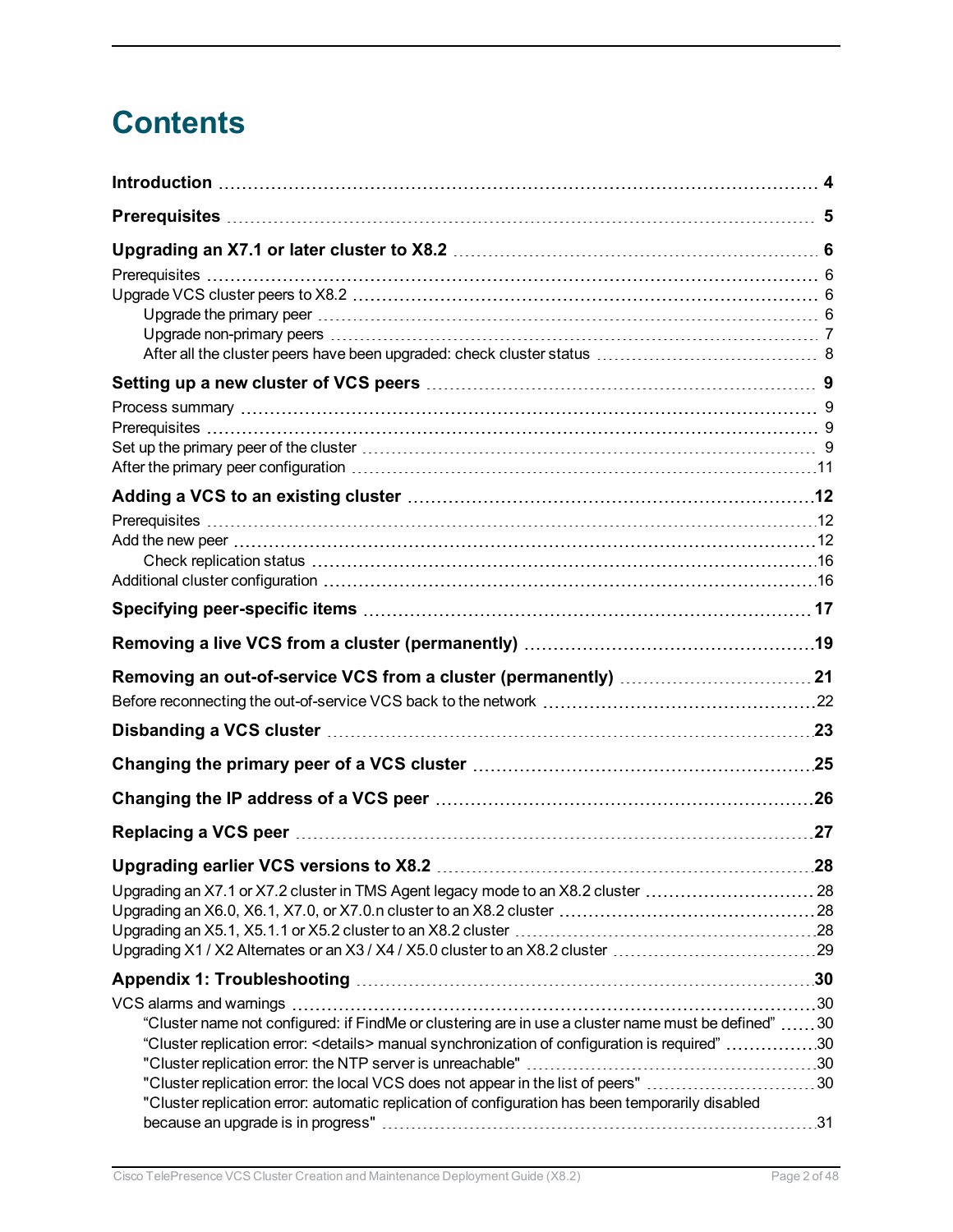| "Invalid clustering configuration: H.323 mode must be turned On - clustering uses H.323 |  |
|-----------------------------------------------------------------------------------------|--|
| "VCS database failure: Please contact your Cisco support representative" 31             |  |
|                                                                                         |  |
|                                                                                         |  |
|                                                                                         |  |
|                                                                                         |  |
|                                                                                         |  |
|                                                                                         |  |
|                                                                                         |  |
|                                                                                         |  |
|                                                                                         |  |
|                                                                                         |  |
|                                                                                         |  |
|                                                                                         |  |
|                                                                                         |  |
|                                                                                         |  |
|                                                                                         |  |
|                                                                                         |  |
|                                                                                         |  |
|                                                                                         |  |
|                                                                                         |  |
|                                                                                         |  |
|                                                                                         |  |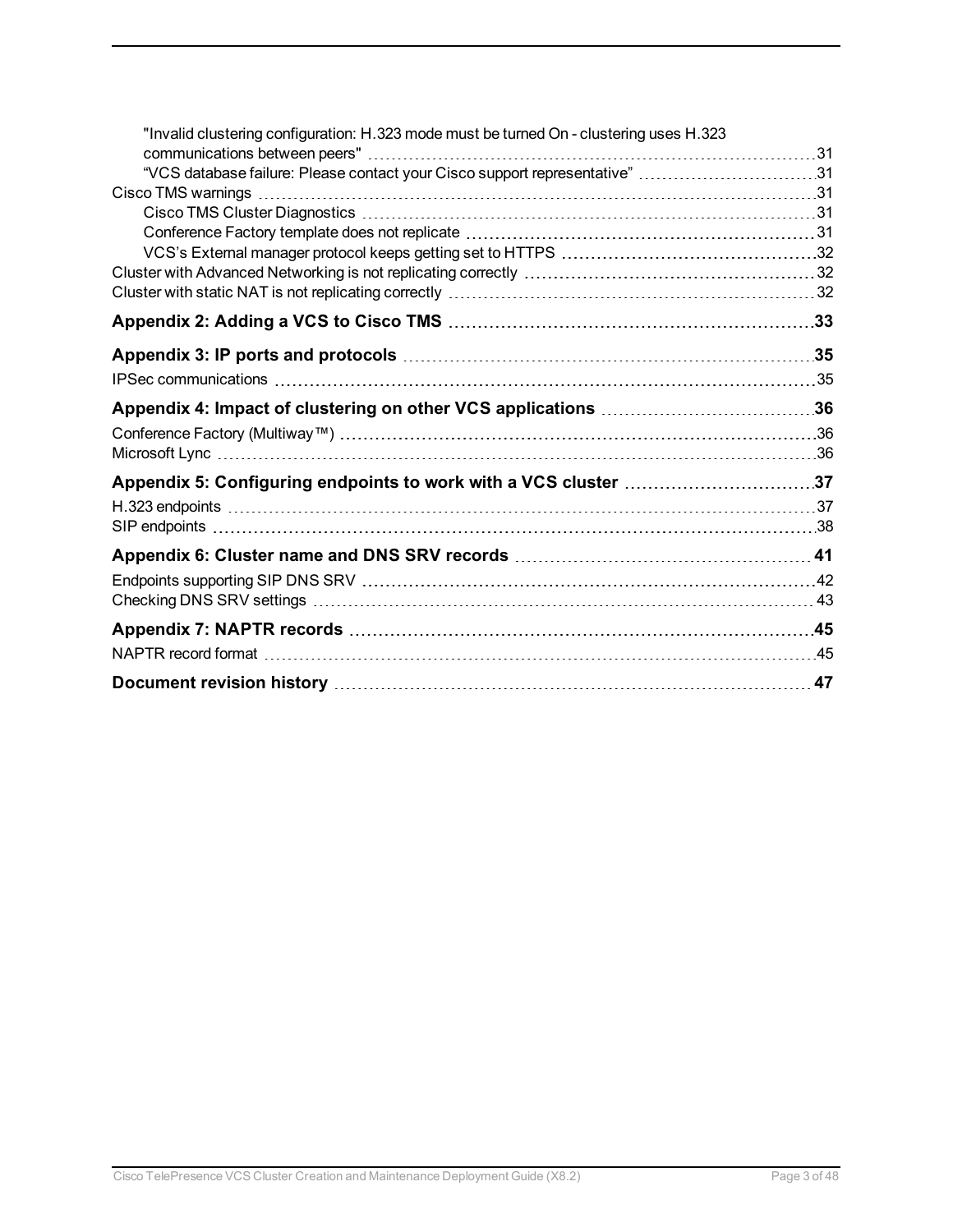## <span id="page-3-0"></span>**Introduction**

Cisco TelePresence Video Communication Server (VCS) clusters are designed to extend the resilience and capacity of a VCS installation. VCS peers in a cluster share bandwidth usage as well as routing, zone, FindMe™ and other configuration among themselves. Endpoints can register to any of the peers in the cluster; if they lose connection to their initial peer, they can re-register to another peer in the cluster.

Call licensing is carried out on a per-cluster basis. Any call licenses that have been installed on a cluster peer are available for use by any peer within the cluster. If a cluster peer becomes unavailable, the call licenses installed on that peer will remain available to the rest of the cluster peers for two weeks from the time the cluster lost contact with the peer. This will maintain the overall license capacity of the cluster — however, note that each peer is limited by its physical capacity.

Every VCS peer in the cluster must have the same routing capabilities — if any VCS can route a call to a destination it is assumed that all VCS peers in that cluster can route a call to that destination. If the routing is different on different VCS peers, then separate VCSs / VCS clusters must be used.

This guide describes how to create and maintain VCS clusters. It provides information on:

- [Upgrading](#page-5-0) an X7.1 or later cluster to X8.2 [p.6]
- Setting up a new cluster of [VCS peers](#page-8-0) [p.9]
- Adding a VCS to an [existing](#page-11-0) cluster [p.12]
- Specifying [peer-specific](#page-16-0) items [p.17]
- Removing a live VCS from a cluster [\(permanently\)](#page-18-0) [p.19]
- Removing an out-of-service VCS from a cluster [\(permanently\)](#page-20-0) [p.21]
- Disbanding a [VCS cluster](#page-22-0) [p.23]
- Changing the primary peer of a [VCS cluster](#page-24-0)  $[p.25]$
- Changing the IP address of a [VCS peer](#page-25-0) [p.26]
- [Replacing](#page-26-0) a VCS peer [p.27]

Cisco TMS is required if FindMe configuration is to be sourced from Cisco TMS and also if endpoints are to be provisioned. Cisco TMS is not needed to set up cluster, and FindMe can be configured locally on the VCS cluster if required. (If FindMe is stored locally on the VCS cluster and not sourced by Cisco TMS, there is no way at a later date to move that FindMe information to Cisco TMS.)

Enabling provisioning and creating a cluster are two separate processes. If you intend to enable provisioning on your cluster, either:

- <sup>n</sup> follow the instructions in this guide to create the cluster of VCSs (without provisioning enabled), and then follow the instructions in *Cisco TMS Provisioning Extension Deployment Guide* to enable provisioning across the cluster, or
- <sup>n</sup> follow the instructions in *Cisco TMS Provisioning Extension Deployment Guide* to enable provisioning on what will be the primary VCS, and then follow the instructions in this guide to create the cluster of VCSs

Note that VCS X8 and later supports only Cisco TMS Provisioning Extension mode.

For more information about TMS Agent legacy mode provisioning, or for creating, modifying, and troubleshooting clusters that will remain running on earlier software versions, see earlier versions of this deployment guide. Also, see [Upgrading](#page-27-0) earlier VCS versions to X8.2 [p.28] for information about upgrading these clusters to X8.2.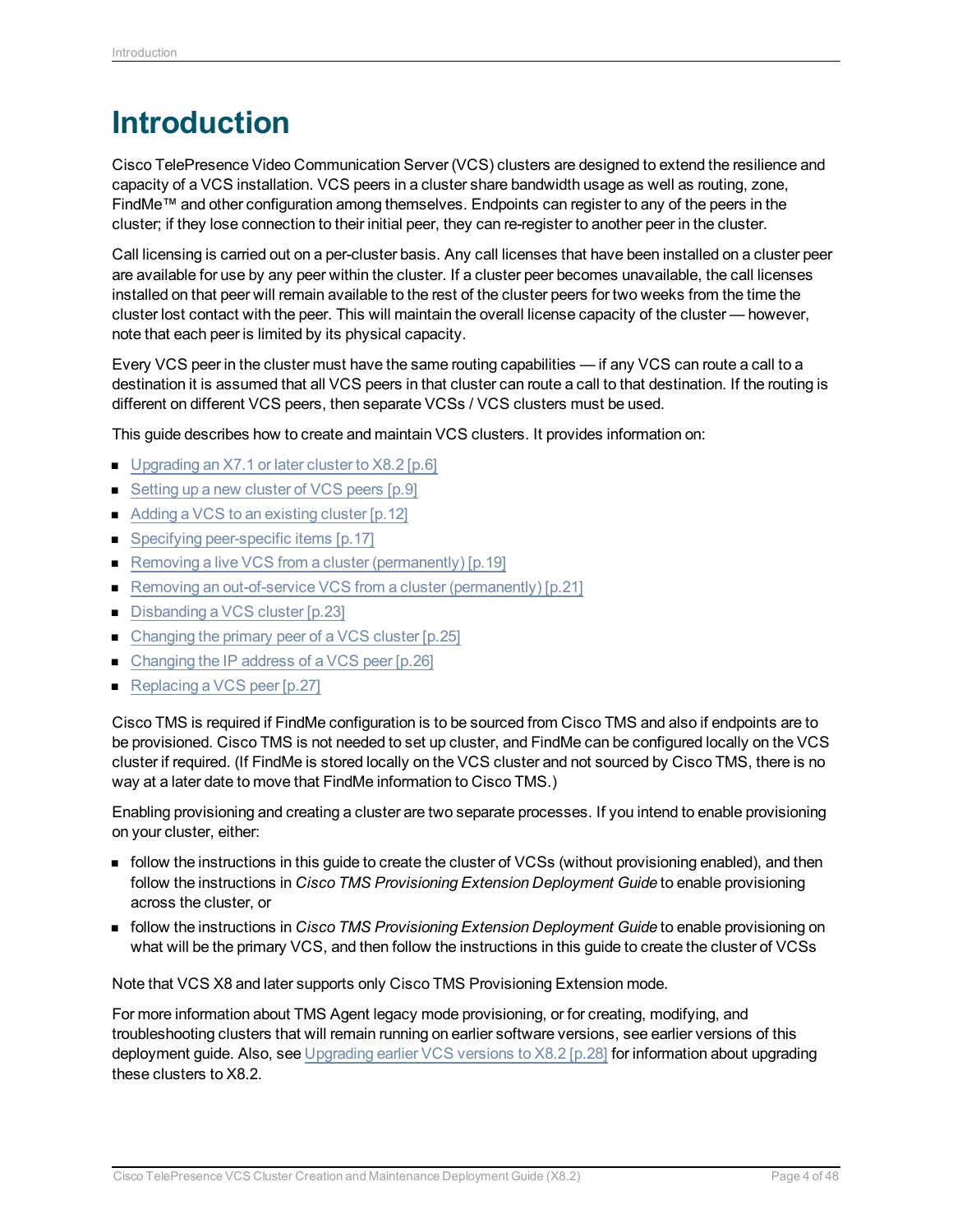## <span id="page-4-0"></span>**Prerequisites**

Before setting up a cluster of X8.2 VCS peers or adding an X8.2 VCS to a cluster, ensure that:

- n All clusters peers are running the same version of code. The only occasion where different peers are allowed to run different versions of code is for the short period of time while a cluster is being upgraded from one version of code to another, during which time the cluster will operate in a partitioned fashion.
- A DNS SRV record is available for the cluster which contains A or AAAA records for each peer of the cluster.
- Each peer has a different LAN configuration (a different IPv4 address and a different IPv6 address, where enabled).
- $\blacksquare$  Each peer in a cluster is within a 15ms hop (30ms round trip delay) of each and every other VCS in or to be added to the cluster.
- Each peer in a cluster is directly routable to each and every other VCS in or to be added to the cluster. (There must be no NAT between cluster peers – if there is a firewall ensure that the required ports are opened.)
- Each peer is using a hardware platform (appliance or virtual machine) with equivalent capabilities; for example, you can cluster peers that are running on standard appliances with peers running on 2 core Medium VMs, but you cannot cluster a peer running on a standard appliance with peers running on 8 core Large VMs.
- All peers have the same set of option keys installed:
	- The number of call license keys may be different on different peers; all other license keys must be identical on each peer.
	- The VCS must be restarted after installing some option keys in order to fully activate them.
- <sup>n</sup> Cisco TMS, if used, is running version 13.2 or later (12.6 or later is permitted if you are not using Cisco TMS for provisioning or FindMe).
- Each peer has a different system name.
- <sup>n</sup> H.323 mode is enabled on each peer (**Configuration > Protocols > H.323**, and for **H.323 mode** select *On*); even if all endpoints in the cluster are SIP only, H.323 signaling is used for endpoint location searching and sharing bandwidth usage information with other peers in the cluster.
- The VCS cluster has a DNS SRV record that defines all cluster peers.
- The DNS servers used by the VCS peers must support both forward and reverse DNS lookups of Cisco TMS and all VCS peer addresses; the DNS servers must also provide address lookup for any other DNS functionality required, such as:
	- NTP servers or the external manager if they configured using DNS names
	- Microsoft Lync Server FQDN lookup
	- LDAP server forward and reverse lookup (reverse lookups are frequently provided through PTR records). Note that DNS server configuration is specific to each peer.
- **n** If Cisco TMS is to be used for replicating FindMe and/or Provisioning data, ensure that Provisioning Extension mode functionality has been enabled on Cisco TMS (see *Cisco TMS [Provisioning](http://www.cisco.com/en/US/products/ps11338/products_installation_and_configuration_guides_list.html) Extension [Deployment](http://www.cisco.com/en/US/products/ps11338/products_installation_and_configuration_guides_list.html) Guide* for details).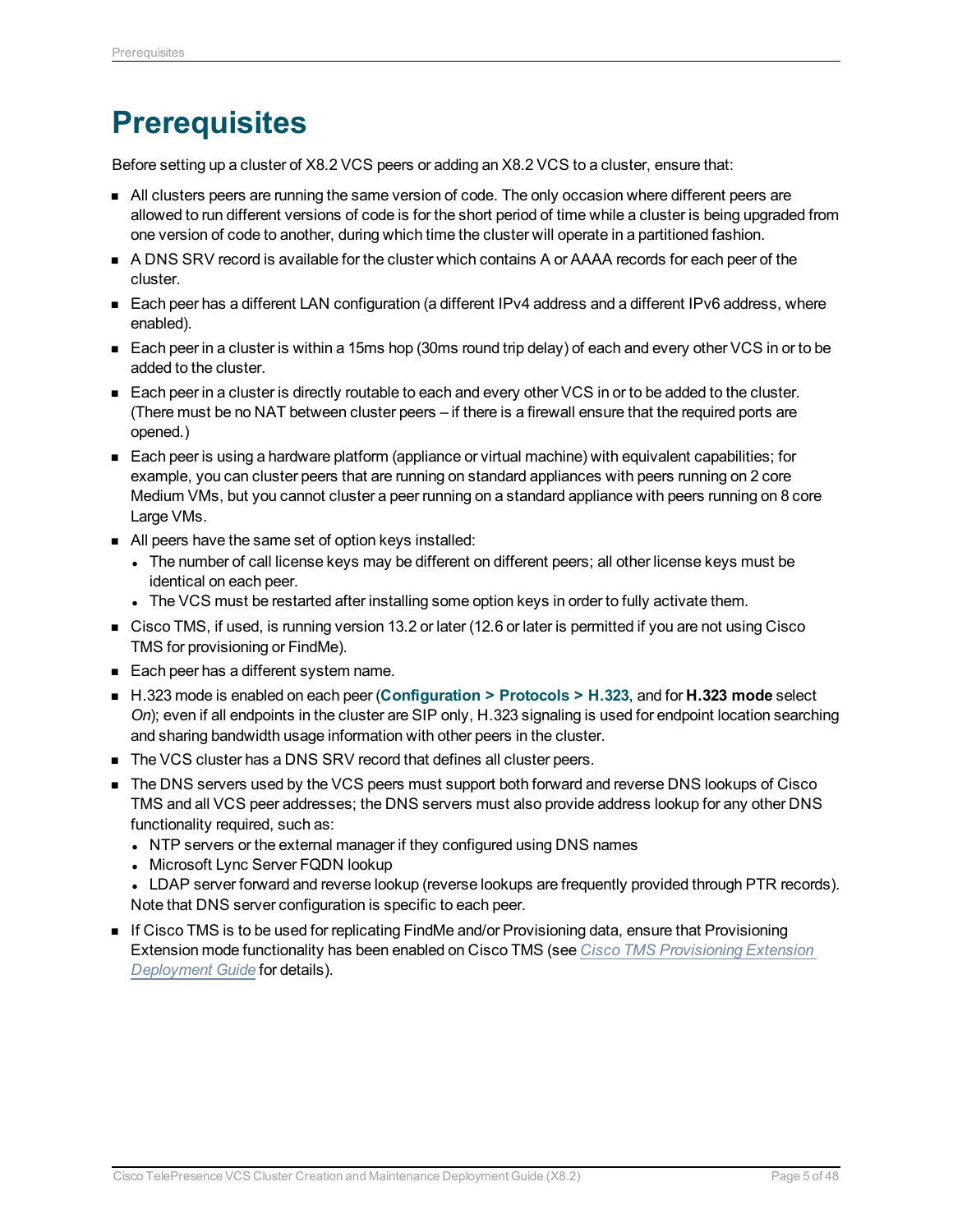## <span id="page-5-0"></span>**Upgrading an X7.1 or later cluster to X8.2**

This procedures describes how to upgrade an existing X7.1 or later cluster to an X8.2 cluster.

<span id="page-5-1"></span>We recommended that you upgrade VCS components while the system is inactive.

## **Prerequisites**

If you are using Cisco TMS for device provisioning or FindMe, this procedure assumes that:

- Cisco TMS is already running version 13.2 or later software and is operational with the X7.1 or later cluster.
- **n** The VCS cluster and Cisco TMS are configured and operating using Cisco TMS Provisioning Extension mode.

If Provisioning Extension mode is not already operational, upgrade to Provisioning Extension mode, using the steps in *Cisco TelePresence Management Suite Provisioning Extension Deployment Guide* before performing this upgrade.

For each VCS peer (including the primary), check the **Alarms** page (**Status > Alarms**) and ensure that all alarms are acted upon and cleared.

## <span id="page-5-2"></span>**Upgrade VCS cluster peers to X8.2**

**Note**: To avoid the risk of configuration data being lost, in addition to maintaining service continuity, it is important that you follow the upgrade instructions in the order specified here. In summary, we recommend that you:

- 1. Upgrade and restart the primary peer first.
- 2. Upgrade the other non-primary peers and then restart them one at a time.

<span id="page-5-3"></span>Full instructions are provided below.

### **Upgrade the primary peer**

#### **For the primary peer in the cluster:**

- 1. Log in to the primary peer as admin on the web interface.
- 2. Backup the VCS (**Maintenance > Backup and restore**).

You should backup your system before upgrading. If at a later date you need to downgrade to an earlier version, to restore the configuration you will need to restore a backup made against that previous release.

- 3. Enable maintenance mode:
	- a. Log in to the VCS as admin (SSH or serial).

b. At a command prompt, type **xConfiguration SystemUnit Maintenance Mode: On** Note that from X8.1 you can enable maintenance mode via the web interface (**Maintenance > Maintenance mode**).

This will stop the primary peer processing any new calls (existing calls will be dropped only if a restart occurs; other cluster peers will continue processing calls)

- 4. Wait for all calls to clear and registrations to timeout on this peer.
	- If necessary, manually remove any calls on this peer that do not clear automatically (using the web browser go to **Status > Calls**, then select the check box next to the calls you want to terminate and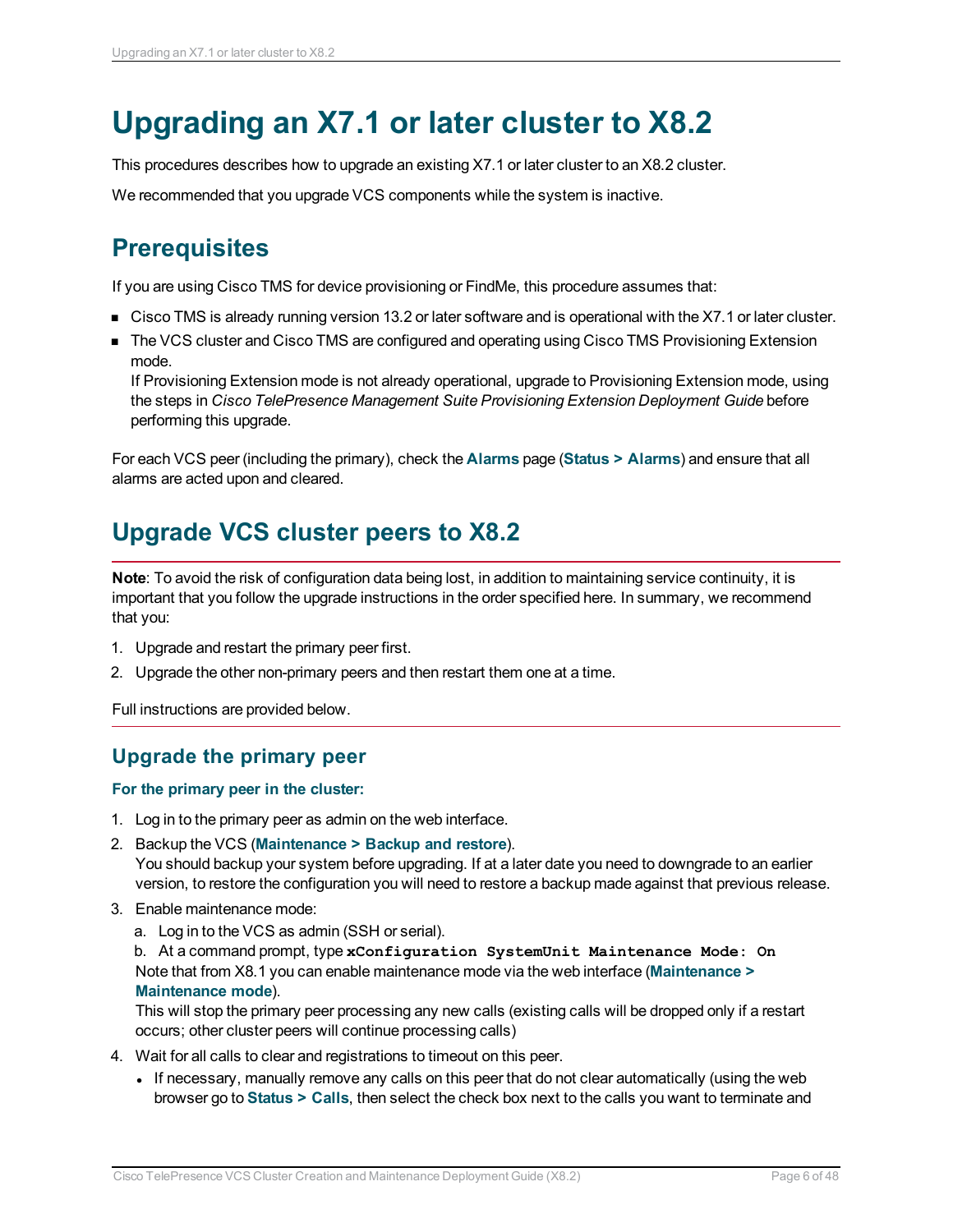click **Disconnect**).

- If necessary, manually remove any registrations from this peer that do not clear automatically (using the web browser go to **Status > Registrations > By device**, then select the check box next to the devices you want to remove and click **Unregister**). You can leave the registration for the Conference Factory – this will not be the source of calls, and even if deleted will not roll over to another peer, as other peers have their own Conference Factory registration (if enabled).
- 5. Upgrade and restart the primary VCS (**Maintenance > Upgrade**). For any further details see the "Upgrading Software" section of *VCS Administrator Guide.* Note that the web browser interface may timeout during the restart process, after the progress bar has reached the end. This may occur if VCS carries out a disk file system check – which it does approximately once every 30 restarts, or if it has not checked its disks in the last 6 months.

Upgrading of the software on the primary VCS is now complete.

#### **Cluster-related alarms**

You can ignore any cluster-related alarms that occur during the upgrade process, for example:

- "Cluster communication failure" alarm on the primary or any non-primary peers this is expected.
- <sup>n</sup> "Cluster replication error: cannot find primary or this subordinate's peer configuration file, manual synchronization of configuration is required"

Similarly you can ignore any Cisco TMS warnings and emails about cluster problems created during this upgrade. Theses alarms and warnings are expected and will clear when all cluster peers are upgraded and cluster data synchronization has occurred (they should clear within 10 minutes of the complete upgrade).

#### **On the primary VCS peer:**

- 1. Check that configuration data exists as expected:
	- <sup>l</sup> If FindMe is in use, check that the expected FindMe entries still exist (**Status > Applications > TMS Provisioning Extension Services > FindMe > Accounts**).
	- <sup>l</sup> Check configuration for items from the **System**, **Configuration** and **Application** menus.
- 2. Backup the VCS (**Maintenance > Backup and restore**).

**Note**: While VCS peers are running different versions of code, we recommend that configuration changes to any VCS in the cluster are limited to the changes needed to complete the upgrade. Configuration changes will not be replicated across VCS peers that are not running the same version of software as the primary VCS.

#### <span id="page-6-0"></span>**Upgrade non-primary peers**

You can ignore any cluster-related alarms that occur during the upgrade process – these are expected.

#### **For each non-primary peer in the cluster:**

- 1. Log in to the non-primary peer as admin on the web interface.
- 2. Backup the VCS (**Maintenance > Backup and restore**). You should backup your system before upgrading. If at a later date you need to downgrade to an earlier version, to restore the configuration you will need to restore a backup made against that previous release.
- 3. Enable maintenance mode: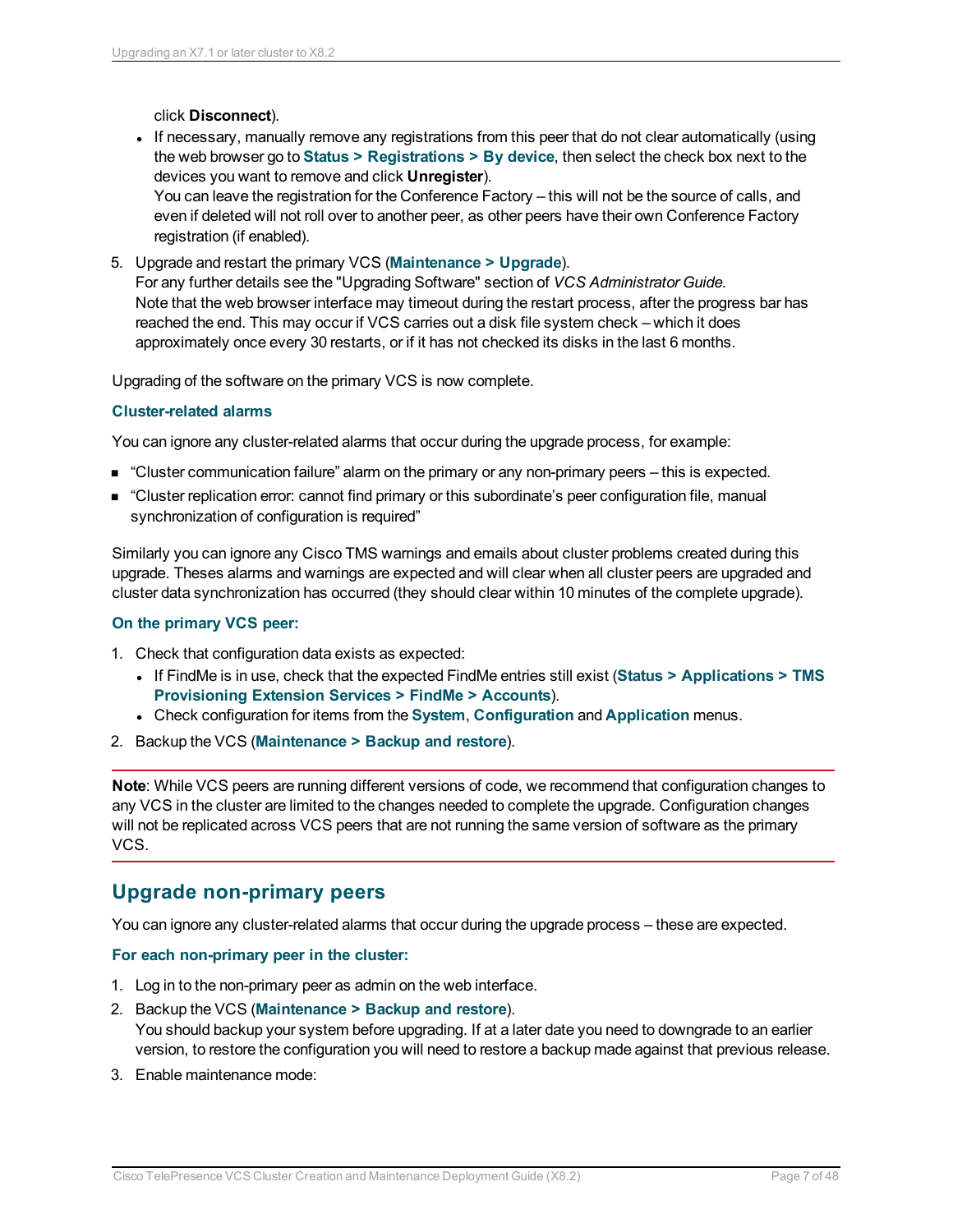a. Log in to the VCS as admin (SSH or serial).

b. At a command prompt, type **xConfiguration SystemUnit Maintenance Mode: On** Note that from X8.1 you can enable maintenance mode via the web interface (**Maintenance > Maintenance mode**).

- 4. Wait for all calls to clear and registrations to timeout on this peer.
	- If necessary, manually remove any calls on this peer that do not clear automatically (using the web browser go to **Status > Calls**, then select the check box next to the calls you want to terminate and click **Disconnect**).
	- If necessary, manually remove any registrations from this peer that do not clear automatically (using the web browser go to **Status > Registrations > By device**, then select the check box next to the devices you want to remove and click **Unregister**).

You can leave the registration for the Conference Factory – this will not be the source of calls, and even if deleted will not roll over to another peer, as other peers have their own Conference Factory registration (if enabled).

5. Upgrade and restart the VCS (**Maintenance > Upgrade**).

If multiple peers need restarting: restart each peer in turn, waiting for the peer to be accessible through the web interface before restarting the next peer.

For any further details see the "Upgrading Software" section of *VCS Administrator Guide.* Note that the web browser interface may timeout during the restart process, after the progress bar has reached the end. This may occur if VCS carries out a disk file system check – which it does approximately once every 30 restarts, or if it has not checked its disks in the last 6 months.

Upgrading the software on this non-primary VCS peer is now complete.

#### **Cluster-related alarms**

You can ignore any cluster-related alarms that occur during the upgrade process, for example:

- "Cluster communication failure" alarm on the primary or any non-primary peers this is expected.
- <sup>n</sup> "Cluster replication error: cannot find primary or this subordinate's peer configuration file, manual synchronization of configuration is required"

Similarly you can ignore any Cisco TMS warnings and emails about cluster problems created during this upgrade. Theses alarms and warnings are expected and will clear when all cluster peers are upgraded and cluster data synchronization has occurred (they should clear within 10 minutes of the complete upgrade).

#### **On this non-primary VCS peer:**

- 1. Go to **Status > Alarms** and ensure that all alarms are acted upon and cleared.
- 2. Check that configuration data exists as expected:
	- <sup>l</sup> If FindMe is in use, check that the expected FindMe entries still exist (**Status > Applications > TMS Provisioning Extension Services > FindMe > Accounts**).
	- <sup>l</sup> Check configuration for items from the **System**, **Configuration** and **Application** menus.
- <span id="page-7-0"></span>3. Repeat these steps for each non-primary peer.

#### **After all the cluster peers have been upgraded: check cluster status**

On each VCS (including the primary), go to **System > Clustering** and check that the cluster database status reports as Active.

Upgrading an X7.1 or later cluster to an X8.2 cluster is now complete.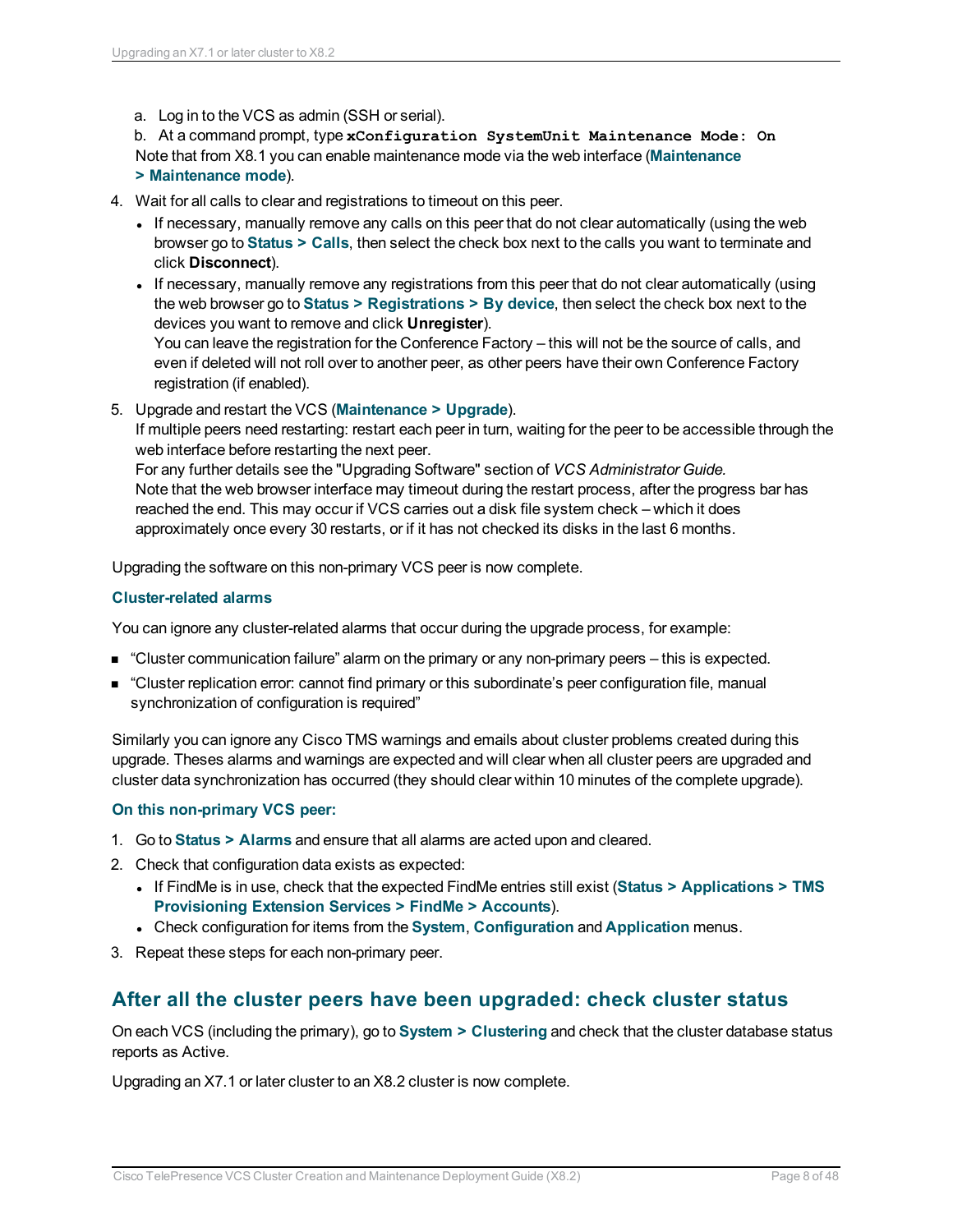## <span id="page-8-0"></span>**Setting up a new cluster of VCS peers**

**Note**: This procedure requires a period of downtime for the VCS service. Ensure that these instructions are followed in a scheduled maintenance window.

If Device Provisioning is to be used with an X8.2 VCS cluster, then use of Cisco TMS is essential. Also if FindMe is to be managed by Cisco TMS, then use of Cisco TMS is essential. If neither Device Provisioning nor FindMe managed by Cisco TMS is to be used, then use of Cisco TMS is optional but recommended.

### <span id="page-8-1"></span>**Process summary**

This process initiates a cluster of a single VCS. Do not use this process if the cluster already exists.

To complete the cluster containing multiple VCSs, when this section is complete, follow the instructions in Adding a VCS to an [existing](#page-11-0) cluster  $[p.12]$  to add the non-primary peers to the cluster.

## <span id="page-8-2"></span>**Prerequisites**

- <sup>n</sup> Cisco TMS, if used, is running version 13.2 or later (12.6 or later is permitted if you are not using Cisco TMS for provisioning or FindMe).
- If Device Provisioning or FindMe are managed by Cisco TMS, this VCS and Cisco TMS must be operating in Provisioning Extension mode, and this mode proven to be operational.
- **n** If a firewall exists between cluster peers, it must be configured to permit the traffic documented in [Appendix](#page-34-0) 3: IP ports and protocols [p.35].
- <span id="page-8-3"></span> $\blacksquare$  All VCSs to be included in the cluster must be running the same version (X8.2) of VCS software.

### **Set up the primary peer of the cluster**

This process sets up the first (primary) peer of this new cluster – additional peers are added afterwards using the Adding a VCS to an [existing](#page-11-0) cluster [p.12] process.

Before proceeding, the VCS that will be the primary must be determined. The primary VCS will be the source of the configuration information for all VCS peers in the cluster. Non-primary VCS peers will have their configuration deleted and replaced by that from the primary.

#### **On other VCSs:**

Check that no other VCS (anywhere in the organization) has this VCS's IP address in its clustering peers list.

#### **On this primary VCS:**

- 1. Check that the VCS is running X8.2 software.
- 2. Backup the VCS (**Maintenance > Backup and restore**).
- 3. Using the web interface, review the configuration to ensure that the VCS has:
	- <sup>l</sup> A valid Ethernet speed (**System > Ethernet**).
	- <sup>l</sup> Valid IP address and IP gateway (**System > IP**).
	- The same set of option keys installed as those that will be installed on all other peers of the cluster (**Maintenance > Option keys**).

Note that the number of call license keys may be different on different peers; all other license keys must be identical on each peer.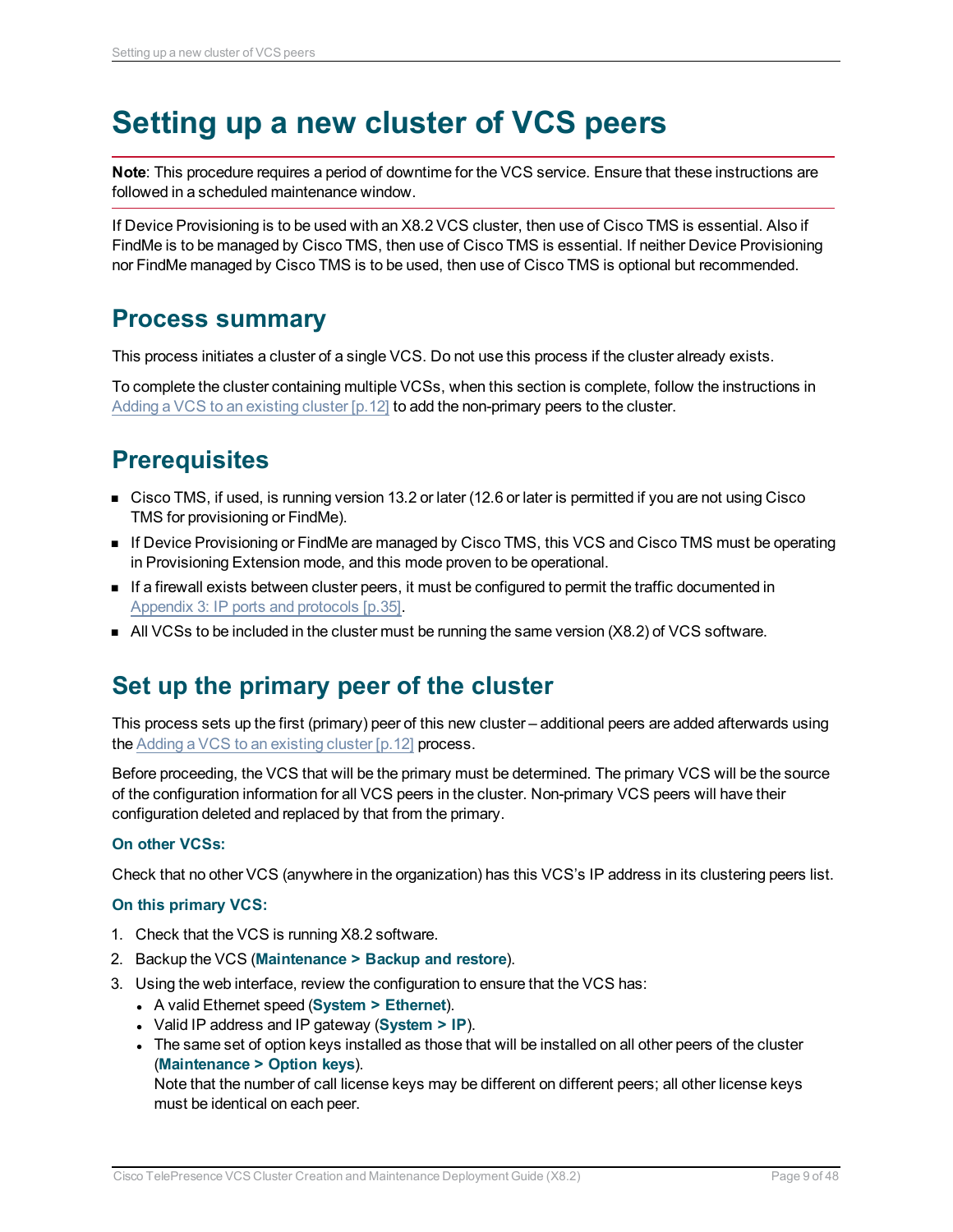- At least one valid DNS server configured, and that if unqualified DNS names are used elsewhere (e.g. for the NTP server), that the correct **Domain name** is also configured (**Domain name** is added as a suffix to an unqualified DNS name to make it into an FQDN) (**System > DNS**).
- A valid and working NTP server configured (System > Time; in the Status section, the State should be "Synchronized").
- <sup>l</sup> No peers configured (**System > Clustering** all Peer x IP address fields on this page should be blank. If not, delete any entries and click **Save**).
- 4. Ensure that this VCS does not list any of the VCSs that are to be peers in this new cluster in any of its neighbor zones or traversal zones (**Configuration > Zones > Zones** then check each neighbor and traversal zone).
- 5. Set the **H.323 Time to live** to 60 (seconds) so that if a VCS becomes inaccessible to an endpoint, the endpoint will re-register quickly with another peer (**Configuration > Protocols > H.323**).
- 6. Go to **System > DNS** and ensure that **System host name** is the DNS hostname for this VCS (typically the same as the **System name** in **System > Administration**, but excluding spaces, and unique for each VCS in the cluster). If it is not configured correctly, set it up appropriately and click **Save**. Note: <System host name>.<DNS domain name> = FQDN of this VCS
- 7. Go to **Configuration > Call routing** and set **Call signaling optimization** to *On*.
- 8. Click **Save**.
- 9. Enable maintenance mode:
	- a. Go to **Maintenance > Maintenance mode**.
	- b. Set **Maintenance mode** to *On*.
	- c. Click **Save** and click **OK** on the confirmation dialog.
- 10. Wait for all calls to clear and registrations to timeout on this peer.
	- If necessary, manually remove any calls on this peer that do not clear automatically (using the web browser go to **Status > Calls**, then select the check box next to the calls you want to terminate and click **Disconnect**).
	- If necessary, manually remove any registrations from this peer that do not clear automatically (using the web browser go to **Status > Registrations > By device**, then select the check box next to the devices you want to remove and click **Unregister**).

You can leave the registration for the Conference Factory – this will not be the source of calls, and even if deleted will not roll over to another peer, as other peers have their own Conference Factory registration (if enabled).

11. Go to **System > Clustering** and ensure that **Cluster name** is the routable Fully Qualified Domain Name used in SRV records that address this VCS cluster, for example **cluster1.example.com**. (See [Appendix](#page-40-0) 6: Cluster name and DNS SRV records [p.41]).

Change the **Cluster name** if necessary.

- 12. Click **Save**.
- 13. On the **Clustering** page configure the fields as follows:

| <b>Configuration primary</b> |                                                      |
|------------------------------|------------------------------------------------------|
| Cluster pre-shared key       | Enter a password (any characters)                    |
| Peer 1 IP address            | Set to the IP address of this (the primary peer) VCS |

Note: If the VCS has advanced networking, the **Peer IP address** MUST specify the LAN 1 interface address. Also, this interface must not have NAT enabled on it.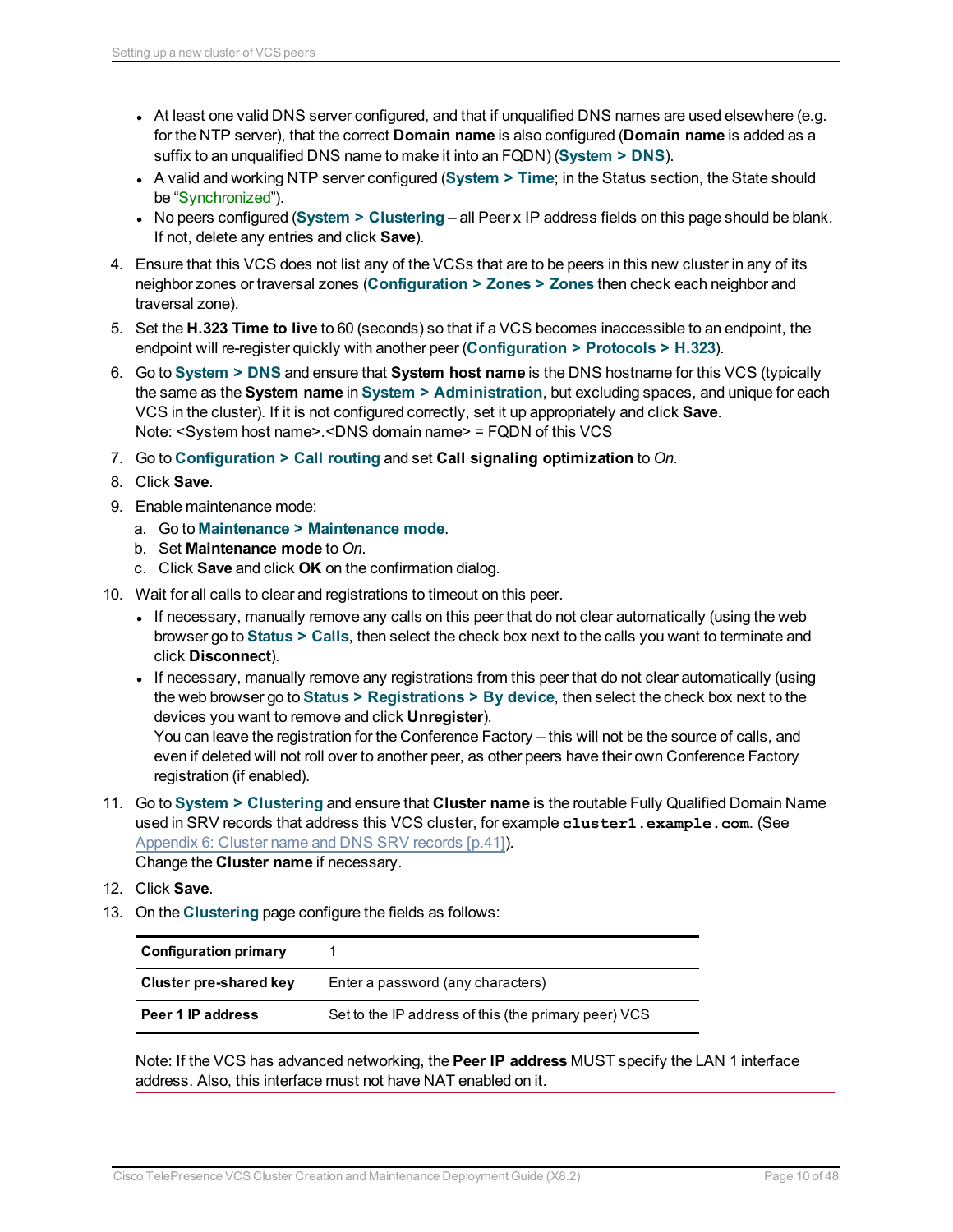14. Click **Save**.

To the right of the **Peer 1 IP address** field the words "This system" should appear (though this may require the page to be refreshed before they appear).

15. Restart the VCS (go to **Maintenance > Restart options**, then click **Restart** and confirm **OK**).

**After the restart, on the primary VCS web interface:**

- 1. Check that configuration data exists as expected:
	- <sup>l</sup> If FindMe is in use, check that the expected FindMe entries still exist (**Status > Applications > TMS Provisioning Extension Services > FindMe > Accounts**).
	- <sup>l</sup> Check configuration for items from the **System**, **Configuration** and **Application** menus.
- 2. Backup the VCS (**Maintenance > Backup and restore**).

#### **On other devices:**

If you have any other VCSs neighbored (or connected via a traversal zone) to this primary VCS peer, ensure that their zone configuration for this cluster is updated to only include the address of this primary VCS.

#### **On this primary VCS peer:**

- 1. Log in to the web browser of this VCS.
- 2. Go to **Status > Alarms**. If there is an alarm that the VCS must be restarted, go to **Maintenance > Restart options** and then click **Restart**.
- 3. If the VCS did not need to be restarted, ensure that maintenance mode is disabled.
	- a. Go to **Maintenance > Maintenance mode**.
	- b. Set **Maintenance mode** to *Off*.
	- c. Click **Save**.

### <span id="page-10-0"></span>**After the primary peer configuration**

Go to **Status > Alarms** and ensure that all alarms are acted upon and cleared.

The setup of the new cluster (of one VCS) is complete; add other VCSs to the cluster using [Adding](#page-11-0) a VCS to an [existing](#page-11-0) cluster [p.12].

If Microsoft Lync is to be connected to this cluster, see Appendix 4: Impact of [clustering](#page-35-0) on other VCS [applications](#page-35-0) [p.36].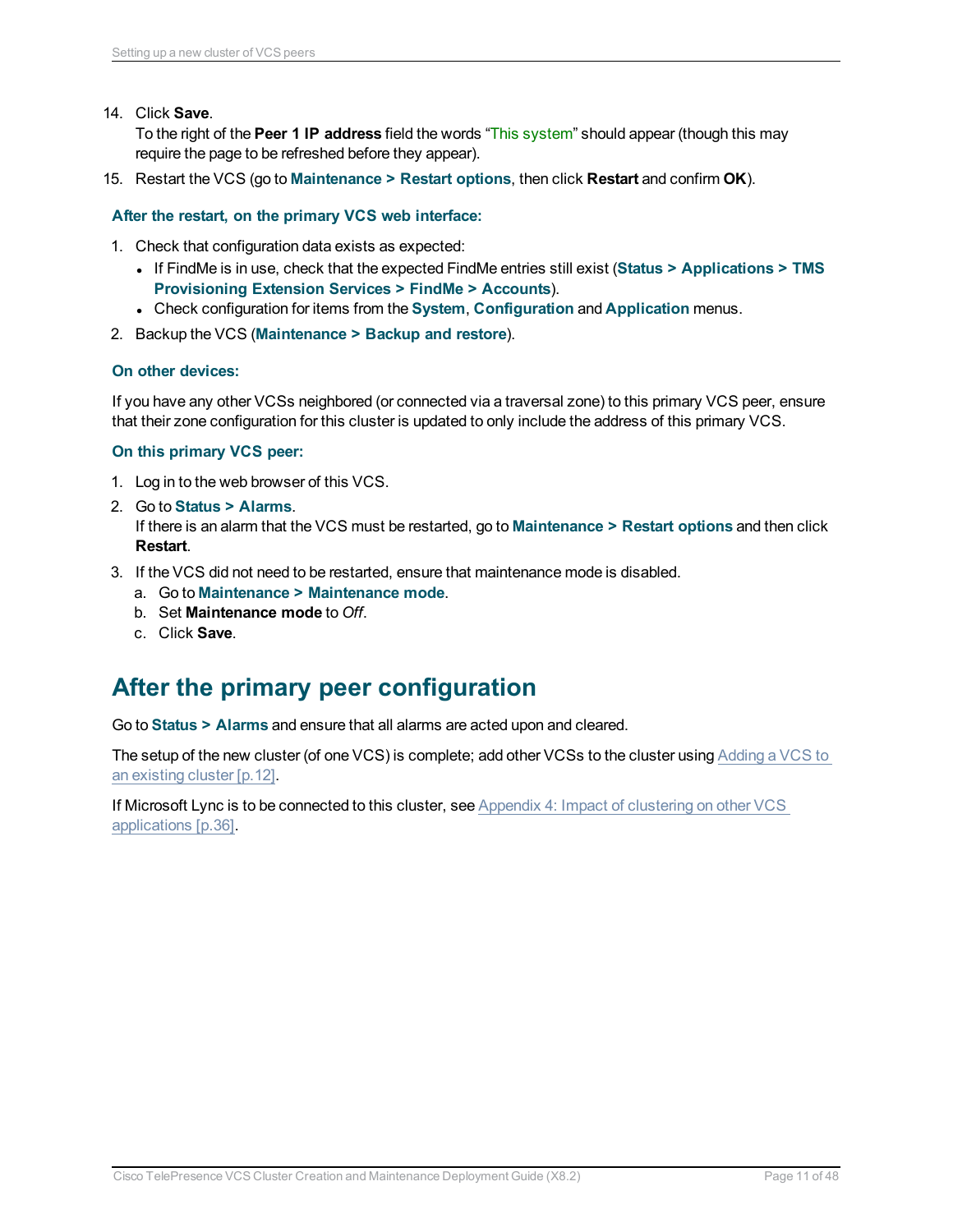## <span id="page-11-0"></span>**Adding a VCS to an existing cluster**

Follow this process if you have an existing X8.2 cluster (of one or more peers) to which you want to add another VCS peer. If you do not have an existing cluster, following the instructions in the section [Setting](#page-8-0) up a new cluster of [VCS peers](#page-8-0) [p.9].

This process will add an X8.2 VCS to the cluster and replicate the cluster primary's configuration onto that VCS. Note that:

- You can have up to 6 VCSs, including the primary VCS, in a cluster.
- <span id="page-11-1"></span>• Only one VCS must be added to the cluster at a time.

### **Prerequisites**

General prerequisites:

- **n** If Device Provisioning is enabled, or FindMe is managed by Cisco TMS the existing cluster of 1 or more peers must already be running using Provisioning Extension mode.
- <span id="page-11-2"></span> $\blacksquare$  All VCSs to be included in the cluster must be running the same version (X8.2) of VCS software.

### **Add the new peer**

#### **On the primary VCS:**

Ensure that the primary VCS does not list this new VCS peer in any of its neighbor zones or traversal zones (**Configuration > Zones > Zones**).

**Note**: The primary VCS will be the source of the configuration for this new VCS peer and all other VCS peers in the cluster. When a VCS is added to the cluster, its configuration will be deleted and replaced by that from the primary.

#### **On the VCS to be added to the cluster:**

- 1. Check that no other VCS (anywhere in the organization) has this VCS's IP address in its clustering peers list.
- 2. Backup the VCS (**Maintenance > Backup and restore**).
- 3. Using the web interface, review the configuration to ensure that the VCS has:
	- <sup>l</sup> A valid Ethernet speed (**System > Ethernet**).
	- <sup>l</sup> Valid IP address and IP gateway (**System > IP**).
	- The same set of option keys installed as those that will be installed on all other peers of the cluster (**Maintenance > Option keys**).

Note that the number of call license keys may be different on different peers; all other license keys must be identical on each peer.

- At least one valid DNS server configured, and that if unqualified DNS names are used elsewhere (e.g. for the NTP server), that the correct **Domain name** is also configured (**Domain name** is added as a suffix to an unqualified DNS name to make it into an FQDN) (**System > DNS**).
- A valid and working NTP server configured (System > Time; in the Status section, the State should be "Synchronized").
- <sup>l</sup> No peers configured (**System > Clustering** all Peer x IP address fields on this page should be blank. If not, delete any entries and click **Save**).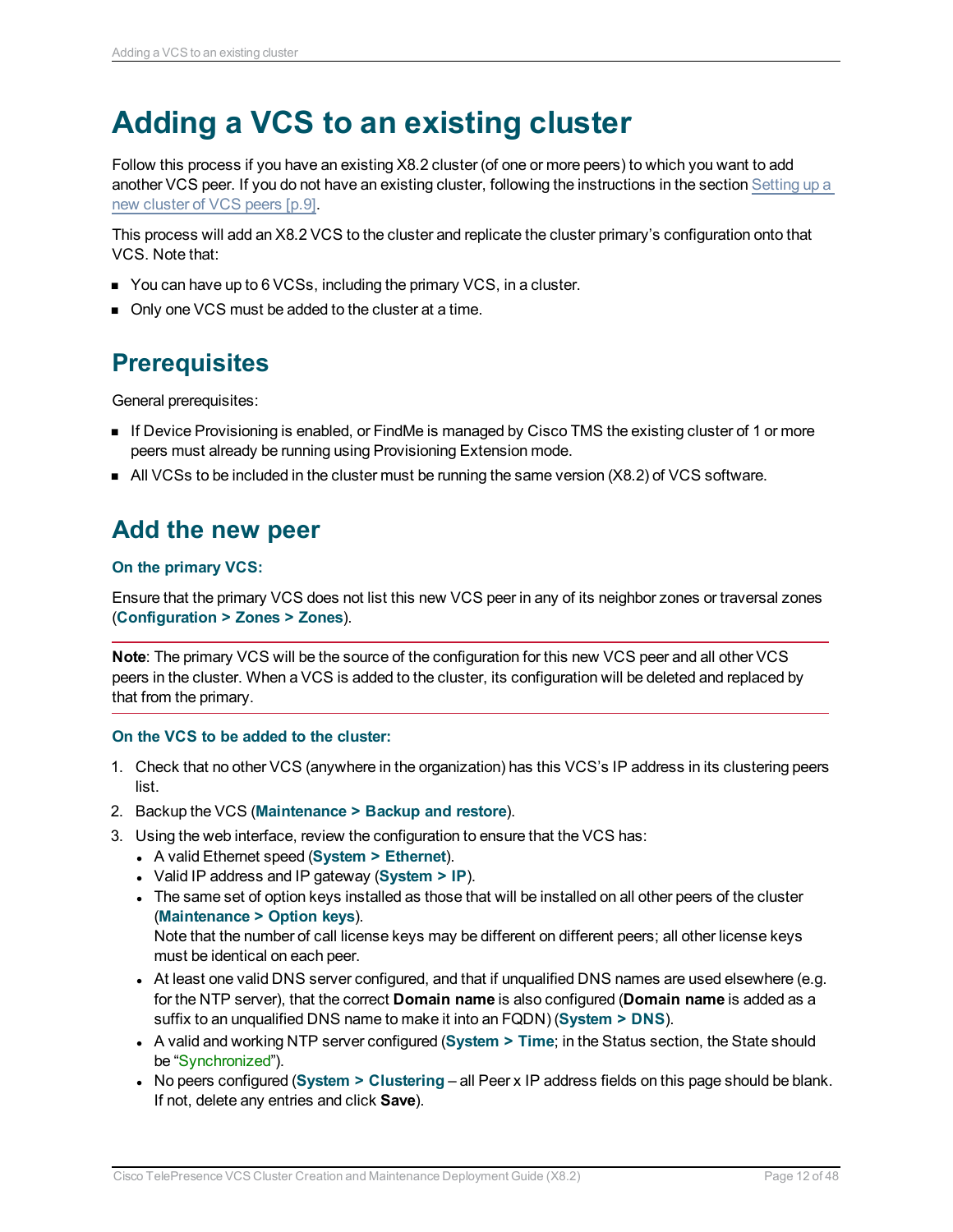If the cluster is managed by Cisco TMS, this VCS being added to the cluster must also be managed by Cisco TMS.

#### **If Cisco TMS is used, on the VCS to be added to the cluster:**

- 1. Ensure that the VCS can see Cisco TMS. To do this, go to **System > External manager** and in the Status section, ensure that the **State** is Active. If it is not active, follow the process in [Appendix](#page-32-0) 2: Adding a VCS to Cisco TMS [p.33].
- 2. Ensure that Cisco TMS can communicate with this VCS. To do this, on Cisco TMS go to **Systems > Navigator** (and any required sub folders) then click on the name of the VCS and ensure that it says:
	- " System has no open or acknowledged tickets"

If it does not say this, follow the process in [Appendix](#page-32-0) 2: Adding a VCS to Cisco TMS [p.33].

#### **On the VCS being added to the cluster:**

Go to **Status > Alarms**. If there is an alarm that the VCS must be restarted, go to **Maintenance > Restart options** and then click **Restart**.

If multiple peers need restarting: restart each peer in turn, waiting for the peer to be accessible through the web interface before restarting the next peer.

#### **If Cisco TMS is used:**

- 1. For the VCS to be added to the cluster, ensure that the Host Name of the VCS is set up in Cisco TMS:
	- a. Go to **Systems > Navigator** (and any required sub folders).
	- b. Select this VCS.
	- c. Select the **Connection** tab.
	- d. Set **Host Name** to be the FQDN of this non-primary peer, for example vcs3.uk.company.com.
	- e. Click **Save/Try**.

You can ignore any error messages such as "**DNS config failure resolving <DNS name>: Did not find system IP address () in DNS: <Server IP>**"

- f. Ensure that Cisco TMS updates its DNS.
	- i. Select the **Settings** tab.
	- ii. Click **Force Refresh**.
- 2. Review FindMe accounts (if applicable).

If Cisco TMS is configured to replicate FindMe information with this VCS being added to the cluster (to check: on Cisco TMS go to **Systems > Navigator** (and any required sub folders) select this VCS, select the **Provisioning** tab and see if the FindMe services tick box is selected), then any user accounts that existed on the VCS should be deleted.

- If FindMe replication is not enabled, no FindMe data will be stored on Cisco TMS, and so the FindMe entries do not need to be deleted.
- If FindMe data is provisioned from Cisco TMS, delete any user accounts that currently exist. On the VCS being added to the cluster:
	- i. Go to **Users > FindMe accounts**.
	- ii. Select all of the accounts shown and click **Delete**.

#### **On the VCS being added to the cluster:**

- 1. Enable maintenance mode:
	- a. Go to **Maintenance > Maintenance mode**.
	- b. Set **Maintenance mode** to *On*.
	- c. Click **Save** and click **OK** on the confirmation dialog.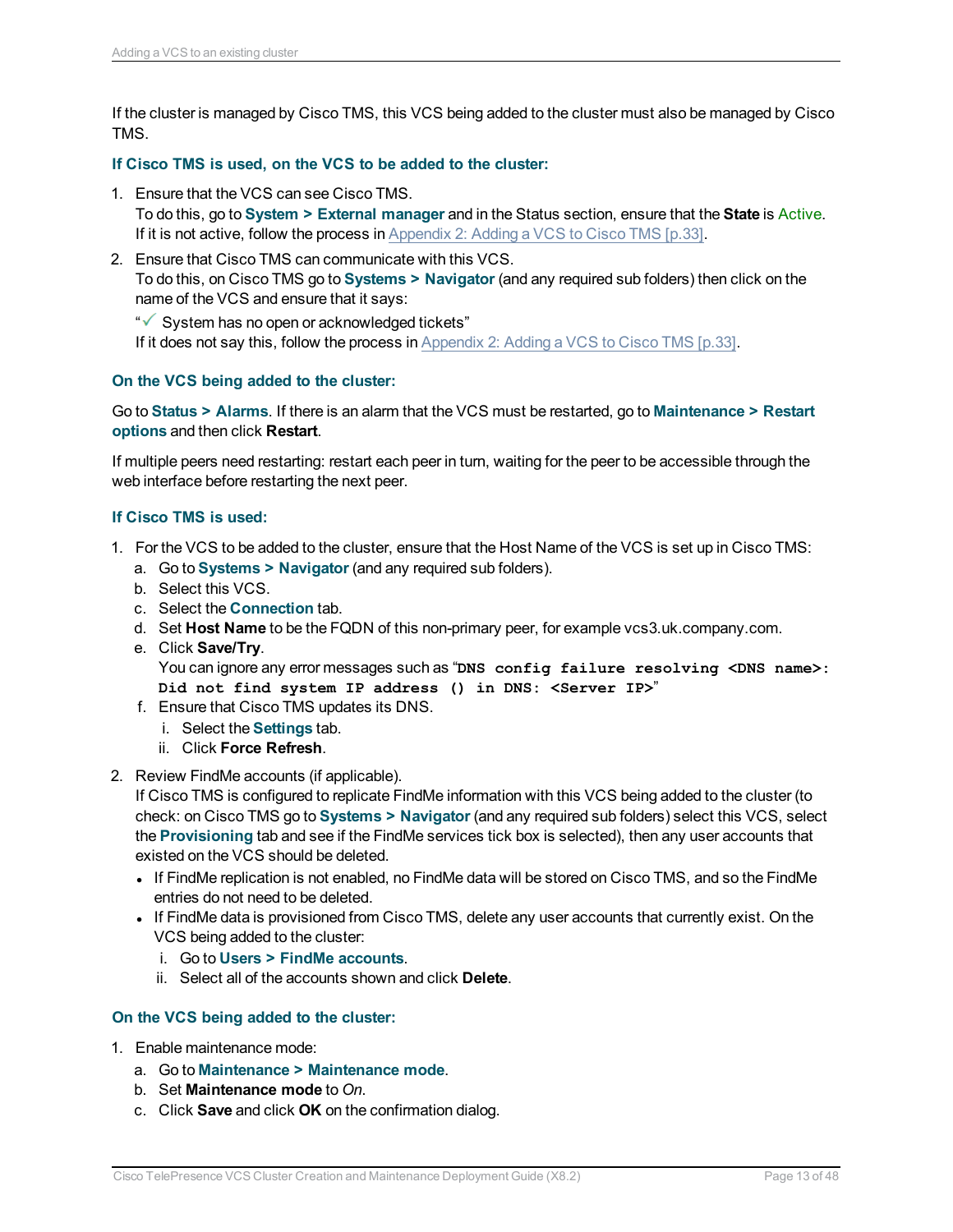- 2. Wait for all calls to clear and registrations to timeout on this peer.
	- If necessary, manually remove any calls on this peer that do not clear automatically (using the web browser go to **Status > Calls**, then select the check box next to the calls you want to terminate and click **Disconnect**).
	- If necessary, manually remove any registrations from this peer that do not clear automatically (using the web browser go to **Status > Registrations > By device**, then select the check box next to the devices you want to remove and click **Unregister**).

You can leave the registration for the Conference Factory – this will not be the source of calls, and even if deleted will not roll over to another peer, as other peers have their own Conference Factory registration (if enabled).

#### **On the primary VCS:**

1. Go to **System > Clustering**.

One or more of the **Peer x IP address** fields should be empty.

2. In the first empty field, enter the IP address of the new VCS peer.

#### **Note**:

- Only one VCS must be added to the cluster at a time (repeat the whole process if multiple VCS peers are being added).
- If the new VCS peer has advanced networking, the Peer IP address MUST specify the LAN 1 interface address – also this interface must not have NAT enabled on it.
- 3. Click **Save**.

Peer 1 should indicate 'This system'. The new peer may indicate 'Unknown' and then with a refresh should indicate 'Failed' as the VCS is not completely added to the cluster.

#### **Note**:

- A cluster communication failure alarm will be raised on the primary and on other non-primary peers already in the cluster advising that this new VCS peer is not communicating – this will clear later.
- Cluster configuration replication is suspended at this point until the new VCS has been completely added. Any changes made to the configuration of the cluster will not be replicated until this VCS has been completely added.

#### **On every other non-primary VCS already in the cluster (not the VCS being added):**

1. Go to **System > Clustering** and configure the fields as follows:

| <b>Cluster name</b>                  | Identical to the <b>Cluster name</b> configured on the primary VCS |
|--------------------------------------|--------------------------------------------------------------------|
| Cluster pre-shared key               | Identical to that configured on the primary VCS                    |
| <b>Configuration primary</b>         | Identical to that configured on the primary VCS                    |
| Peer 1 IP address  Peer 6 IP address | Identical to those configured on the primary VCS                   |

#### 2. Click **Save**.

#### **On the additional non-primary VCS being added to the cluster:**

1. Log in as admin on an SSH or other CLI interface. At the VCS command prompt, type: **xcommand DefaultValuesSet Level: 2 xcommand DefaultLinksAdd**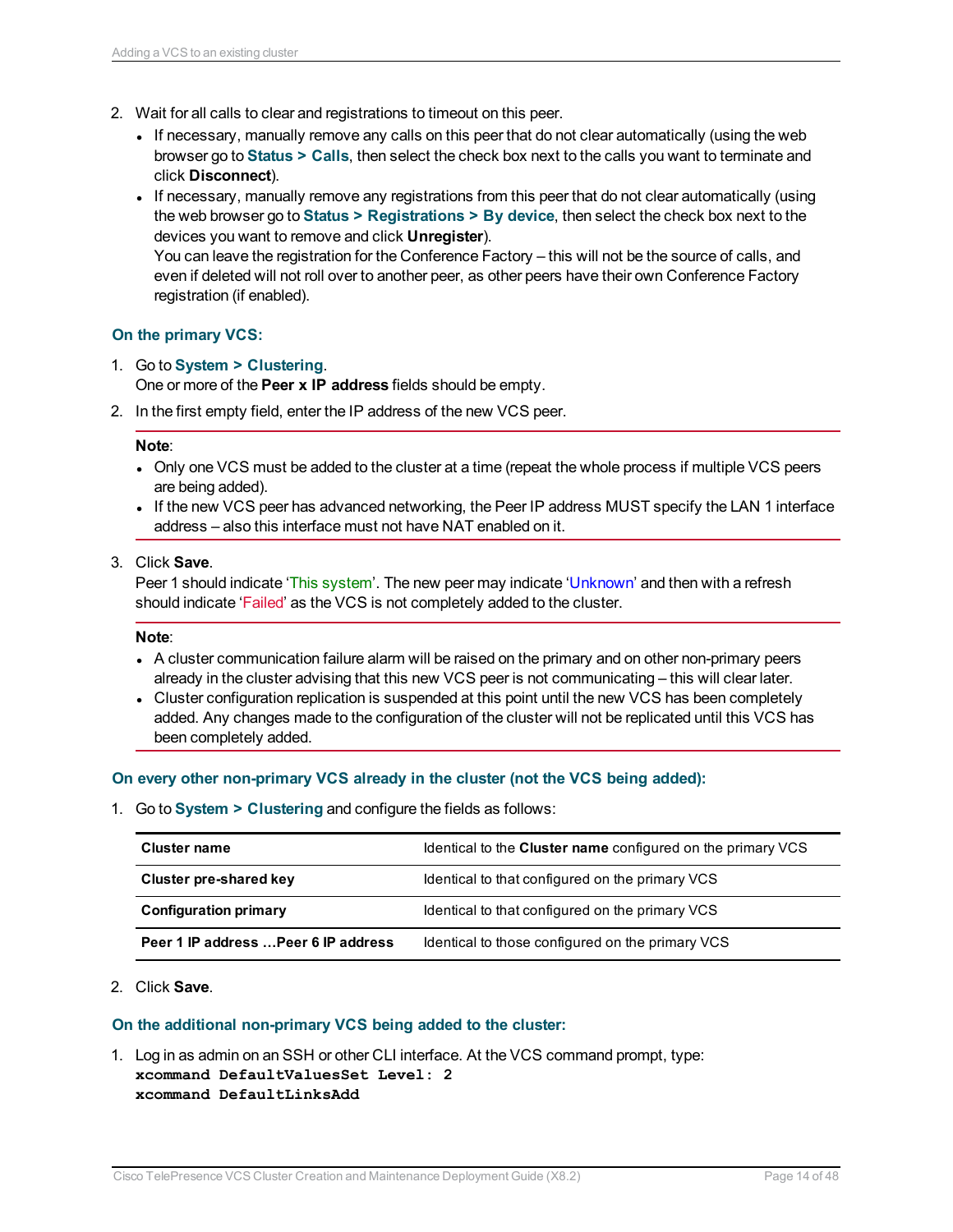**Note**: This command removes any LDAP authentication configuration – ensure that you have the web admin password before executing this command.

- 2. Go to **Users > Administrator accounts**.
- 3. Delete all entries except the default admin account.
- 4. Go to **System > DNS** and ensure that **System host name** is the DNS hostname for this VCS (typically the same as the **System name** in **System > Administration**, but excluding spaces, and unique for each VCS in the cluster). If it is not configured correctly, set it up appropriately and click **Save**. Note: <System host name>.<DNS domain name> = FQDN of this VCS
- 5. Go to **System > Clustering** and configure the fields as follows:

| Cluster name                         | Identical to the <b>Cluster name</b> configured on the primary VCS |
|--------------------------------------|--------------------------------------------------------------------|
| Cluster pre-shared key               | Identical to that configured on the primary VCS                    |
| <b>Configuration primary</b>         | Identical to that configured on the primary VCS                    |
| Peer 1 IP address  Peer 6 IP address | Identical to those configured on the primary VCS                   |

6. Click **Save**.

Note that a cluster communication failure alarm will be raised on this VCS peer advising that this new VCS is not communicating – this will clear after the restart.

- 7. Restart the VCS (go to **Maintenance > Restart options**, then click **Restart** and confirm **OK**). If multiple peers need restarting: restart each peer in turn, waiting for the peer to be accessible through the web interface before restarting the next peer.
- 8. After the restart, wait approximately 2 minutes this is the frequency with which configuration is copied from the primary.
- 9. Go to **Status > Alarms**. If there is an alarm that the VCS must be restarted, go to **Maintenance > Restart options** and then click **Restart**.

If multiple peers need restarting: restart each peer in turn, waiting for the peer to be accessible through the web interface before restarting the next peer.

- 10. Check that configuration data exists as expected:
	- <sup>l</sup> If FindMe is in use, check that the expected FindMe entries still exist (**Status > Applications > TMS Provisioning Extension Services > FindMe > Accounts**).
	- <sup>l</sup> Check configuration for items from the **System**, **Configuration** and **Application** menus.

#### **On other devices:**

If you have any other VCSs neighbored (or connected via a traversal zone) to this cluster of VCS peers, ensure that their zone configuration for this cluster is updated to include the address of this new peer.

#### **On each VCS peer (including the primary and this new VCS peer):**

Go to **Status > Alarms**. If there is an alarm that the VCS must be restarted, go to **Maintenance > Restart options** and then click **Restart**.

If multiple peers need restarting: restart each peer in turn, waiting for the peer to be accessible through the web interface before restarting the next peer.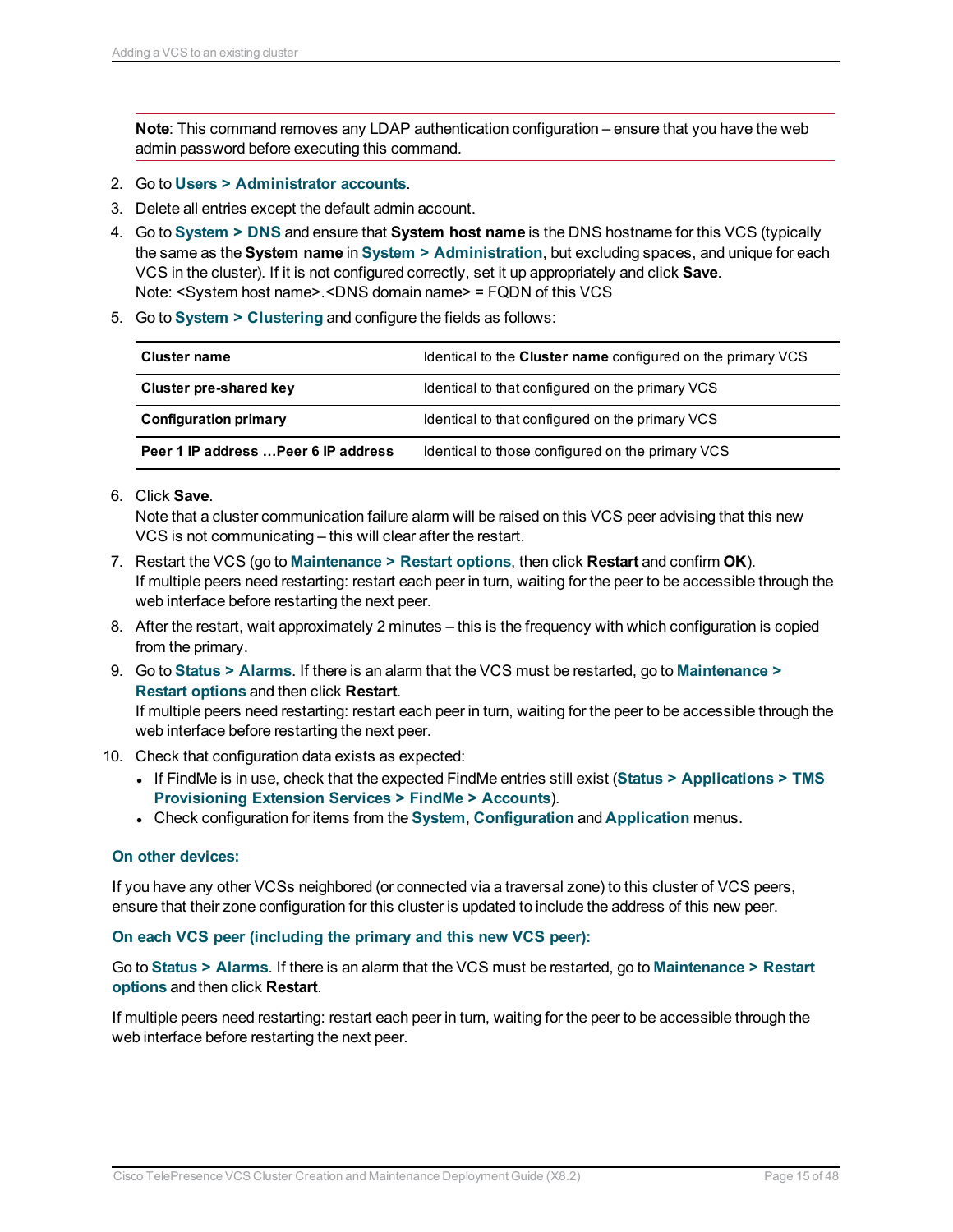### <span id="page-15-0"></span>**Check replication status**

It can take 5 or more minutes before VCS reports the successful status. If problems are seen, refresh the screen after waiting 5 minutes.

#### **On VCS:**

- 1. Go to **System > Clustering** and check that the cluster database status reports as Active.
- 2. If Cisco TMS is being used, ensure that Cisco TMS has all the correct settings for this upgraded VCS by forcing a refresh of Cisco TMS.

#### **On Cisco TMS:**

- 1. For every VCS in the cluster (including the primary VCS):
	- a. Select **Systems > Navigator** (and any required sub folders) and click on the name of the VCS.
	- b. Select the **Settings** tab.
	- c. Click **Force Refresh**.
- <span id="page-15-1"></span>2. Repeat for all VCS peers in the cluster.

## **Additional cluster configuration**

If Conference Factory (Multiway™) is to be used, see Appendix 4: Impact of [clustering](#page-35-0) on other VCS [applications](#page-35-0) [p.36].

If the cluster has non-default trusted CA certificate and / or non default server certificate ensure that the added peer is configured with the required trusted CA certificate and an appropriate server certificate.

Adding an X8.2 VCS to a VCS X8.2 cluster is now complete.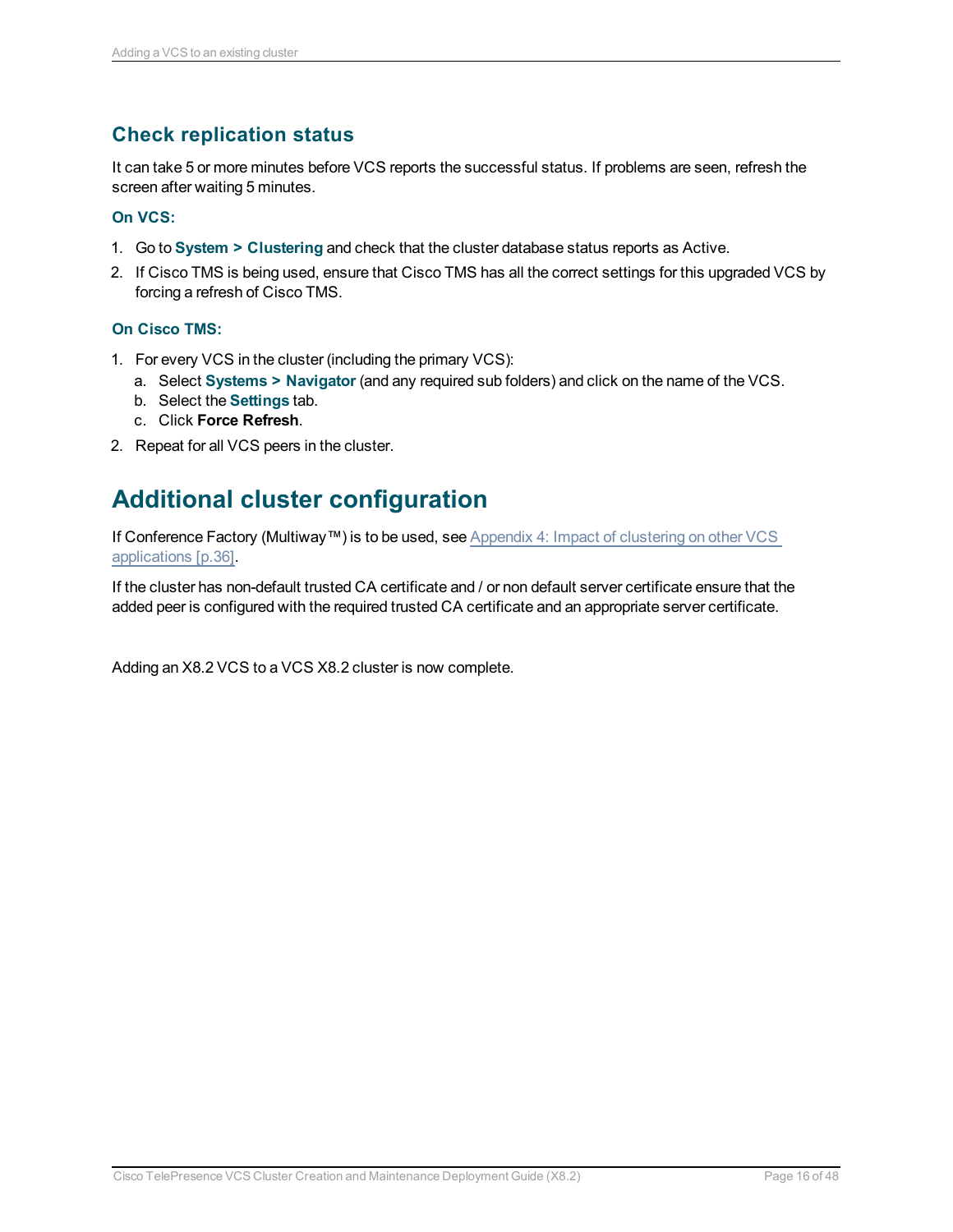## <span id="page-16-0"></span>**Specifying peer-specific items**

Most items of configuration are applied to all peers in a cluster. However, the following items (marked with a † on the web interface) must be specified separately on each cluster peer.

#### **Cluster configuration (System > Clustering)**

The list of **Peer IP addresses** (including the peer's own IP address) that make up the cluster has to be specified on each peer and they must be identical on each peer.

The **Cluster name** and **Cluster pre-shared key** have to be specified on each peer and must be identical for all peers.

#### **Ethernet speed (System > Ethernet)**

The **Ethernet speed** is specific to each peer. Each peer may have slightly different requirements for the connection to their Ethernet switch.

#### **IP configuration (System > IP)**

LAN configuration is specific to each peer.

- <sup>n</sup> Each peer must have a different **IPv4 address** and a different **IPv6 address**.
- **P gateway** configuration is peer-specific. Each peer can use a different gateway.
- <sup>n</sup> IP routes (also known as static routes) are peer-specific. If these are used, they can be different for each peer.

Note that the IP protocol is applied to all peers, because each peer must support the same protocols.

#### **System name (System > Administration)**

The **System name** must be different for each peer in the cluster.

#### **DNS servers and DNS host name (System > DNS)**

DNS servers are specific to each peer. Each peer can use a different set of DNS servers.

The **System host name** and **Domain name** are specific to each peer.

#### **NTP servers and time zone (System > Time)**

The **NTP servers** are specific to each peer. Each peer may use one or more different NTP servers.

The **Time zone** is specific to each peer. Each peer may have a different local time.

#### **SNMP (System > SNMP)**

SNMP settings are specific to each peer. They can be different for each peer.

#### **Logging (Maintenance > Logging)**

The Event Log and Configuration Log on each peer only report activity for that particular VCS. The **Log level** and the list of **Remote syslog servers** are specific to each peer. We recommend that you set up a remote syslog server to which the logs of all peers can be sent. This allows you to have a global view of activity across all peers in the cluster.

#### **Security certificates (Maintenance > Security certificates)**

The trusted CA certificate, server certificate and certificate revocation lists (CRLs) used by the VCS must be uploaded individually per peer.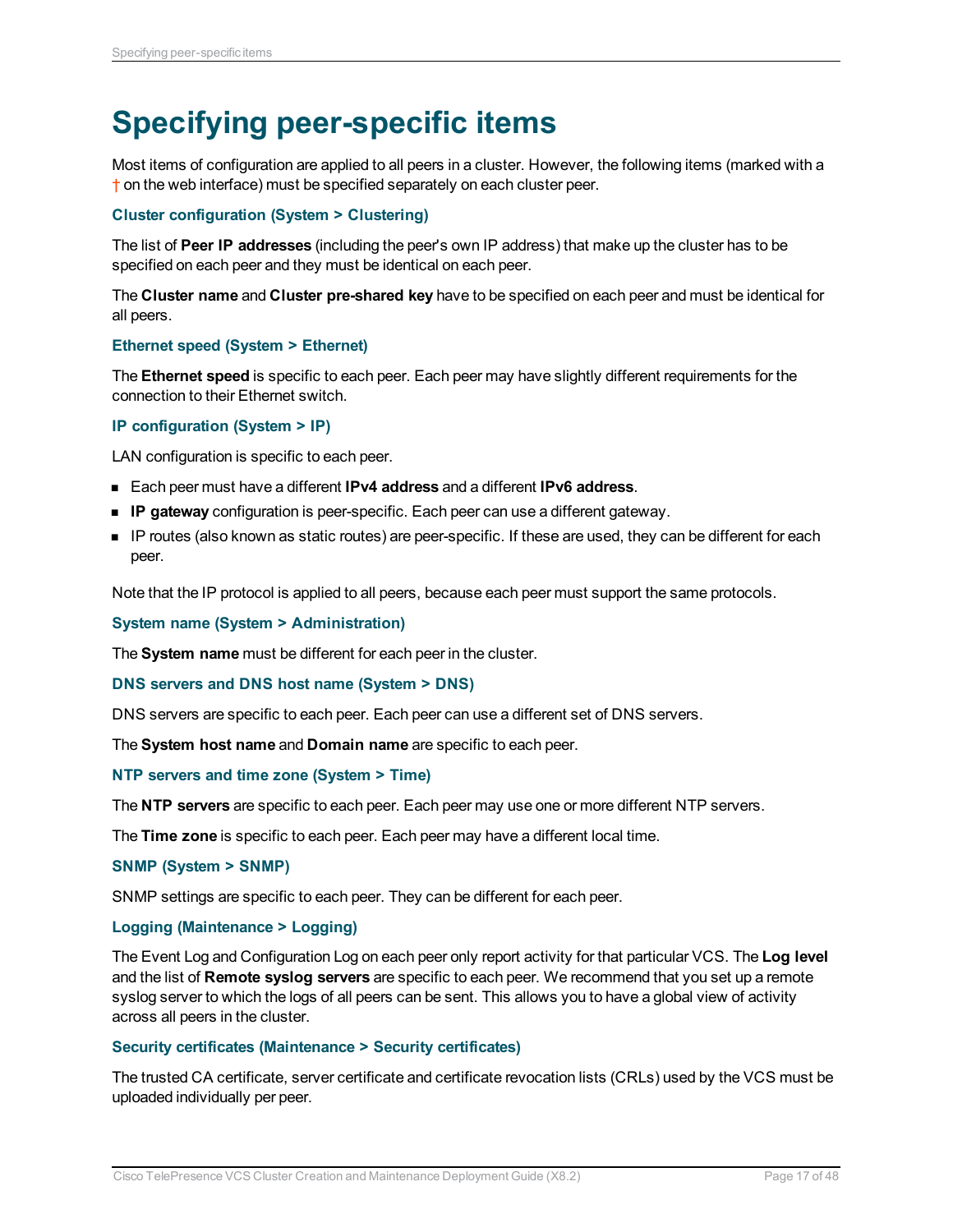#### **Administration access (System > Administration)**

The following system administration access settings are specific to each peer:

- Serial port / console
- SSH service
- Web interface (over HTTPS)
- **Redirect HTTP requests to HTTPS**
- Automated protection service

#### **Option keys (Maintenance > Option keys)**

Option keys are specific to each peer. Each peer must have an identical set of option keys installed, but you must purchase these separately for each peer in the cluster. However, this does not apply to traversal call licenses, non-traversal call licenses and TURN relay licenses; these licenses can be installed on any cluster peer and are available for use by any peer in the cluster.

#### **Active Directory Service (Configuration > Authentication > Devices > Active Directory Service)**

When configuring the connection to an Active Directory Service for device authentication, the **NetBIOS machine name (override)**, and domain administrator **Username** and **Password** are specific to each peer.

#### **Conference Factory template (Applications > Conference Factory)**

The template used by the Conference Factory application to route calls to the MCU is peer-specific, as it must be unique for each peer in the cluster.

#### **VCS front panel display mode (configurable through CLI only)**

The **xConfiguration Administration LCDPanel Mode** CLI setting is specific to each peer.

**Note:** configuration data that is applied across all peers should not be modified on non-primary peers. At best it will result in the changes being overwritten from the primary; at worst it will cause cluster replication to fail.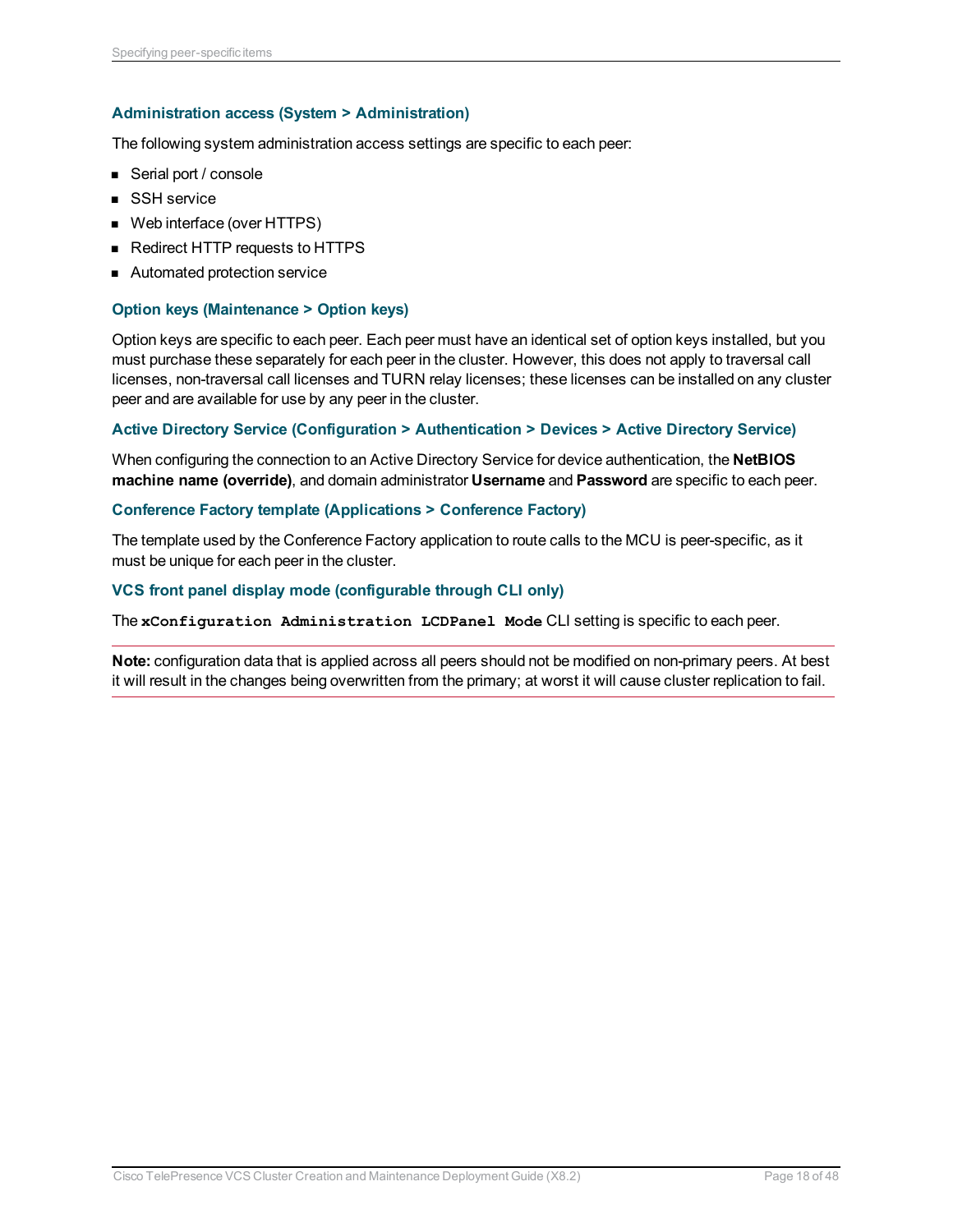## <span id="page-18-0"></span>**Removing a live VCS from a cluster (permanently)**

This process removes one VCS peer from an existing cluster. FindMe and configuration replication to this VCS will be stopped and the VCS will no longer be included in the list of peers in the cluster. Provisioning will also be disabled on the removed VCS.

- **n** If the whole cluster is to be disbanded then use the Disbanding a [VCS cluster](#page-22-0)  $[p.23]$  procedure instead.
- $\blacksquare$  If the cluster peer to be removed is not accessible, use the procedure defined in [Removing](#page-20-0) an out-ofservice VCS from a cluster [\(permanently\)](#page-20-0) [p.21].

#### **Before starting:**

1. Ensure that the VCS to be removed from the cluster is not indicated as the primary peer. If it is the primary, see Changing the primary peer of a [VCS cluster](#page-24-0)  $[p.25]$  for instructions on how to make a different peer the primary.

#### **On the VCS that is being removed:**

- 1. Log into the web interface.
- 2. Go to **System > Clustering**:
	- a. Change the **Cluster name** to a unique ID for this VCS (ideally to the routable Fully Qualified Domain Name used in SRV records that address this individual VCS, for example "vcse1.example.com". See [Appendix](#page-40-0) 6: Cluster name and DNS SRV records [p.41].)
	- b. Delete the **Cluster pre-shared key**.
	- c. Delete all entries in the **Peer x IP address** fields.
- 3. Click **Save**.

Note that:

- <sup>l</sup> All previous FindMe users will still be available on this removed VCS. Remove them manually (**Users > FindMe accounts**) if required.
- An alarm similar to that shown below may appear on the web interface and CLI of the VCS being removed. This is not a problem, the alarm will be cleared when the VCS is restarted:



- 4. If Microsoft Lync B2BUA was used in the cluster:
	- a. Go to **Applications > B2BUA > Microsoft Lync > Configuration**.
	- b. If **Microsoft Lync B2BUA** is *Enabled*, change it to *Disabled* and click **Save**.
- 5. Restart the VCS (go to **Maintenance > Restart options**, then click **Restart** and confirm **OK**).

#### **On the primary VCS:**

- 1. Go to **System > Clustering**.
- 2. Delete the IP address of the VCS that has been removed.
- 3. If the VCS being removed is not the last field in the list, move any other IP addresses up the list so that there are no empty fields between entries.
- 4. If the primary VCS peer's IP address has been moved up the list in the previous step, alter the **Configuration primary** value to match its new location.
- 5. Click **Save**.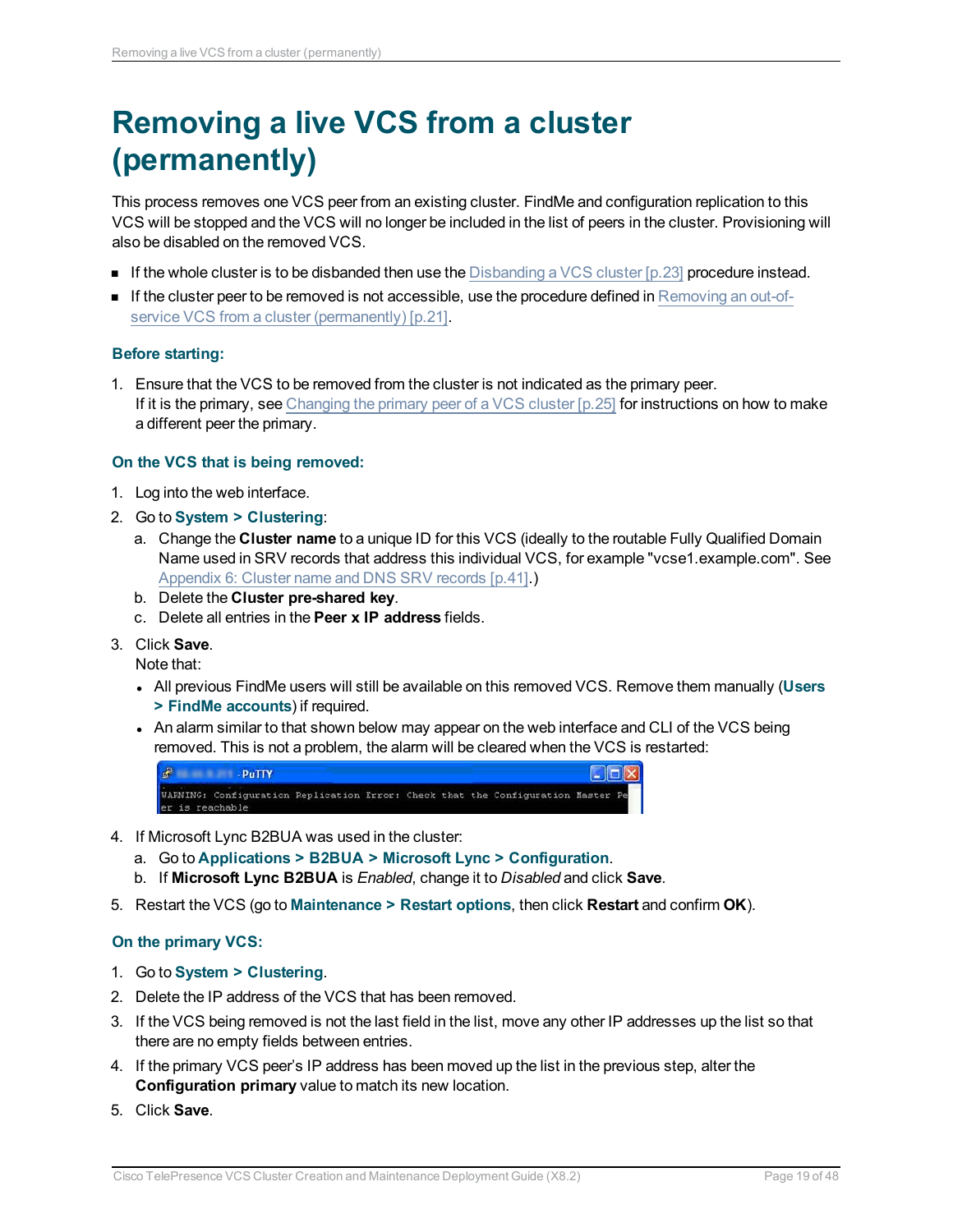#### **On all the remaining non-primary VCS peers:**

#### 1. Go to **System > Clustering**.

- 2. Edit the **Peer x IP address** and **Configuration primary** fields so that they are identical to those configured on the primary VCS.
- 3. Click **Save**.
- 4. Repeat for all remaining non-primary VCS peers until they all have identical clustering configuration.

#### **On other devices:**

- 1. If you have any other systems neighbored (or connected via a traversal zone) to this cluster of VCS peers, ensure that their zone configuration for this cluster is updated to exclude the address of the removed peer.
- 2. If you have any endpoints registering to the VCS that has now been removed, change the configuration of the endpoint (or the configuration of the DNS server entry that points to the cluster peers) so that they register to one of the remaining clustered VCS peers instead.

**CAUTION**: The removed VCS will retain its configuration at the time it is removed from the cluster, and will continue to function as a non-clustered VCS. After it has been removed from the cluster, we recommend that it is taken out of service (e.g. perform a factory reset as documented in Removing an [out-of-service](#page-20-0) VCS from a cluster [\(permanently\)](#page-20-0) [p.21] before reconnecting the out-of-service VCS back to the network) or an alternative configuration is applied to the VCS, so that other devices no longer try to use it as a cluster peer.

Removing a live VCS from a cluster is now complete.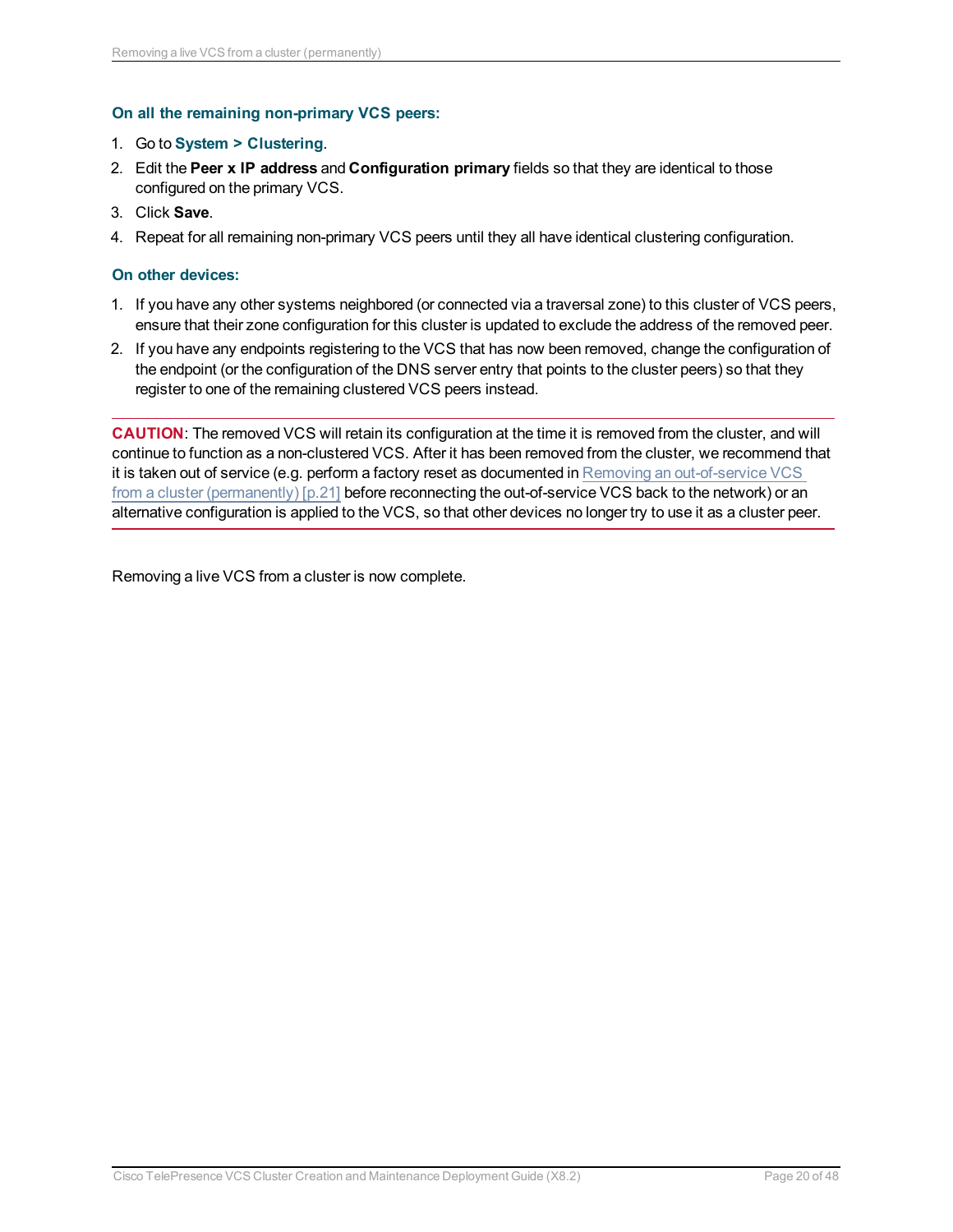## <span id="page-20-0"></span>**Removing an out-of-service VCS from a cluster (permanently)**

Use the following procedure if:

- the VCS is dead and needs to be RMAd, or
- the VCS cannot be accessed for some other reason

If the whole cluster is to be disbanded then use the procedure defined in Disbanding a [VCS cluster](#page-22-0) [p.23].

If the cluster peer to be removed is accessible, use the procedure defined in [Removing](#page-18-0) a live VCS from a cluster [\(permanently\)](#page-18-0) [p.19] which clears up the removed VCS as well as its previous peers.

**Note**: This procedure does not delete clustering configuration from the removed VCS. When removed, you must not reconnect the out-of-service VCS without first deleting all of its peers and stopping FindMe and configuration replication (see Before reconnecting the [out-of-service](#page-21-0) VCS back to the network [p.22] below).

#### **Before starting:**

Ensure that the VCS to be removed from the cluster is not indicated as the primary VCS on Cisco TMS.

If it is the primary VCS, see Changing the primary peer of a [VCS cluster](#page-24-0) [p.25] for instructions on how to make a different peer the primary.

#### **On the primary VCS:**

- 1. Go to **System > Clustering**.
- 2. Delete the IP address of the VCS that has been removed.
- 3. If the VCS being removed is not the last field in the list, move any other IP addresses up the list so that there are no empty fields between entries.
- 4. If the primary VCS peer's IP address has been moved up the list in the previous step, alter the **Configuration primary** value to match its new location.
- 5. Click **Save**.

#### **On all the remaining non-primary VCS peers:**

- 1. Go to **System > Clustering**.
- 2. Edit the **Peer x IP address** and **Configuration primary** fields so that they are identical to those configured on the primary VCS.
- 3. Click **Save**.
- 4. Repeat for all remaining non-primary VCS peers until they all have identical clustering configuration.

#### **On other devices:**

- 1. If you have any other systems neighbored (or connected via a traversal zone) to this cluster of VCS peers, ensure that their zone configuration for this cluster is updated to exclude the address of the removed peer.
- 2. If you have any endpoints registering to the VCS that has now been removed, change the configuration of the endpoint (or the configuration of the DNS server entry that points to the cluster peers) so that they register to one of the remaining clustered VCS peers instead.

Removing an out-of-service VCS from a cluster is now complete.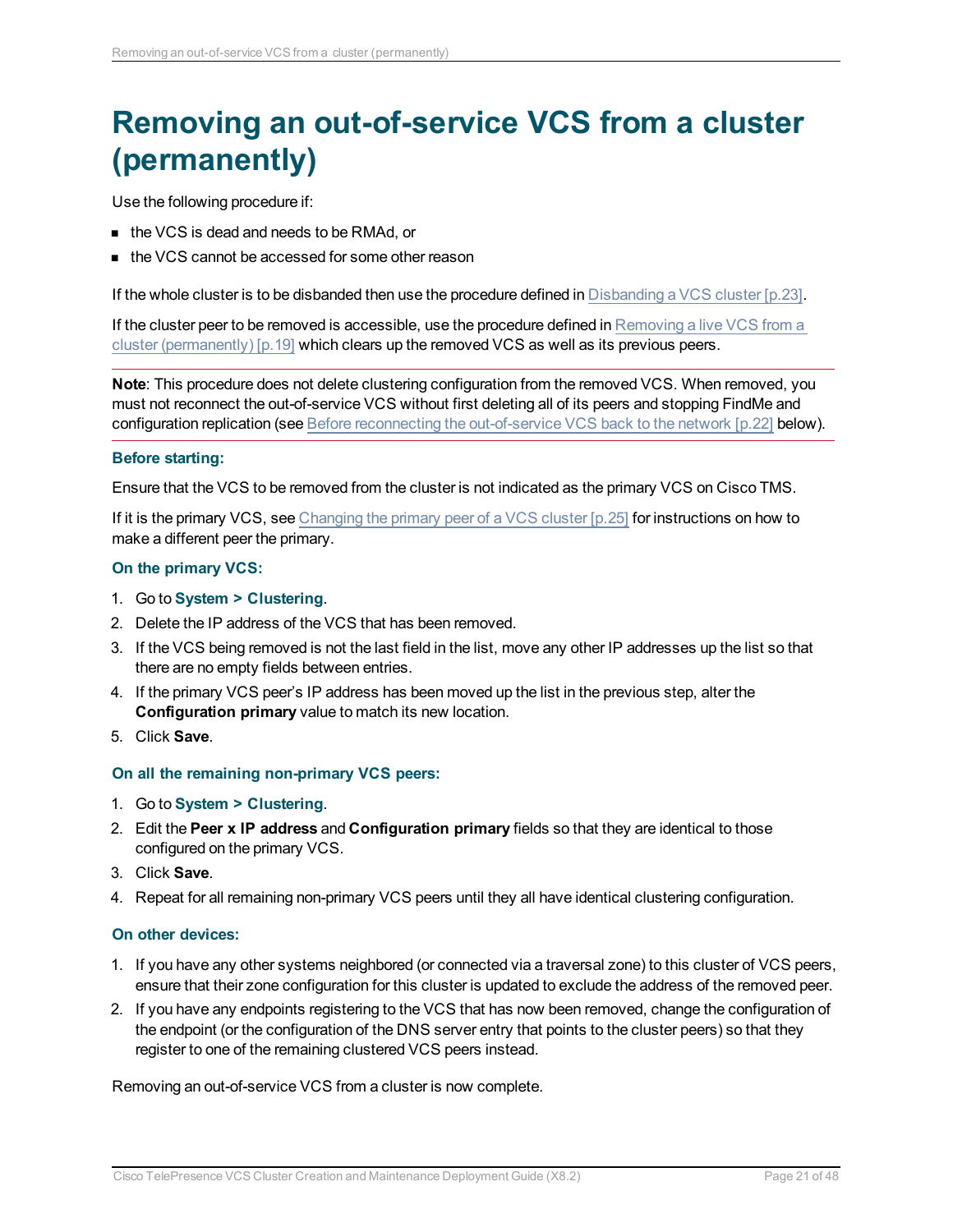## <span id="page-21-0"></span>**Before reconnecting the out-of-service VCS back to the network**

If the removed VCS is ever recovered, before you reconnect it you must clear out its configuration. This is most easily implemented as follows:

- 1. Log into the VCS as root (over serial or SSH serial connection will show more details as the factory reset progresses).
- 2. Type **factory-reset**
- 3. Answer the prompts as follows:
	- a. Keep option keys = YES
	- b. Keep IP configuration = YES or NO depends on whether the VCS has been replaced with another at the same IP address
	- c. Keep SSH keys = NO
	- d. Keep root and admin passwords = YES or NO … as desired
	- e. Save log files = NO … unless specifically requested for analysis purposes
	- f. Replace hard disk = NO
	- g. Are you sure you want to continue  $=$  YES

Some messages will be displayed, then connection over serial / SSH will be lost. It may take some 20 or more minutes before VCS is available to access again.

- 4. Log into the VCS as admin over SSH.
- 5. Type **xcommand DefaultLinksAdd**

This ensures that the configuration of the recovered VCS is returned to default and it will not interact with its ex-peers.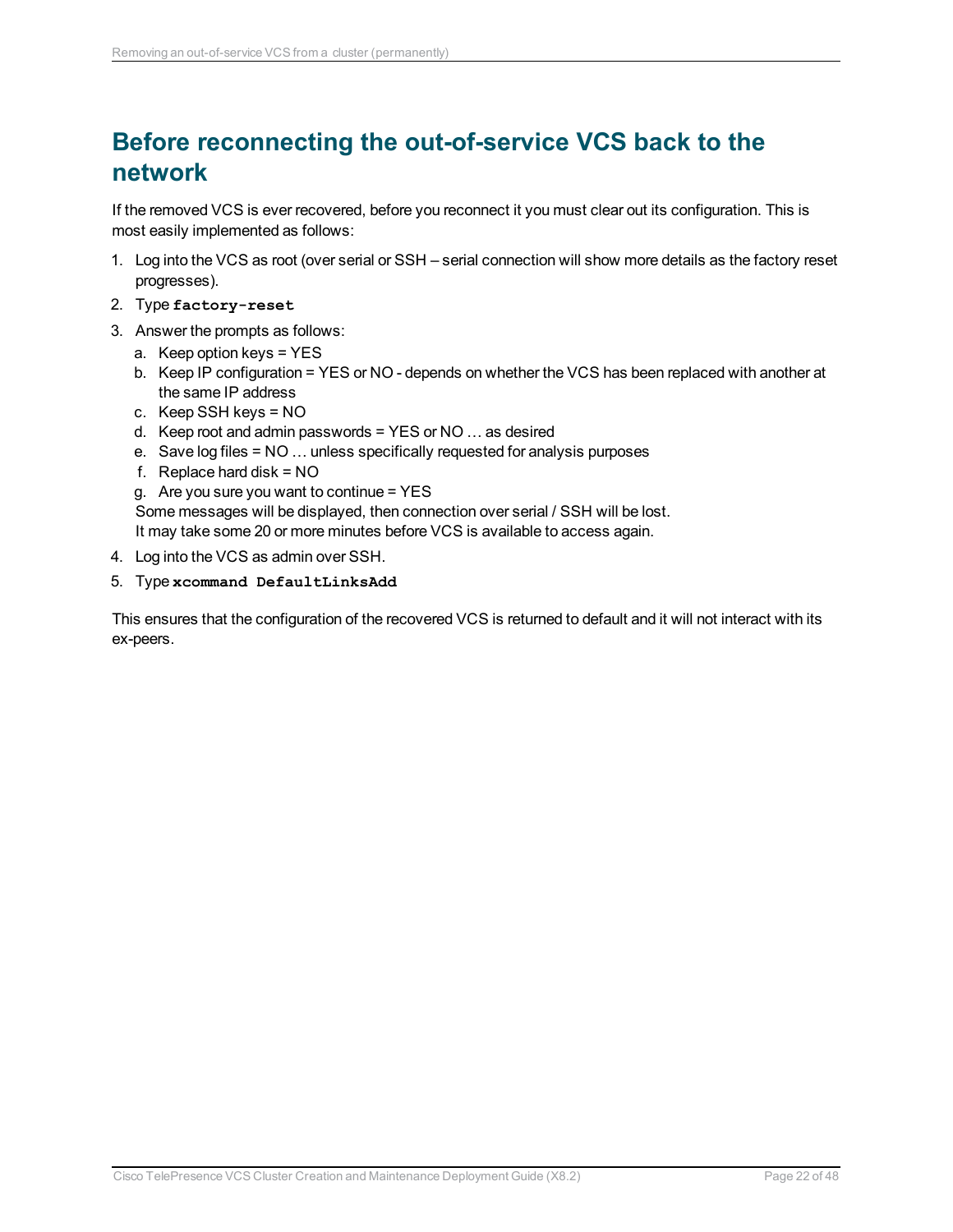## <span id="page-22-0"></span>**Disbanding a VCS cluster**

This process removes all VCS peers from an existing cluster. FindMe and configuration replication will be stopped, as will provisioning, and the cluster will be deleted from Cisco TMS.

Each VCS will retain its configuration at the time the cluster was disbanded, and will function as a standalone VCS.

**CAUTION**: If any of the VCSs are left in operation after being removed from the cluster, calls between endpoints registered to different VCSs that were once part of the same cluster will not succeed. This is because after the cluster has been disbanded, the Cluster Subzone will no longer exist and there will not be any link between the two VCSs over which calls can be routed. To overcome this, you must create neighbor relationships between the VCSs so that there are links between them.

#### **Before you start:**

If any VCS is not accessible, firstly remove it using the procedure Removing an [out-of-service](#page-20-0) VCS from a cluster [\(permanently\)](#page-20-0) [p.21].

#### **If Cisco TMS is used (in Provisioning Extension mode):**

- 1. Select **Systems > Navigator** (and any required sub folders), then click on any VCS in the cluster.
- 2. Select the **Provisioning** tab.
- 3. Disable all 4 services (clear tick boxes).
- 4. Click **Save**.

#### **On each non-primary VCS peer:**

- 1. Log into the web interface.
- 2. Go to **System > Clustering**:
	- a. Change the **Cluster name** to a unique ID for this VCS (ideally to the routable Fully Qualified Domain Name used in SRV records that address this individual VCS, for example "vcse1.example.com". See [Appendix](#page-40-0) 6: Cluster name and DNS SRV records [p.41].)
	- b. Delete the **Cluster pre-shared key**.
	- c. Delete all entries in the **Peer x IP address** fields.
- 3. Click **Save**.

Note that:

- <sup>l</sup> All previous FindMe users will still be available on this removed VCS. Remove them manually (**Users > FindMe accounts**) if required.
- An alarm similar to that shown below may appear on the web interface and CLI of the VCS being removed. This is not a problem, the alarm will be cleared when the VCS is restarted:

| $\mathbf{r}$    | <b>PuTTY</b>                                                                     |  |  |  | $\Box$ D $\times$ |
|-----------------|----------------------------------------------------------------------------------|--|--|--|-------------------|
|                 | WARNING: Configuration Replication Error: Check that the Configuration Master Pe |  |  |  |                   |
| er is reachable |                                                                                  |  |  |  |                   |

- 4. If Microsoft Lync B2BUA was used in the cluster:
	- a. Go to **Applications > B2BUA > Microsoft Lync > Configuration**.
	- b. If **Microsoft Lync B2BUA** is *Enabled*, change it to *Disabled* and click **Save**.
- 5. Restart the VCS (go to **Maintenance > Restart options**, then click **Restart** and confirm **OK**). If multiple peers need restarting: restart each peer in turn, waiting for the peer to be accessible through the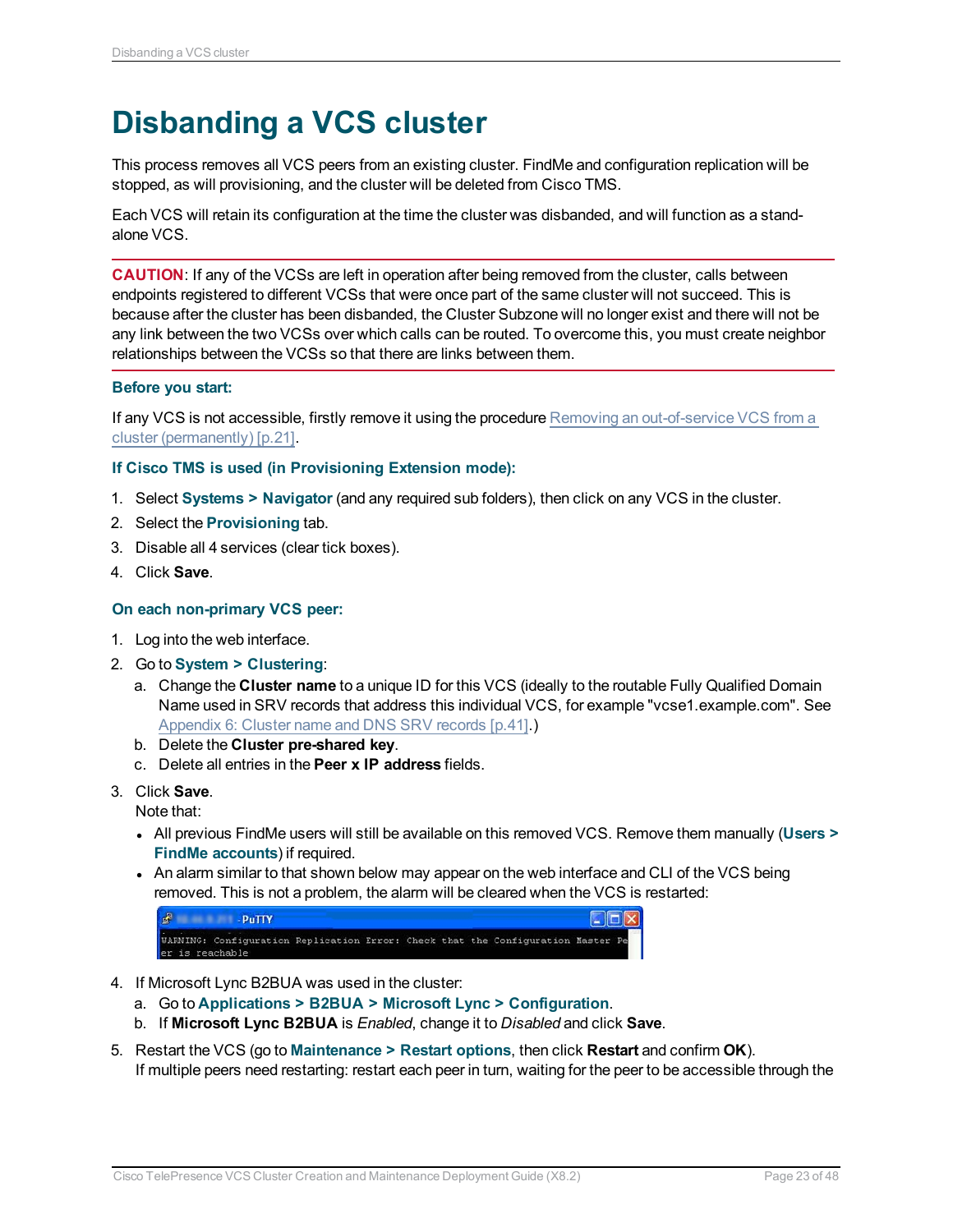web interface before restarting the next peer.

6. Repeat for each non-primary VCS.

#### **On the primary VCS:**

- 1. Log into the web interface.
- 2. Go to **System > Clustering**:
	- a. Optionally, change the **Cluster name** to a unique ID for this VCS (ideally to the routable Fully Qualified Domain Name used in SRV records that address this individual VCS, for example "vcse1.example.com". (See [Appendix](#page-40-0) 6: Cluster name and DNS SRV records [p.41].))
	- b. Delete the **Cluster pre-shared key**.
	- c. Delete all entries in the **Peer x IP address** fields.
- 3. Click **Save**.

Note that:

- All previous FindMe users will still be available on this removed VCS
- An alarm similar to that shown below may appear on the web interface and CLI of the VCS being removed. This is not a problem, the alarm will be cleared when the VCS is restarted:

| $\mathbf{E}$<br><b>PuTTY</b>                                                                        |  |  |  | $\Box$ D $\times$ |  |
|-----------------------------------------------------------------------------------------------------|--|--|--|-------------------|--|
| WARNING: Configuration Replication Error: Check that the Configuration Master Pe<br>er is reachable |  |  |  |                   |  |

4. Restart the VCS (go to **Maintenance > Restart options**, then click **Restart** and confirm **OK**).

#### **On other devices:**

- 1. If you have any other systems neighbored (or connected via a traversal zone) to this cluster of VCS peers, ensure that they have those zones removed, or modified appropriately.
- 2. If you have any endpoints registering to this VCS cluster, change the configuration of the endpoints (or the configuration of the DNS server entry that points to the cluster peers) so that they now register with an appropriate VCS.

Disband a cluster of VCSs is now complete.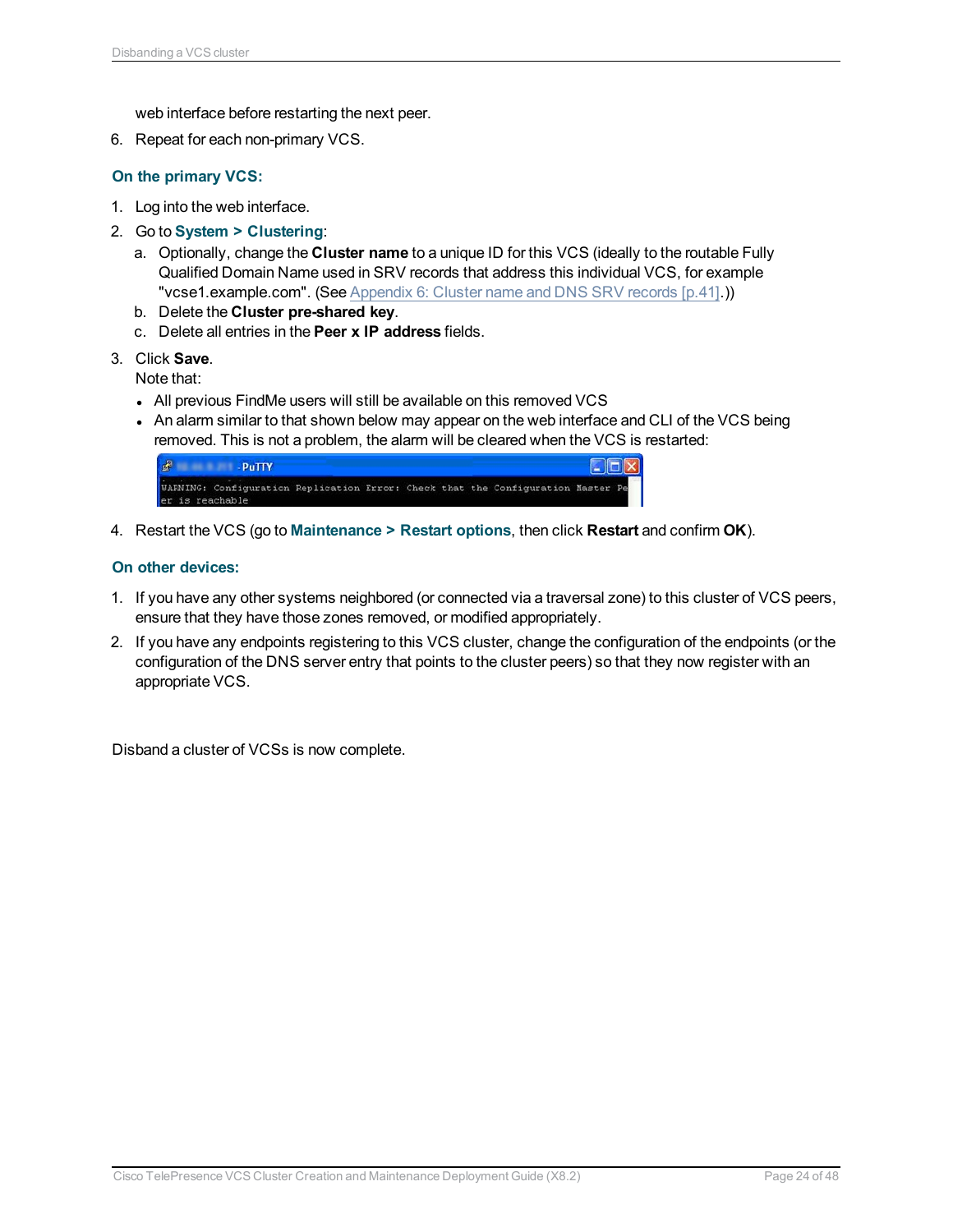## <span id="page-24-0"></span>**Changing the primary peer of a VCS cluster**

This procedure can be applied regardless of whether the old primary peer is accessible or not.

**Note**: The operations in this process should be performed successively so that the cluster is not left in a state where there are multiple VCSs which think they are cluster primary.

#### **On the "new" primary VCS:**

- 1. Go to **System > Clustering**.
- 2. From the **Configuration primary** drop-down menu select the ID number of the peer entry that says 'This system'.
- 3. Click **Save**.

While performing this change of primary peer, ignore any alarms on VCS that report 'Cluster primary mismatch' or 'Cluster replication error' – they will be rectified as part of this procedure.

#### **On all other VCS peers, starting with the "old" primary peer (if it is still accessible):**

- 1. Go to **System > Clustering**.
- 2. From the **Configuration primary** drop-down menu select the ID number of the "new" primary VCS.
- 3. Click **Save**.

#### **On each VCS in the cluster (including the primary):**

- 1. Confirm that the change to the **Configuration primary** has been accepted by going to **System > Clustering** and refreshing the page.
- 2. If any VCSs have not accepted the change, repeat the steps above.
- 3. Check that the cluster database status reports as Active.

Note that any alarms raised on the VCS peers that relate to 'Cluster primary mismatch' and 'Cluster replication error' should clear automatically after approximately 2 minutes.

#### **Cisco TMS**

No changes are required; Cisco TMS will see the primary change on the VCS cluster and report this appropriately.

#### **If the old primary is not available**

If you are changing the primary because the "old" primary is not accessible, remove the "old" primary using the Removing an out-of-service VCS from a cluster [\(permanently\)](#page-20-0) [p.21] procedure.

If the "old" primary was not accessible when changing the cluster primary peer, but later becomes available, you must bring it back into the cluster using the Adding a VCS to an [existing](#page-11-0) cluster [p.12] procedure.

Changing the primary peer of a VCS cluster is now complete.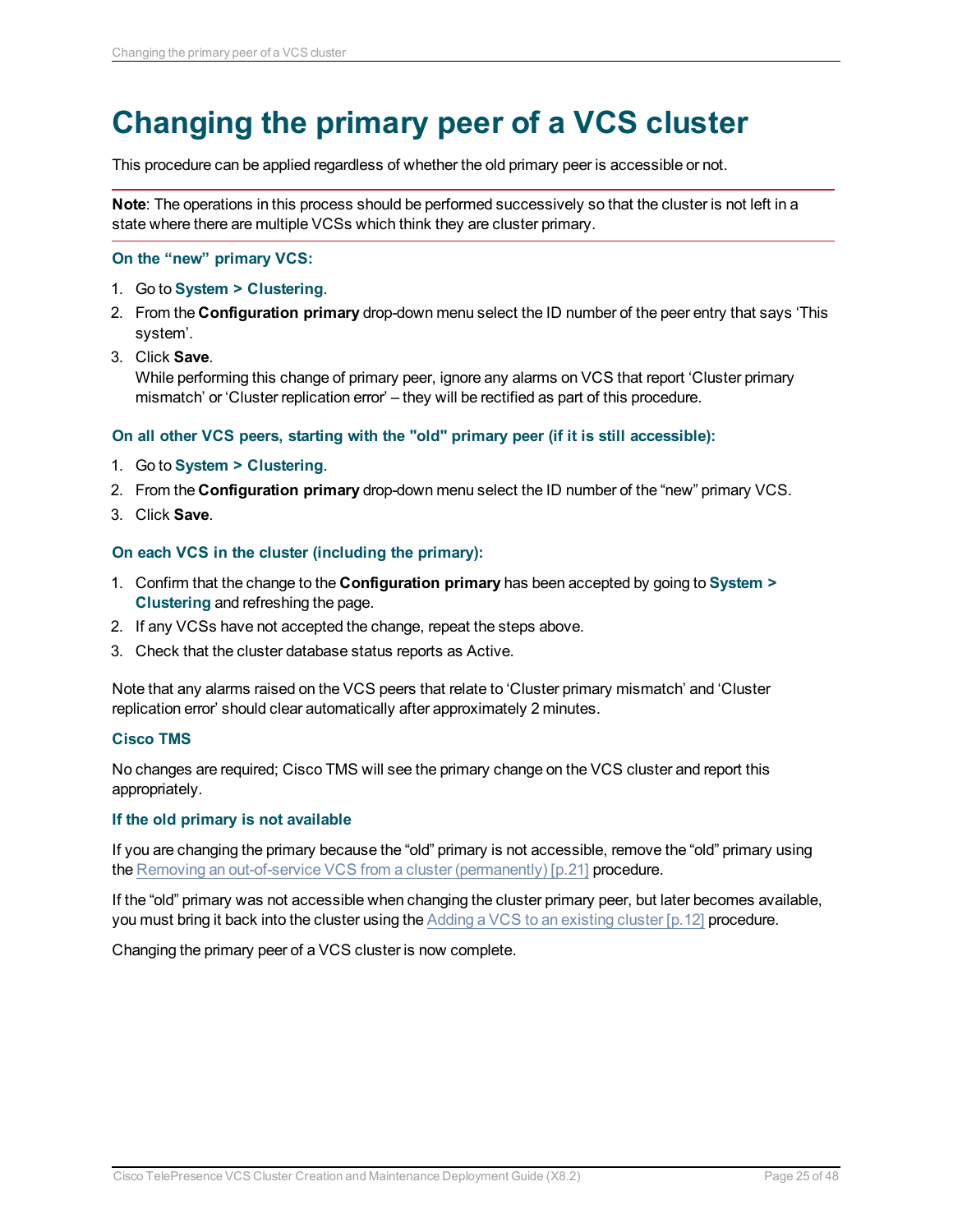## <span id="page-25-0"></span>**Changing the IP address of a VCS peer**

To change the IP address of a VCS peer you must remove the VCS from the cluster, change its IP address, and then add the VCS back into the cluster.

The process is as follows:

- 1. Ensure that the VCS whose IP address is to be changed is not the primary VCS. If it is the primary VCS, follow the steps in Changing the primary peer of a [VCS cluster](#page-24-0) [p.25] to make a different peer the primary.
- 2. Carry out the process documented in Removing a live VCS from a cluster [\(permanently\)](#page-18-0) [p.19].
- 3. Change the IP address of the VCS.
- 4. Carry out the process documented in Adding a VCS to an [existing](#page-11-0) cluster [p.12].

Changing the IP address of a VCS peer is now complete.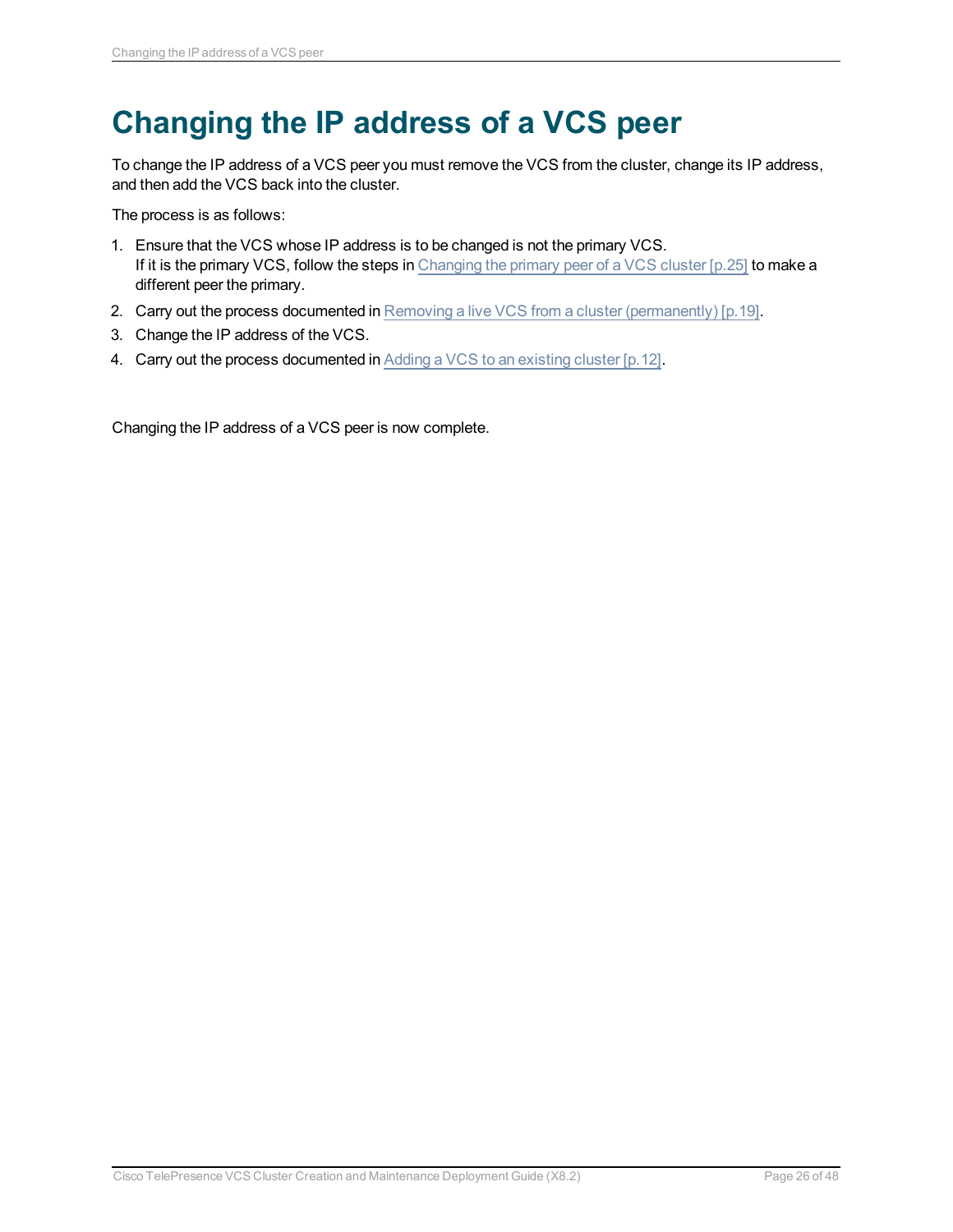## <span id="page-26-0"></span>**Replacing a VCS peer**

This section summarizes the procedure for replacing a cluster peer VCS with a different unit.

- 1. Ensure that the VCS to be replaced is not the primary VCS. If it is the primary VCS, follow the steps in Changing the primary peer of a [VCS cluster](#page-24-0) [p.25] to make a different peer the primary.
- 2. Remove the existing peer from the cluster:
	- a. If the cluster peer to be replaced is not accessible, use the procedure defined in [Removing](#page-20-0) an out-ofservice VCS from a cluster [\(permanently\)](#page-20-0) [p.21].
	- b. If the cluster peer to be replaced is accessible, use the procedure defined in [Removing](#page-18-0) a live VCS from a cluster [\(permanently\)](#page-18-0) [p.19].
- 3. Add the replacement peer to the cluster using the procedure defined in Adding a VCS to an [existing](#page-11-0) cluster [\[p.12\].](#page-11-0)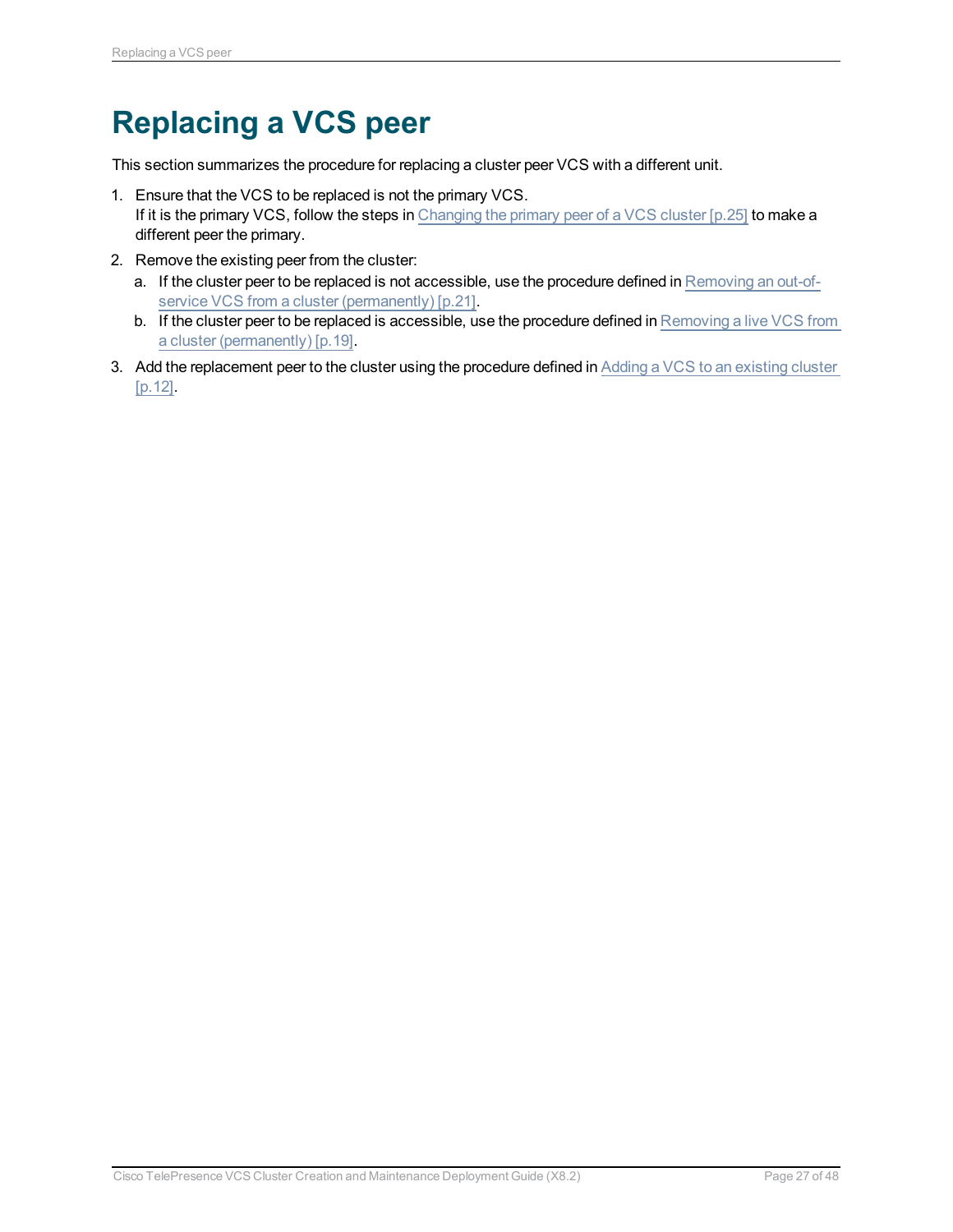## <span id="page-27-0"></span>**Upgrading earlier VCS versions to X8.2**

<span id="page-27-1"></span>This section describes how to upgrade earlier VCS versions to X8.2.

## **Upgrading an X7.1 or X7.2 cluster in TMS Agent legacy mode to an X8.2 cluster**

As from X8, TMS Agent legacy mode is no longer supported. You cannot upgrade directly from a cluster running in TMS Agent legacy mode to an X8 or later cluster.

To upgrade to X8.2 you must:

- 1. Upgrade your X7.1 or X7.2 cluster to Provisioning Extension mode as described in *Cisco TelePresence Management Suite Provisioning Extension Deployment Guide*.
- <span id="page-27-2"></span>2. Upgrade to X8.2 as described in [Upgrading](#page-5-0) an  $X7.1$  or later cluster to  $X8.2$  [p.6].

## **Upgrading an X6.0, X6.1, X7.0, or X7.0.n cluster to an X8.2 cluster**

If you are using Cisco TMS for Device Provisioning or FindMe:

- **n** As from X8, TMS Agent legacy mode is no longer supported.
- You cannot upgrade directly from a cluster running in TMS Agent legacy mode to an X8 or later cluster.

To upgrade to X8.2 you must:

- 1. Upgrade the cluster to X7.2 as described in *VCS Cluster Creation and Maintenance Deployment Guide (X7.2)*.
- 2. If you are using Cisco TMS for Device Provisioning or FindMe, upgrade to Provisioning Extension mode as described in *Cisco TelePresence Management Suite Provisioning Extension Deployment Guide*.
- <span id="page-27-3"></span>3. Upgrade to X8.2 as described in [Upgrading](#page-5-0) an  $X7.1$  or later cluster to  $X8.2$  [p.6].

## **Upgrading an X5.1, X5.1.1 or X5.2 cluster to an X8.2 cluster**

An upgrade from an X5.1 / X5.1.1 / X5.2 cluster directly to an X8.2 cluster is not possible. You must upgrade in stages through previous VCS versions:

To upgrade to X8.2 you must:

- 1. Upgrade the cluster to X6.1 as described in *VCS Cluster Creation and Maintenance Deployment Guide (X6.1)*.
- 2. Upgrade the cluster to X7.2 as described in *VCS Cluster Creation and Maintenance Deployment Guide (X7.2)*.
- 3. If you are using Cisco TMS for Device Provisioning or FindMe, upgrade to Provisioning Extension mode as described in *Cisco TelePresence Management Suite Provisioning Extension Deployment Guide*.
- 4. Upgrade to X8.2 as described in [Upgrading](#page-5-0) an X7.1 or later cluster to X8.2 [p.6].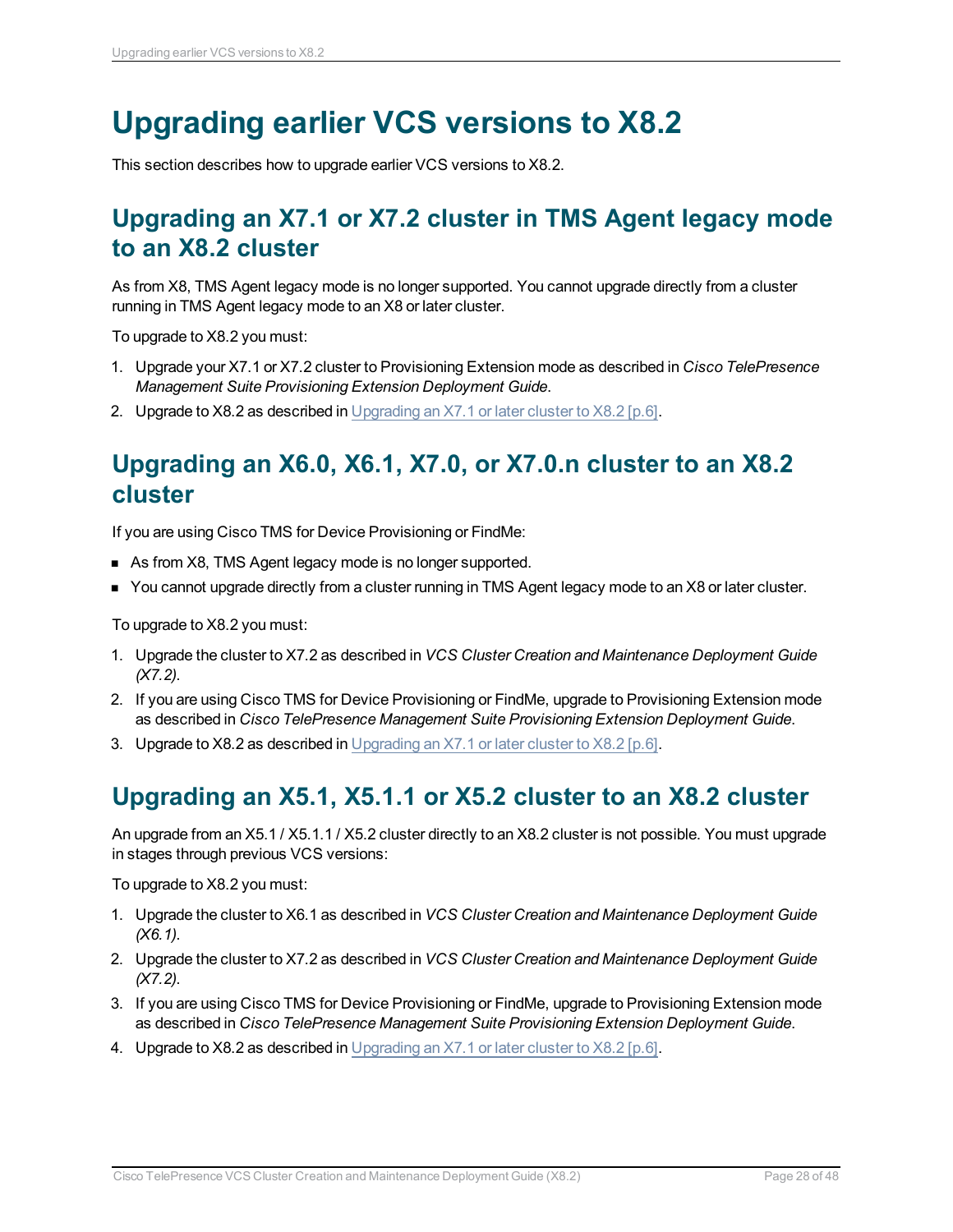## <span id="page-28-0"></span>**Upgrading X1 / X2 Alternates or an X3 / X4 / X5.0 cluster to an X8.2 cluster**

An upgrade from X1 / X2 alternates or an X3 / X4 / X5.0 cluster directly to an X8.2 cluster is not possible. You must upgrade in stages through previous VCS versions:

To upgrade to X8.2 you must:

- 1. Upgrade the cluster to X5.2 as described in *VCS Cluster Creation and Maintenance Deployment Guide (X5)* .
- 2. Upgrade the cluster to X6.1 as described in *VCS Cluster Creation and Maintenance Deployment Guide (X6.1)*.
- 3. Upgrade the cluster to X7.2 as described in *VCS Cluster Creation and Maintenance Deployment Guide (X7.2)*.
- 4. If you are using Cisco TMS for Device Provisioning or FindMe, upgrade to Provisioning Extension mode as described in *Cisco TelePresence Management Suite Provisioning Extension Deployment Guide*.
- 5. Upgrade to X8.2 as described in [Upgrading](#page-5-0) an X7.1 or later cluster to X8.2 [p.6].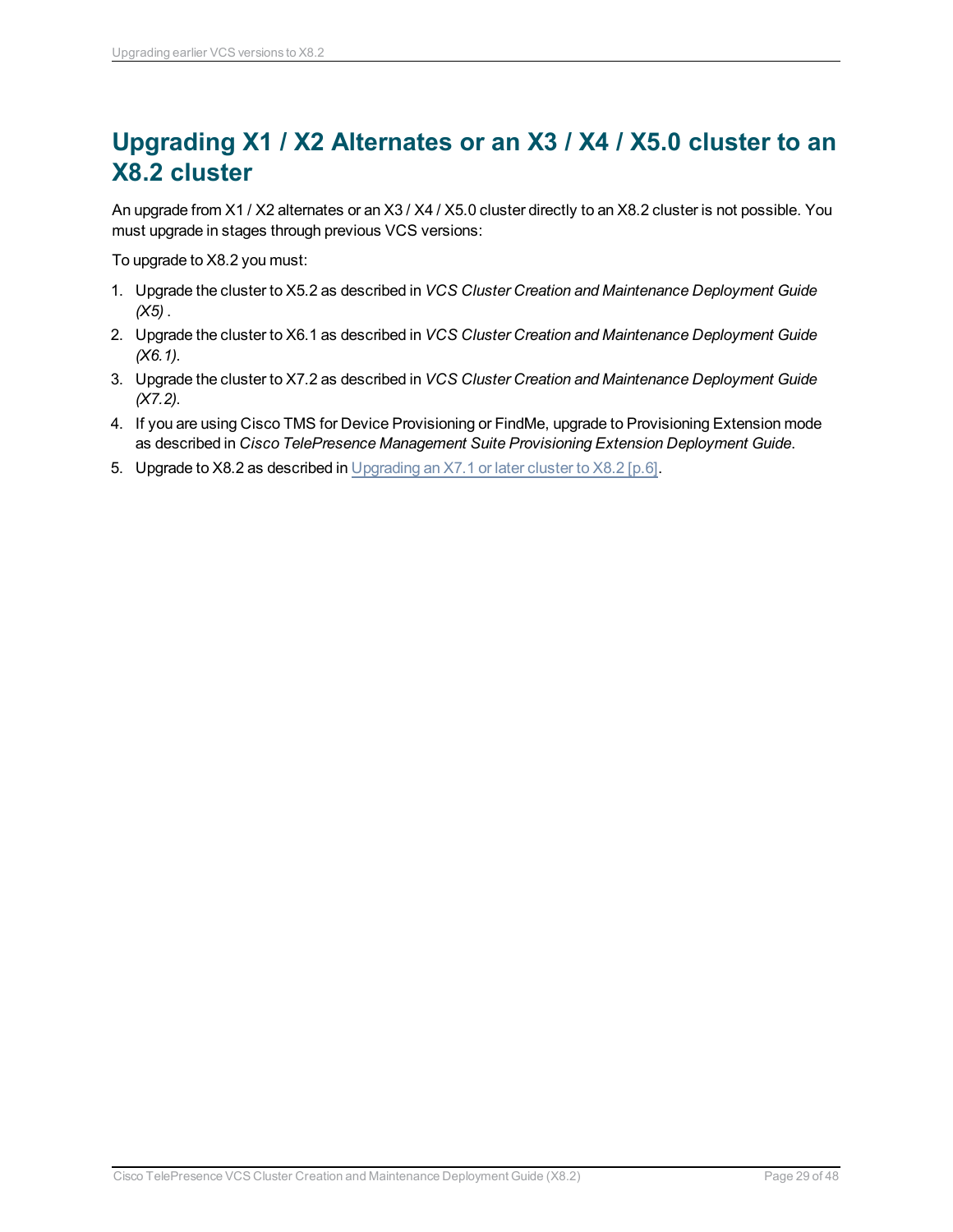## <span id="page-29-0"></span>**Appendix 1: Troubleshooting**

### <span id="page-29-1"></span>**VCS alarms and warnings**

#### <span id="page-29-2"></span>**"Cluster name not configured: if FindMe or clustering are in use a cluster name must be defined"**

Ensure that the same cluster name is configured on each VCS in the cluster.

The **Cluster name** should be the routable Fully Qualified Domain Name used in SRV records that address this VCS cluster, for example "cluster1.example.com". (See [Appendix](#page-40-0) 6: Cluster name and DNS SRV [records](#page-40-0) [p.41]).

#### <span id="page-29-3"></span>**"Cluster replication error: <details> manual synchronization of configuration is required"**

This may be:

- "Cluster replication error: manual synchronization of configuration is required"
- **n** "Cluster replication error: cannot find primary or this subordinate's peer configuration file, manual synchronization of configuration is required"
- <sup>n</sup> "Cluster replication error: configuration primary ID is inconsistent, manual synchronization of configuration is required"
- <sup>n</sup> "Cluster replication error: this peer's configuration conflicts with the primary's configuration, manual synchronization of configuration is required"

If a non-primary VCS reports an alarm: "Cluster replication error – <details> synchronization of configuration"

On that non-primary VCS:

- 1. Log in as admin on an SSH or other CLI interface.
- 2. At the command prompt type:

#### **xcommand ForceConfigUpdate**

This will delete the non-primary VCS configuration and then force it to update its configuration from the primary VCS.

**CAUTION**: Only use this command if the configuration on the primary VCS is known to be in a good state. We recommend that you take a backup before running this command.

#### <span id="page-29-4"></span>**"Cluster replication error: the NTP server is unreachable"**

<span id="page-29-5"></span>Configure an accessible NTP server on the VCS **System > Time** page.

#### **"Cluster replication error: the local VCS does not appear in the list of peers"**

Check and correct the list of peers for this VCS on the primary VCS, and copy to all other VCS peers (**System > Clustering**).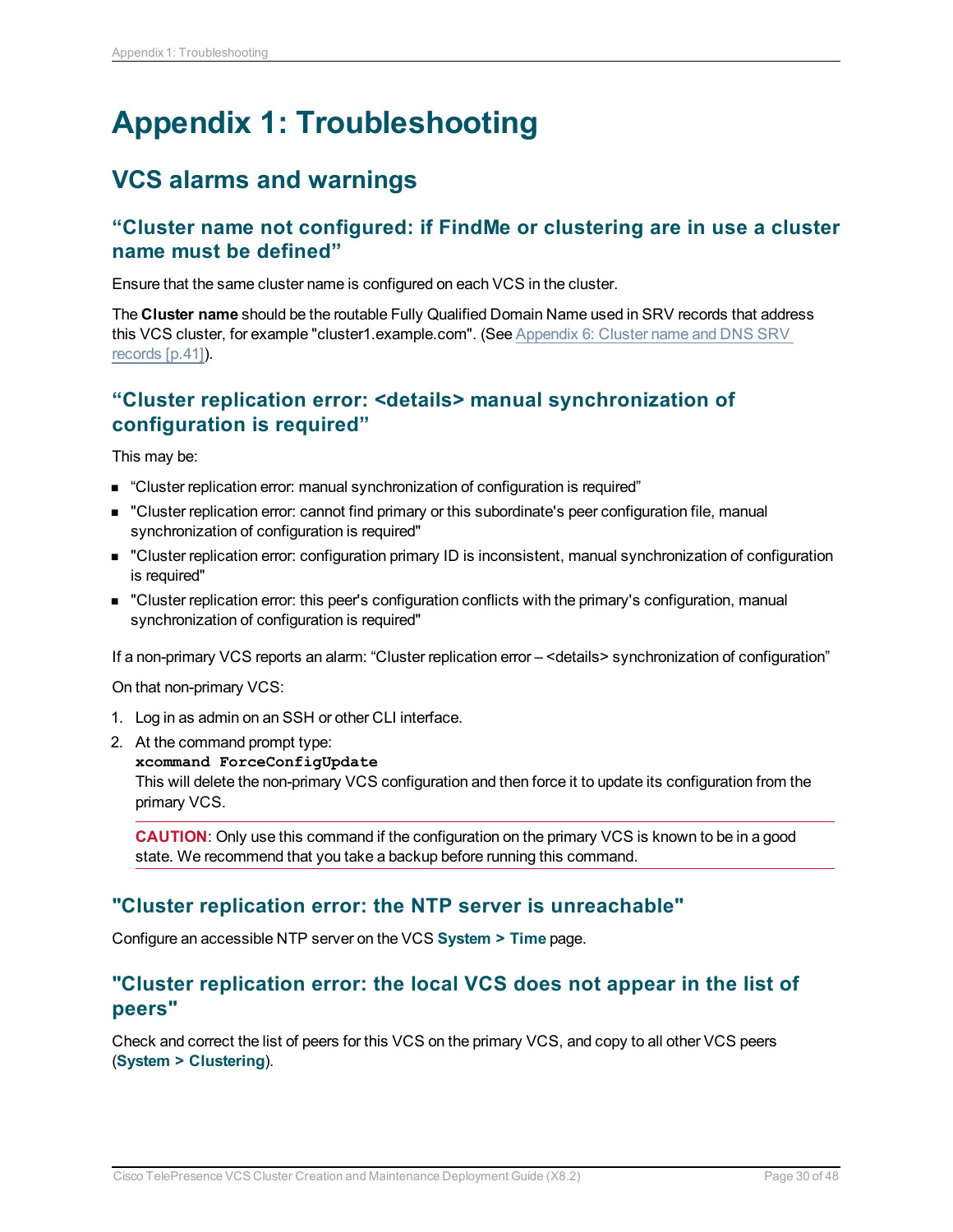### <span id="page-30-0"></span>**"Cluster replication error: automatic replication of configuration has been temporarily disabled because an upgrade is in progress"**

<span id="page-30-1"></span>Wait until the upgrade has completed.

### **"Invalid clustering configuration: H.323 mode must be turned On clustering uses H.323 communications between peers"**

<span id="page-30-2"></span>Ensure that H.323 mode is on (see **Configuration > Protocols > H.323**).

#### **"VCS database failure: Please contact your Cisco support representative"**

The support representative will help you work through the following steps:

- 1. Take a system snapshot and provide it to your support representative.
- 2. Remove the VCS from the cluster using: Removing a live VCS from a cluster [\(permanently\)](#page-18-0) [p.19].
- 3. Restore that VCS's database by restoring a backup taken on that VCS previously.
- 4. Add the VCS back to the cluster using Adding a VCS to an [existing](#page-11-0) cluster [p.12].

A second method is possible if the database does not recover:

- 1. Take a system snapshot and provide to TAC.
- 2. Remove the VCS from the cluster using: Removing a live VCS from a cluster [\(permanently\)](#page-18-0) [p.19].
- 3. Log in as root and run **clusterdb\_destroy\_and\_purge\_data.sh**
- 4. Restore that VCS's database by restoring a backup taken on that VCS previously.
- 5. Add the VCS back to the cluster using Adding a VCS to an [existing](#page-11-0) cluster [p.12].

**Note**: **clusterdb\_destroy\_and\_purge\_data.sh** is as dangerous as it sounds – only use this command in conjunction with instructions from your support representative.

### <span id="page-30-3"></span>**Cisco TMS warnings**

### <span id="page-30-4"></span>**Cisco TMS Cluster Diagnostics**

If Cisco TMS cluster diagnostics reports a difference in configuration on VCS peers, it is comparing the output of **https://<ip address>/alternatesconfiguration.xml** for each VCS.

To manually check the differences, on a Unix / Linux system, run:

**wget --user=admin --password=<password> --no-check-certificate https://<IP or FQDN of** VCS**>/alternatesconfiguration.xml**

<span id="page-30-5"></span>for each of the VCS peers, then use  $diff$  to check for differences.

#### **Conference Factory template does not replicate**

This is by design; the Conference Factory %% value is NOT shared between cluster peers and the Conference Factory application configuration is NOT replicated across a cluster.

See Appendix 4: Impact of clustering on other VCS [applications](#page-35-0) [p.36].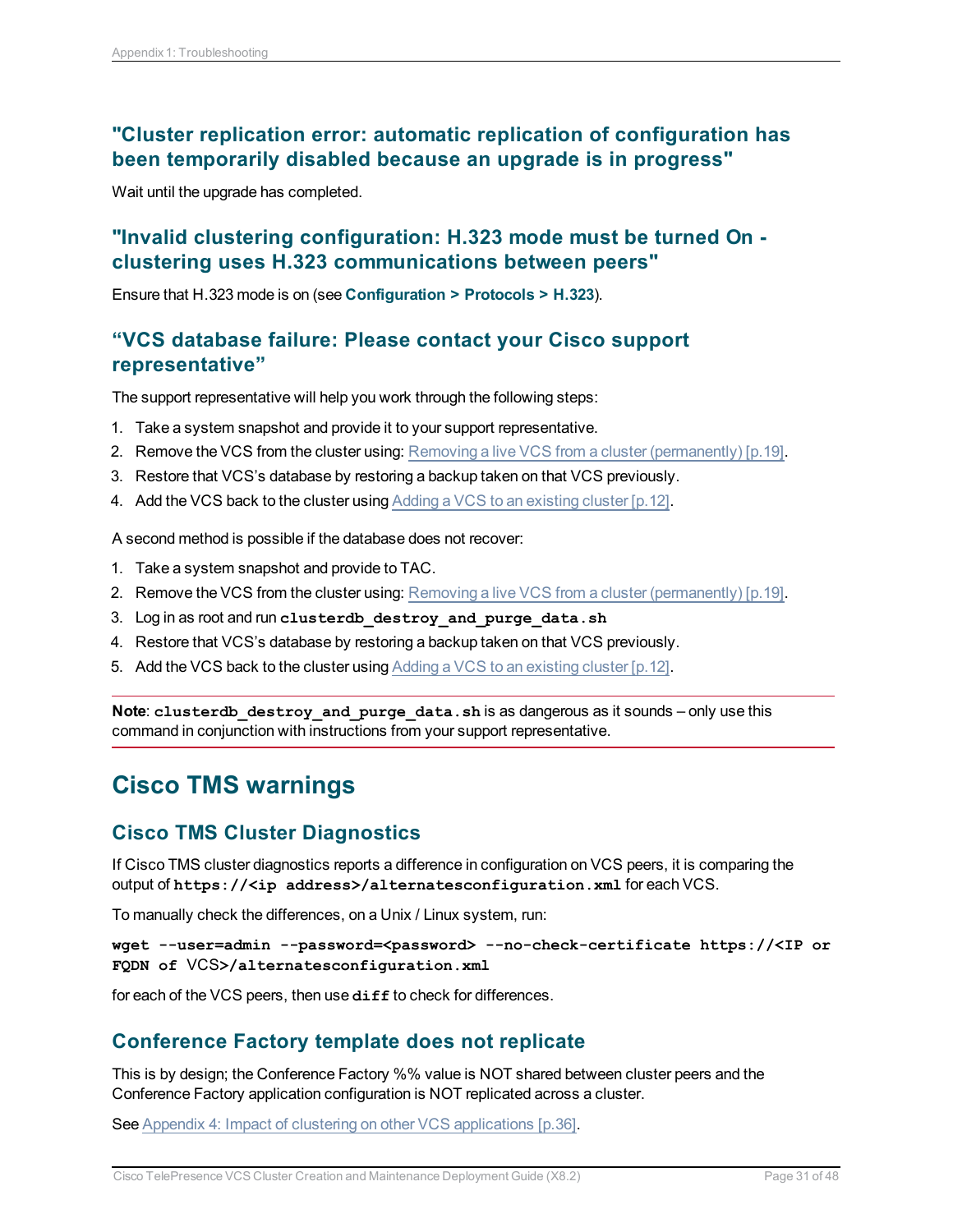### <span id="page-31-0"></span>**VCS's External manager protocol keeps getting set to HTTPS**

Cisco TMS can be configured to force specific management settings on connected systems. This includes ensuring that a VCS uses HTTPS for feedback. If enabled, Cisco TMS will (on a time period defined by Cisco TMS) re-configure the VCS's **System > External manager Protocol** to *HTTPS*.

If HTTPS must be used for VCS to supply feedback to Cisco TMS, see [Appendix](#page-32-0) 2: Adding a VCS to Cisco TMS [\[p.33\]](#page-32-0) for information about how to set up certificates.

Cisco TMS will force HTTPS on VCS if:

- <sup>n</sup> **TMS Services > Enforce Management Settings on Systems** = *On* (**Administrative Tools > Configuration > Network Settings**) and
- <sup>n</sup> **Secure-Only Device Communication > Secure-Only Device Communication** = *On* (**Administrative Tools > Configuration > Network Settings**)

Set **Enforce Management Settings on Systems** to *Off* if Cisco TMS does not need to force the management settings.

Set **Secure-Only Device Communication** to *Off* if it is unnecessary for VCS to provide feedback to Cisco TMS using HTTPS (if HTTP is sufficient).

## <span id="page-31-1"></span>**Cluster with Advanced Networking is not replicating correctly**

VCS Expressways with Advanced Networking are only designed to replicate through their LAN 1 interface. Ensure that the **Peer x IP Address** entries specified in **System > Clustering** all refer to LAN 1 interfaces.

<span id="page-31-2"></span>Also, this replicating interface (LAN 1) must not have NAT enabled on it.

### **Cluster with static NAT is not replicating correctly**

When using VCS Expressways with static NAT, the cluster replication must occur on the LAN interface which is not behind the NAT device. Therefore LAN interface 1 must be the non-NAT interface and the **Peer x IP Address** entries specified in **System > Clustering** must all refer to LAN 1 interfaces. LAN interface 2 must be configured for static NAT.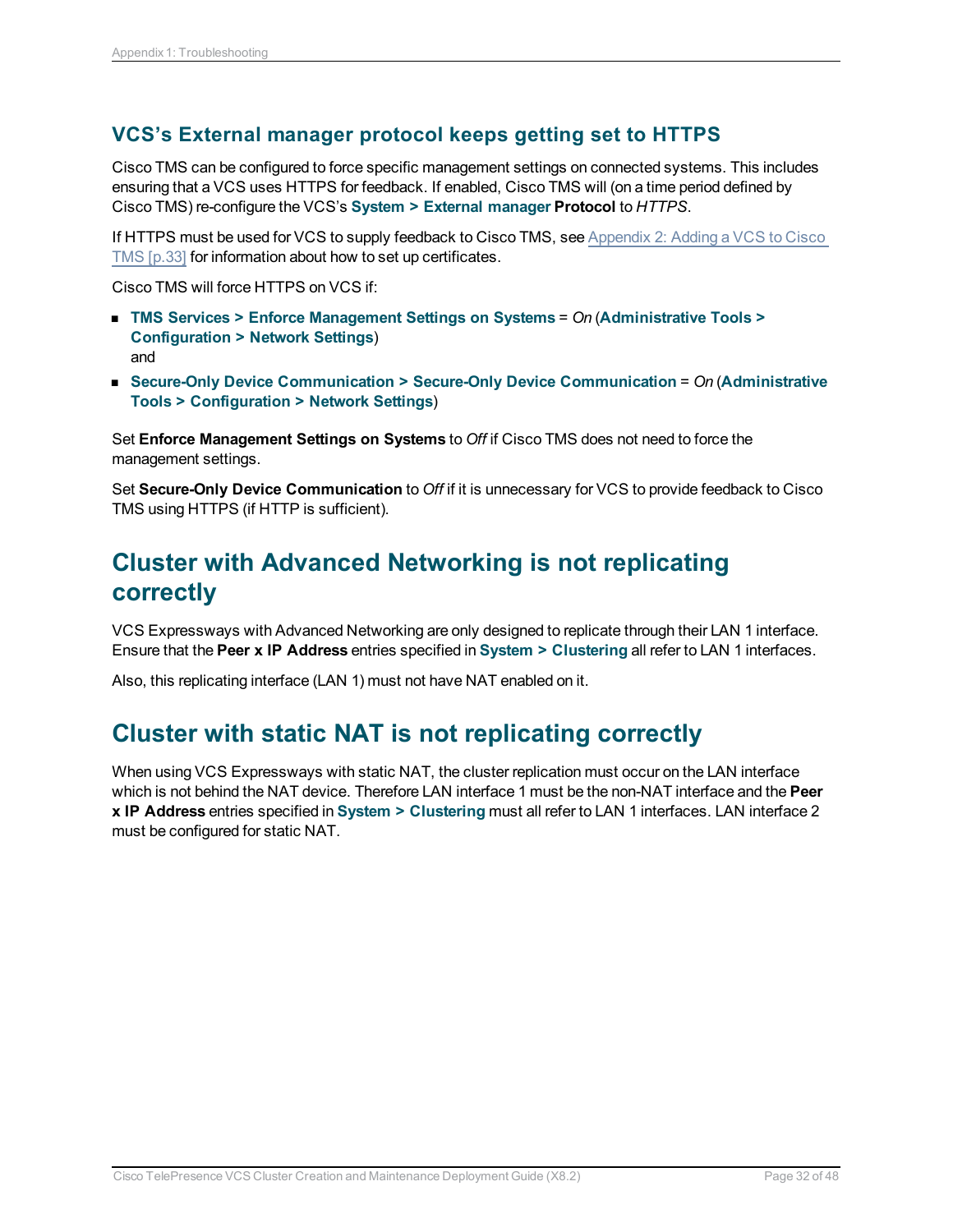## <span id="page-32-0"></span>**Appendix 2: Adding a VCS to Cisco TMS**

#### **On the VCS:**

- 1. Go to **System > SNMP** and ensure that:
	- a. **SNMP mode** is set to *v3 plus Cisco TMS support* or *v2c*.
	- b. **Community name** is set to *public*.

(If SNMP was previously disabled, an alarm may appear indicating the need for a restart. If so, restart the system via **Maintenance > Restart options**.)

If multiple peers need restarting: restart each peer in turn, waiting for the peer to be accessible through the web interface before restarting the next peer.

- 2. Go to **System > External manager** and ensure that:
	- a. **Address** is set to the IP address or FQDN of Cisco TMS.
	- b. **Path** is set to *tms/public/external/management/SystemManagementService.asmx*.
	- c. If the **Protocol** is *HTTPS* and **Certificate verification mode** is *On* then you must load the relevant certificates before the connection can become 'Active'. See *Implementing Secure Management* (document reference D50520) for details.

(If the **Protocol** is *HTTP* or **Certificate verification mode** is *Off*, no certificates need to be loaded.)

3. Click **Save**.

The **Status** section of the **External manager** page should show a **State** of 'Active' or 'Initialising'.1

#### **On Cisco TMS:**

- 1. Select **Systems > Navigator**.
- 2. Select (or create) an appropriate folder in which to put the VCS (in the example below the folder has been called "Cluster"):

| ahah<br>TelePresence Management Suite<br>CISCO                                 |                                                              | $\mathcal{Q}$<br>Search                                                   |
|--------------------------------------------------------------------------------|--------------------------------------------------------------|---------------------------------------------------------------------------|
| $\mathcal{L}$<br>$\left(1\right)$<br>Booking<br>Monitoring<br><b>It Portal</b> | $\Box$ Systems<br><b>T</b> Phone Books<br><b>E</b> Reporting | Administrative Tools<br>(2)(L)<br>$\qquad \qquad \qquad \Box$<br>$^{(0)}$ |
| Navigator                                                                      |                                                              | You are here: • Systems • Navigator                                       |
| Folder View<br>v<br>. ⊟. . <del>C</del> al Company Name                        | Cluster                                                      | Folder and System Permissions<br>Edit This Folder                         |
| $\Box$ Cluster<br>Discovered Systems                                           | 個<br>Move/Copy Delete<br>New Folder<br>Add Systems           |                                                                           |

- 3. Click **Add Systems**.
- 4. In section **1. Specify Systems by IP addresses or DNS names**, enter the IP address or DNS name of the VCS.
- 5. Click **Next**.
- 6. Look for  $\checkmark$  System added. If an error occurs, such as "Wrong Password", click on the **Edit System** link and correct the problem (enter the root password of the VCS).
- 7. Click **Finish Adding Systems**, **Add System despite warnings** or **Add More Systems** as appropriate.

1Cisco TMS may force the protocol to be HTTPS. The configuration for this is found in **Administrative Tools > Configuration > Network settings**. The protocol will be forced to HTTPS if, in the **TMS Services** section **Enforce Management Settings on Systems** is set to *On* and in the **Secure-Only Device Communication** section **Secure-Only Device Communication** is set to *On*.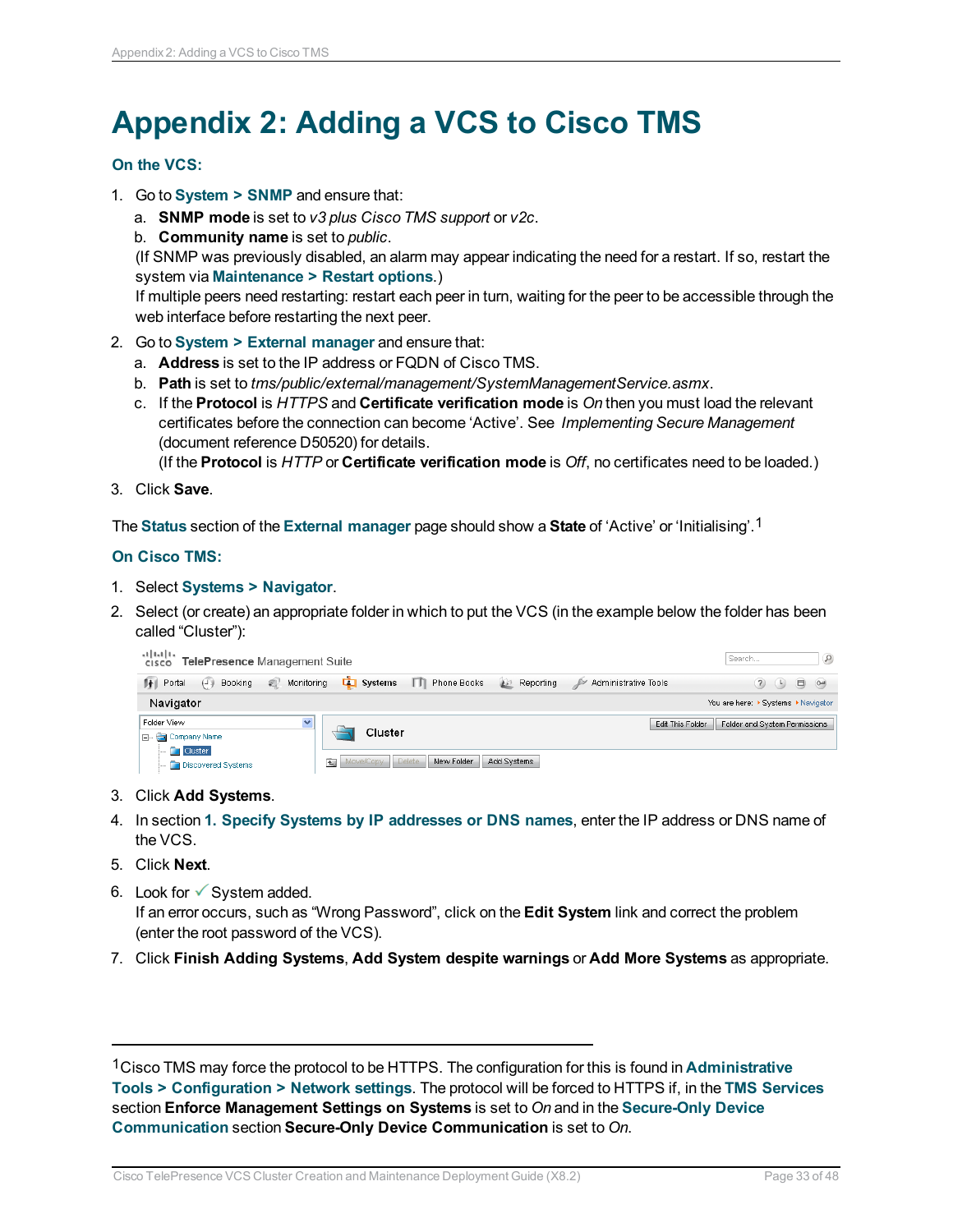- 8. If 'Could not connect to system. Details: No SNMP response' is reported, go to the **Connection** tab and type 'public' into the SNMP Get Community Name and select **Save/Try**.
- 9. If the VCS password is not default, set this up in the **Connection** tab or in **Settings > Edit Settings**.

If the VCS was already configured in Cisco TMS, ensure that it has the correct IP address (in Cisco TMS, go to **Systems > Navigator** (and any required sub folders), select the VCS, and from the **Connection** tab check the **IP Address** field).

#### **On VCS:**

Go to **System > External manager** and check that the **State** now shows Active.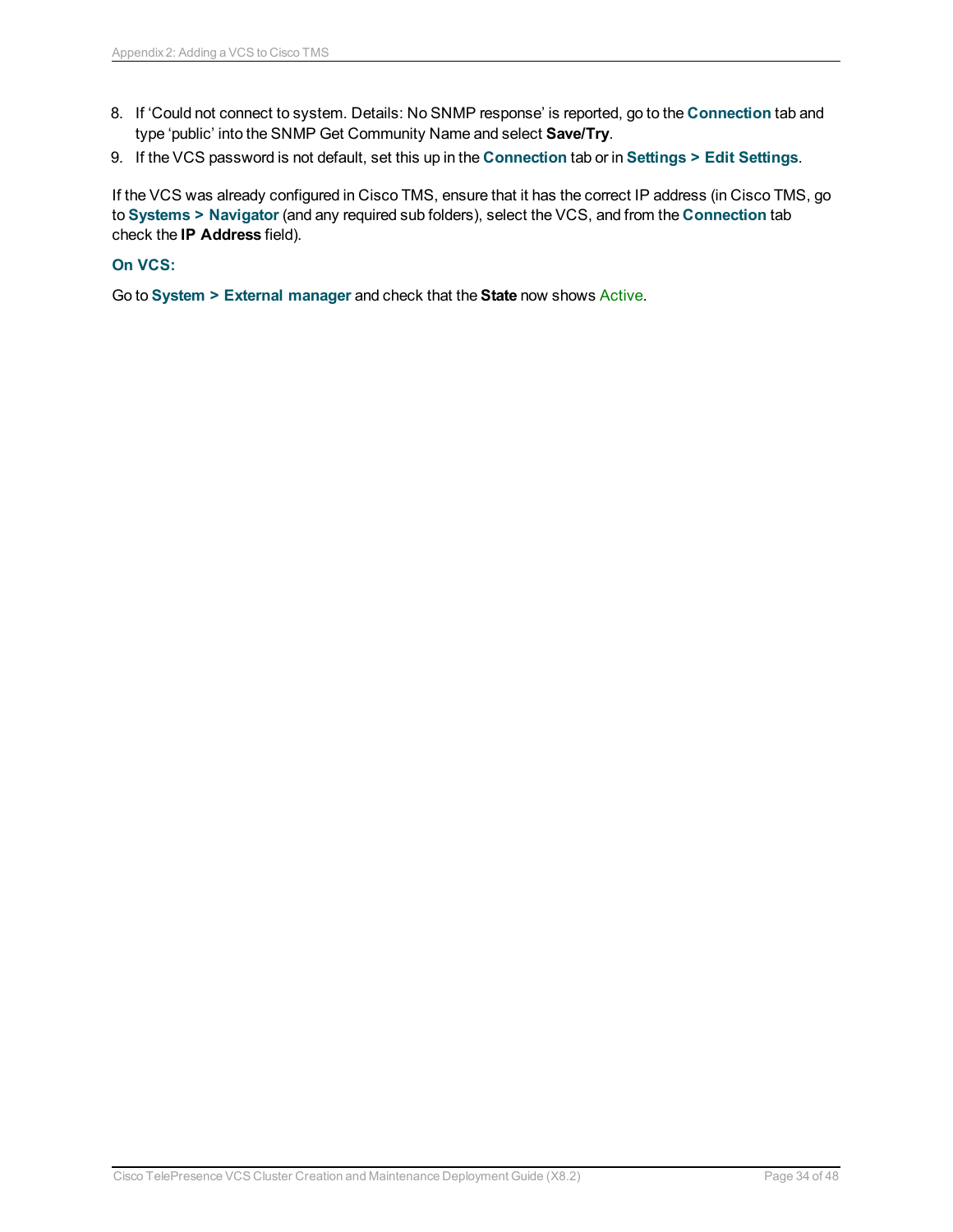## <span id="page-34-0"></span>**Appendix 3: IP ports and protocols**

It is unusual to have any sort of firewall between cluster peers, but if there is, the IP protocols and ports that must be open between each and every VCS peer in the cluster are listed below.

For cluster communications between VCS peers:

- UDP port 500 (ISAKMP) is used for PKI (Public Key Infrastructure) key exchange
- Standard SIP and H.323 signaling ports are used for calls
- UDP port 1719 is used for bandwidth updates between VCS peers
- IP protocol 51 (IPSec AH) is used for database synchronization

If you are using the VCS's built-in **Firewall rules** feature then you must ensure that it is not configured to drop or reject traffic sent to UDP ports 4369 – 4380.

For cluster communications between VCS peers and a Cisco TMS when running in Provisioning Extension mode:

- VCS ephemeral port to port 443 on Cisco TMS (secure) or
- **No. 7 VCS ephemeral port to port 80 on Cisco TMS**

Note that ports 443 and 80 are the default values; they can be configured in the Cisco TMS IIS, and VCS if different ports are required.

### <span id="page-34-1"></span>**IPSec communications**

For IPSec between VCS cluster peers:

- AES256 is used for encryption, SHA256 (4096 bit key length) is used for authentication; peers are identified by their IP address and are authenticated using a pre-shared key
- Main mode is used during the IKE exchange
- diffie-hellman group 'modp4096' is used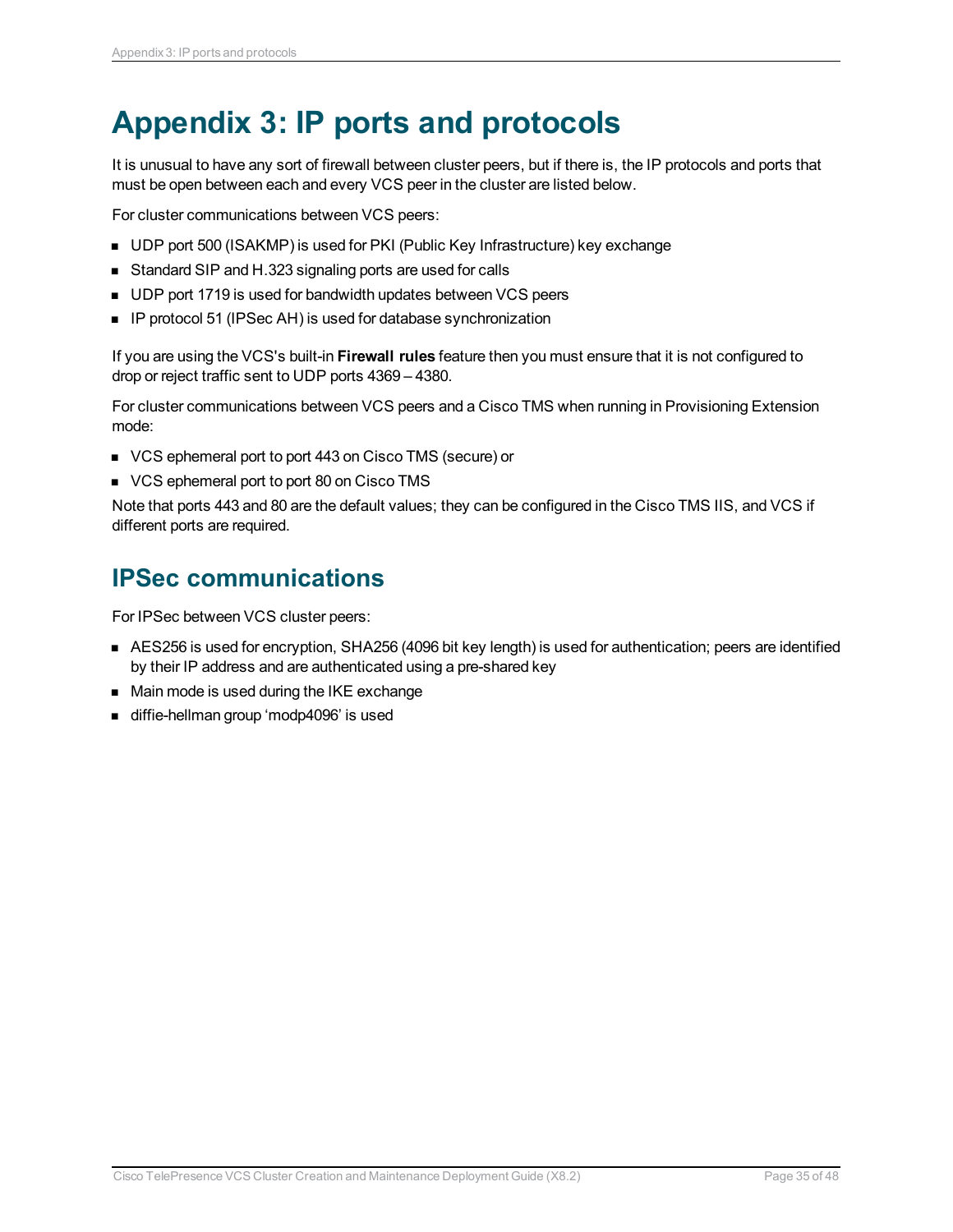## <span id="page-35-0"></span>**Appendix 4: Impact of clustering on other VCS applications**

## <span id="page-35-1"></span>**Conference Factory (Multiway™)**

When using Conference Factory (Multiway) in a cluster, note that:

- The Conference Factory application configuration is NOT replicated across a cluster.
- The Conference Factory template MUST be DIFFERENT on each of the VCS peers.

When configuring a cluster to support Multiway:

- 1. Set up the **same** Conference Factory alias (the alias called by the endpoint to initiate a Multiway conference) on each peer.
- 2. Set up a **different** Conference Factory template on each peer (so that each peer generates unique Multiway conference IDs).

For example, if the MCU service prefix for ad hoc conferences is **775** then the primary VCS may have a template of **775001%%@domain**, peer 2 a template of **775002%%@domain**, and peer 3 a template of **775003%%@domain**. In this way, whichever VCS serves the conference ID, it cannot serve a conference ID that any other VCS could have served.

The same applies across a network. If there is more than one VCS or VCS cluster that provides Conference Factory functionality in a network, each and every VCS must provide values in a unique range, so that no two VCSs can serve the same conference ID.

<span id="page-35-2"></span>See *Cisco [TelePresence](http://www.cisco.com/en/US/products/ps11337/products_installation_and_configuration_guides_list.html) Multiway Deployment Guide* for more information.

### **Microsoft Lync**

If Lync Server is to be configured to operate with a VCS cluster, see *Microsoft Lync and VCS [Deployment](http://www.cisco.com/en/US/products/ps11337/products_installation_and_configuration_guides_list.html) [Guide](http://www.cisco.com/en/US/products/ps11337/products_installation_and_configuration_guides_list.html)*.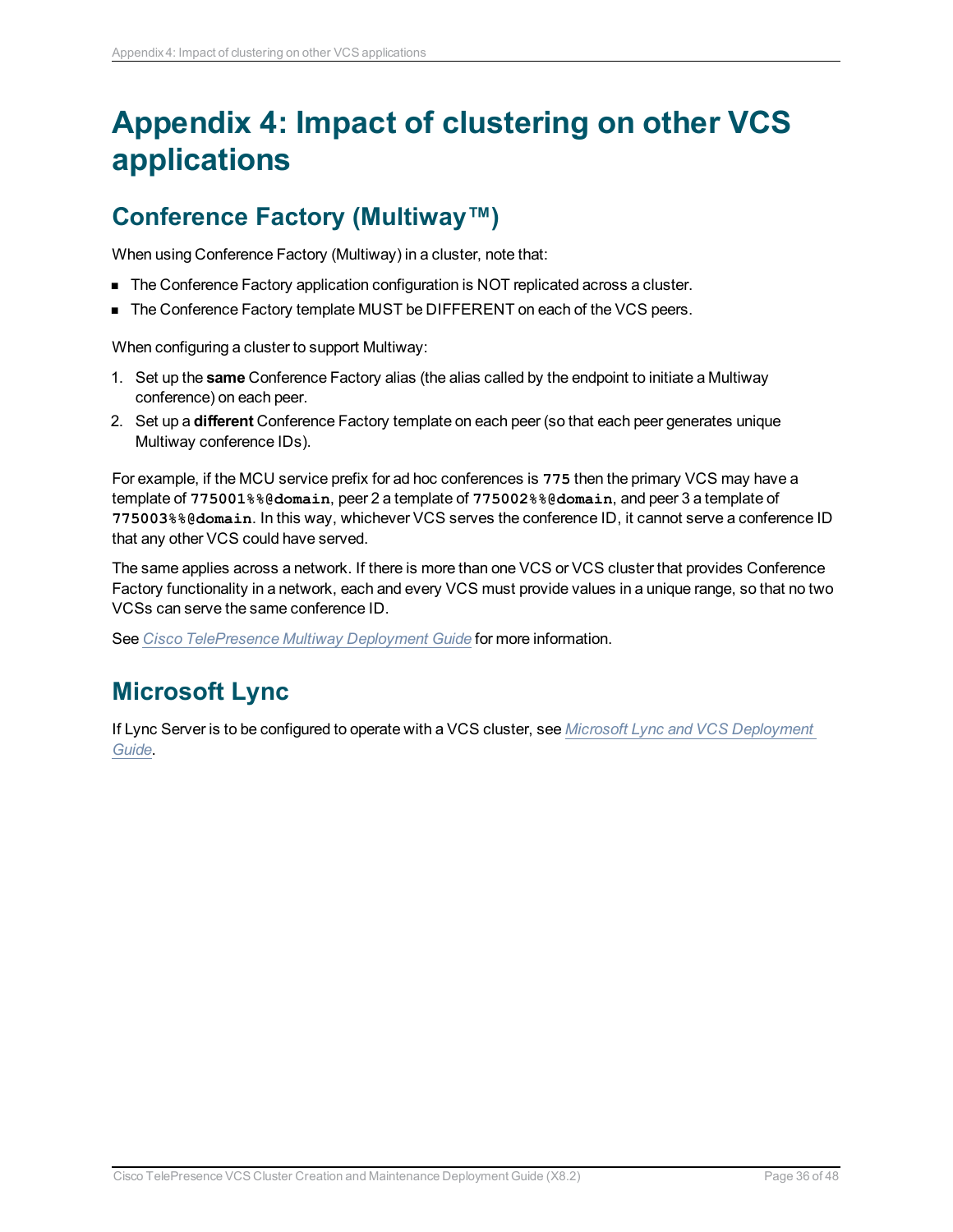## <span id="page-36-0"></span>**Appendix 5: Configuring endpoints to work with a VCS cluster**

When configuring endpoints it is desirable for them to know about all the VCS peers in a cluster, so that at initial registration or later, if they lose connection to their VCS peer, they have the ability to register with and use another peer in the VCS cluster.

SIP and H.323 endpoints behave differently – the following sections show the methods that can be used, and list them in preferred order.

For additional details about DNS SRV and round-robin DNS see the URI dialing section in *VCS Administrator Guide.*

<span id="page-36-1"></span>Also see [Appendix](#page-40-0) 6: Cluster name and DNS SRV records [p.41].

### **H.323 endpoints**

The options below are listed in preference order for providing resilience of connectivity of endpoints to a cluster of VCSs where 1 or more VCS cluster peers become inaccessible. The choice of option will depend on what functionality the endpoint you are using supports.

#### **Option 1 – DNS SRV (preferred)**

To use this option, there must be a DNS SRV record available for the DNS name of the VCS cluster that defines an equal weighting and priority for each cluster peer.

On each H.323 endpoint, configure the Gatekeeper Settings as:

- $\blacksquare$  Discovery = Manual
- $\blacksquare$  IP Address = DNS name of the VCS cluster

If the endpoint supports DNS SRV, on startup the endpoint issues a DNS SRV request and receives a DNS SRV record back defining an equal weighting and priority for each cluster peer.

The endpoint then tries to register with a relevant cluster peer (having taken into account the priority / weightings). If that peer is not available, the endpoint will try and register to another listed peer at the same priority, or if all peers at that priority have been tried, a peer at the next lower (higher numbered) priority.

This will be repeated until the endpoint can register with a VCS. On registering with the VCS, the VCS will respond with the H.323 "Alternate Gatekeepers" list containing the list of VCS cluster peer members.

The endpoint will continue to use the first VCS that it registered to for re-registrations and for calls. If it ever loses connection to its VCS then it will select an "Alternate Gatekeeper" from the list it was supplied with.

DNS SRV cache timeout should be set to a fairly long time (e.g. 24 hours) to minimize DNS traffic.

#### **Option 2 – DNS Round-Robin (2nd choice)**

To use this option, there must be a DNS A-record available for the DNS name of the VCS cluster that supplies a round-robin list of IP addresses.

On each H.323 endpoint configure the Gatekeeper Settings as:

- Discovery = Manual
- $\blacksquare$  IP Address = DNS name of the VCS cluster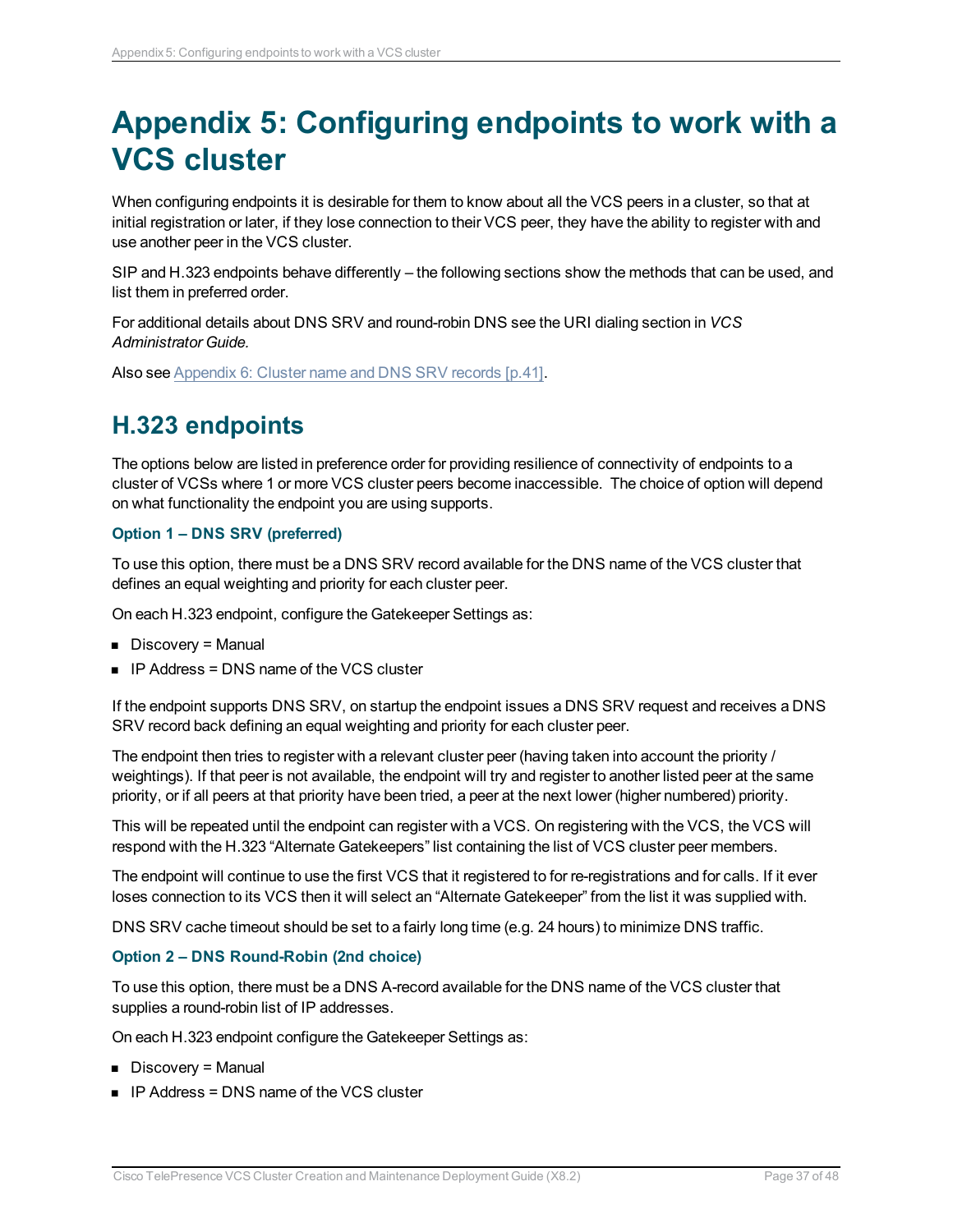If the endpoint does not support DNS SRV, on startup the endpoint will perform a DNS A-record lookup. The DNS server will have been configured to support round-robin DNS, with each of the cluster peer members defined in the round-robin list.

The endpoint will take the address given by the DNS lookup and will then try and register with the relevant cluster peer. If that peer is not available, then the endpoint will perform another DNS lookup and will try to connect to the new VCS peer that it is given. (The DNS server will have supplied the next cluster peer's IP address.)

This will be repeated until the endpoint can register with a VCS. On registering with the VCS, the Cisco will respond with the H.323 'Alternate Gatekeepers' list containing the list of VCS cluster peer members.

The endpoint will continue to use the first VCS that it registered to for re-registrations and for calls. If it ever loses connection then it will select an "Alternate Gatekeeper" from the list it was supplied with.

DNS cache timeout should be set to a fairly short time (e.g. 1 minute or less) so that on failure to reach a VCS at startup, the endpoint is quickly pointed at a different VCS.

#### **Option 3 – Static IP (least preferred)**

Use this option if the VCS cluster does not have a DNS name.

On each H.323 endpoint configure the Gatekeeper Settings as:

- Discovery = Manual
- **n** IP Address = IP address of a VCS peer

On startup the endpoint will try and register with the VCS at the specified IP address. If that is not available, then the endpoint will continue trying at regular intervals.

This will be repeated until the endpoint can register with the VCS. On registering with the VCS, the VCS will respond with the H.323 "Alternate Gatekeepers" list containing the list of VCS cluster peer members.

The endpoint will continue to use the first VCS that it registered to for re-registrations and for calls. If it ever loses connection then it will select an "Alternate Gatekeeper" from the list it was supplied with.

### <span id="page-37-0"></span>**SIP endpoints**

The options below are listed in preference order for providing resilience of connectivity of endpoints to a cluster of VCSs where 1 or more VCS cluster peers become inaccessible. The choice of option will depend on what functionality the endpoint you are using supports.

#### **Option 1 – SIP Outbound (preferred)**

SIP outbound allows an endpoint to be configured to register to 2 or more VCS peers simultaneously. The benefit of this is that if the connection between one peer and the endpoint gets broken, then a connection from the endpoint to the other peer remains. With the endpoint registering to both peers simultaneously, there is no break in service while the endpoint realizes that its registration has failed, before it registers to a different peer. Thus, at no time is the endpoint unreachable.

Configuration of SIP outbound is endpoint specific, but typically will be:

- **n** Proxy 1
	- $\bullet$  Server discovery = Manual
	- $\cdot$  Server Address = DNS name of cluster peer or IP address of cluster peer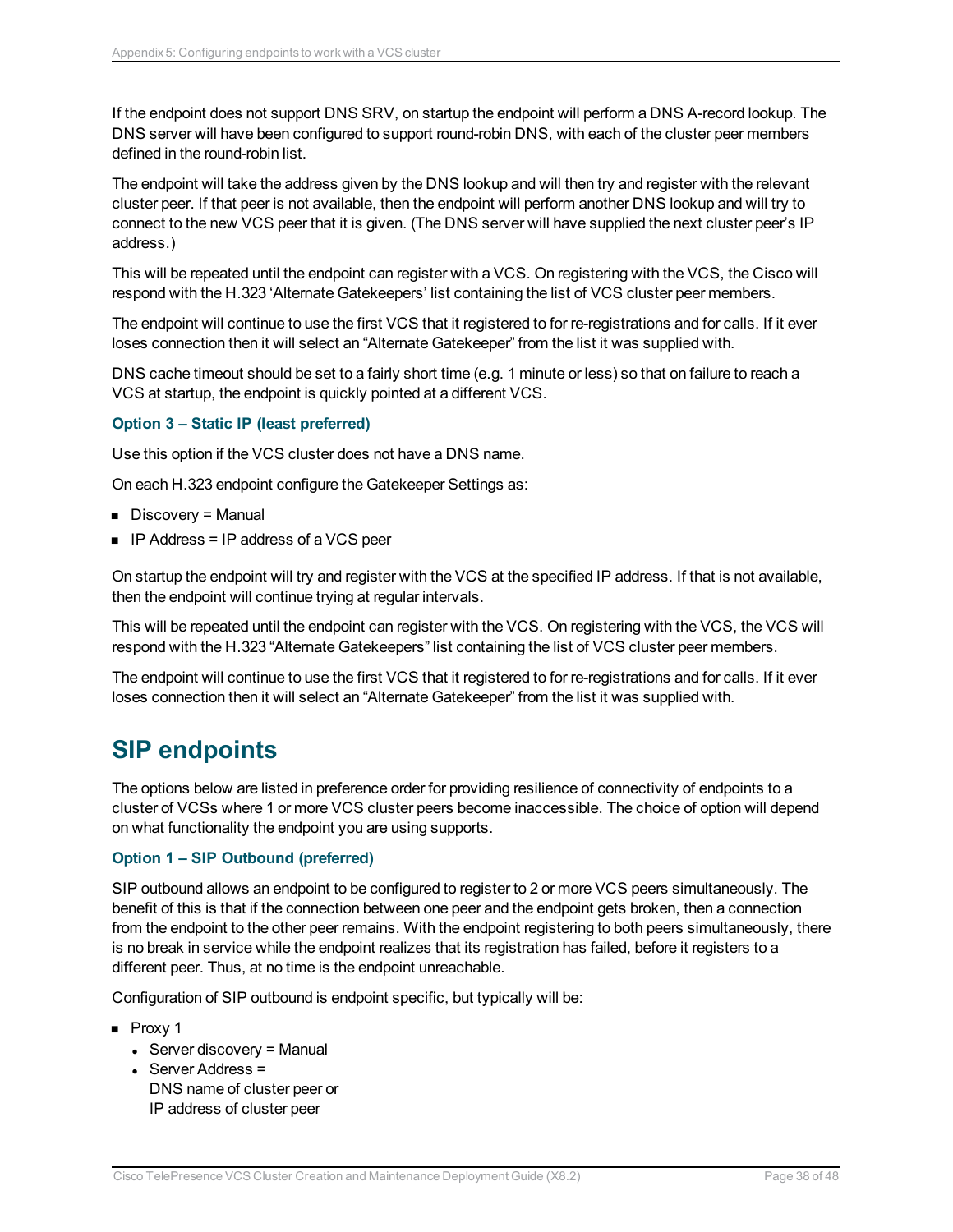- $\blacksquare$  Proxy 2
	- $\bullet$  Server discovery = Manual
	- $\cdot$  Server Address = DNS name of a different cluster peer or IP address of a different cluster peer
- $\Box$  Outbound = On

#### **Option 2 – DNS SRV (2nd choice)**

To use this option, there must be a DNS SRV record available for the DNS name of the VCS cluster that defines an equal weighting and priority for each cluster peer.

On each SIP endpoint configure the SIP Settings as:

- $\blacksquare$  Server discovery = Manual
- $\blacksquare$  Server Address = DNS name of the VCS cluster

If the endpoint supports DNS SRV, on startup the endpoint issues a DNS SRV request and receives a DNS SRV record back defining an equal weighting and priority for each cluster peer.

The endpoint then tries to register with a relevant cluster peer (having taken into account the priority / weightings). If that peer is not available, the endpoint will try and register to another listed peer at the same priority, or if all peers at that priority have been tried, a peer at the next lower priority.

This will be repeated until the endpoint can register with a VCS.

The endpoint will continue to use the first VCS that it registered to for re-registrations and for calls. If it ever loses connection to its VCS, it will use the DNS SRV entry to find a new VCS to register to, starting at the highest priority.

DNS SRV cache timeout should be set to a fairly long time (e.g. 24 hours) to minimize DNS traffic.

#### **Option 3 – DNS Round-Robin (3rd choice)**

To use this option, there must be a DNS A-record available for the DNS name of the VCS cluster that supplies a round-robin list of IP addresses.

On each SIP endpoint configure the SIP Settings as:

- $\blacksquare$  Server discovery = Manual
- $\blacksquare$  Server Address = DNS name of the VCS cluster

If the endpoint does not support DNS SRV, on startup the endpoint will perform a DNS A-record lookup. The DNS server will have been configured to support round-robin DNS, with each of the cluster peer members defined in the round-robin list.

The endpoint will take the address given by the DNS lookup and will then try and register with the relevant cluster peer. If that is not available, then the endpoint will perform another DNS lookup and will try to connect to the new VCS peer that it is given. (The DNS server will have supplied the next cluster peer's IP address.)

This will be repeated until the endpoint can register with a VCS.

The endpoint will continue to use the first VCS that it registered to for re-registrations and for calls. If it ever loses connection to its VCS it will perform another DNS lookup to find a new VCS to register to (the DNS server providing a VCS in the round-robin sequence).

DNS cache timeout should be set to a fairly short time (e.g. 1 minute or less) so that if a VCS is not accessible the endpoint is quickly pointed at a different VCS.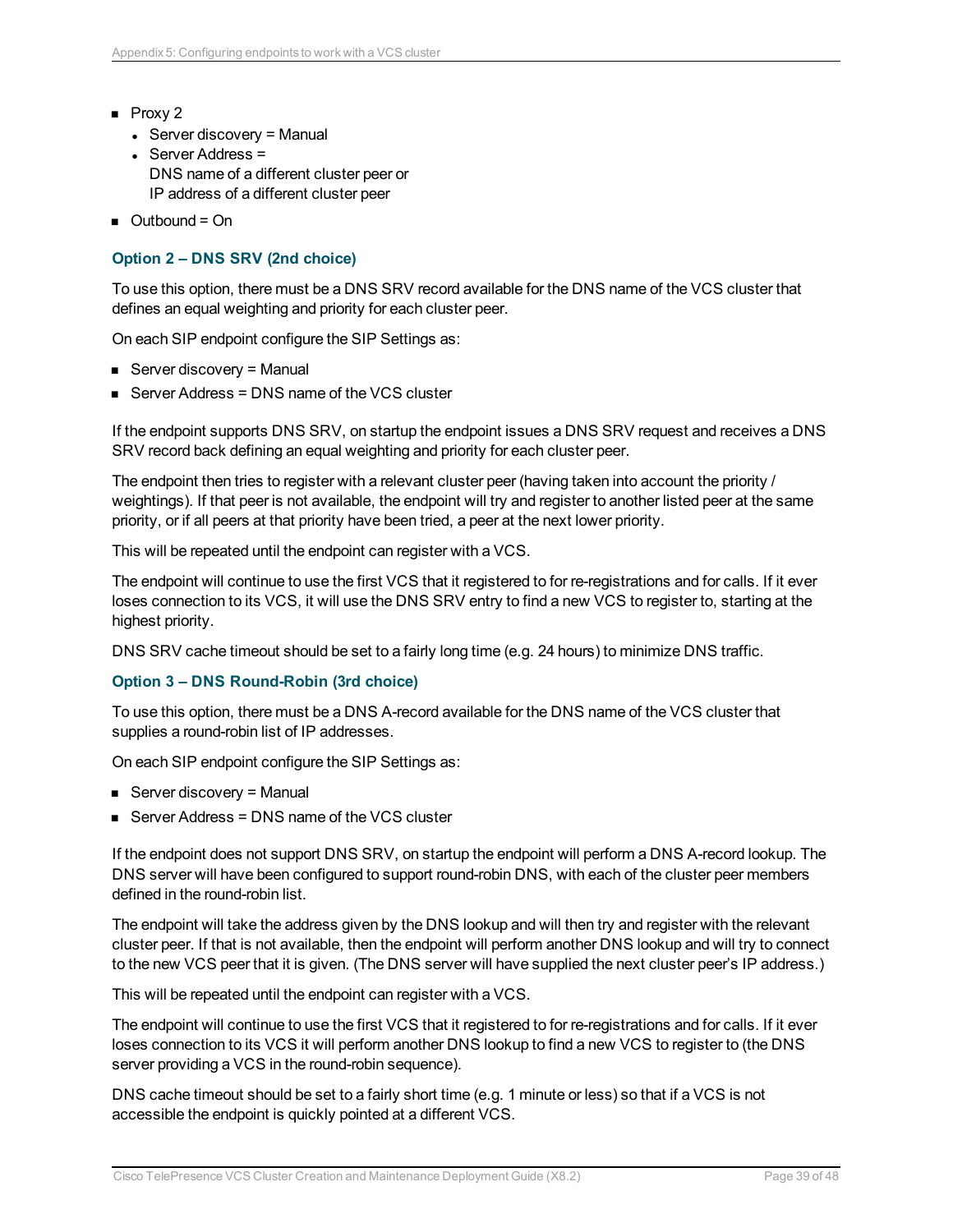#### **Option 4 – Static IP (least preferred)**

Use this option if the VCS cluster does not have a DNS name.

On each SIP endpoint configure the SIP Settings as:

- $\blacksquare$  Server discovery = Manual
- Server Address = IP address of a VCS peer

On startup the endpoint will try and register with the VCS at the specified IP address. If that is not available, then the endpoint will continue trying at regular intervals.

This will be repeated until the endpoint can register with the VCS.

The endpoint will continue to use the first VCS that it registered to for re-registrations and for calls. If it ever loses connection then it will keep on trying to register to that VCS until it is accessible again.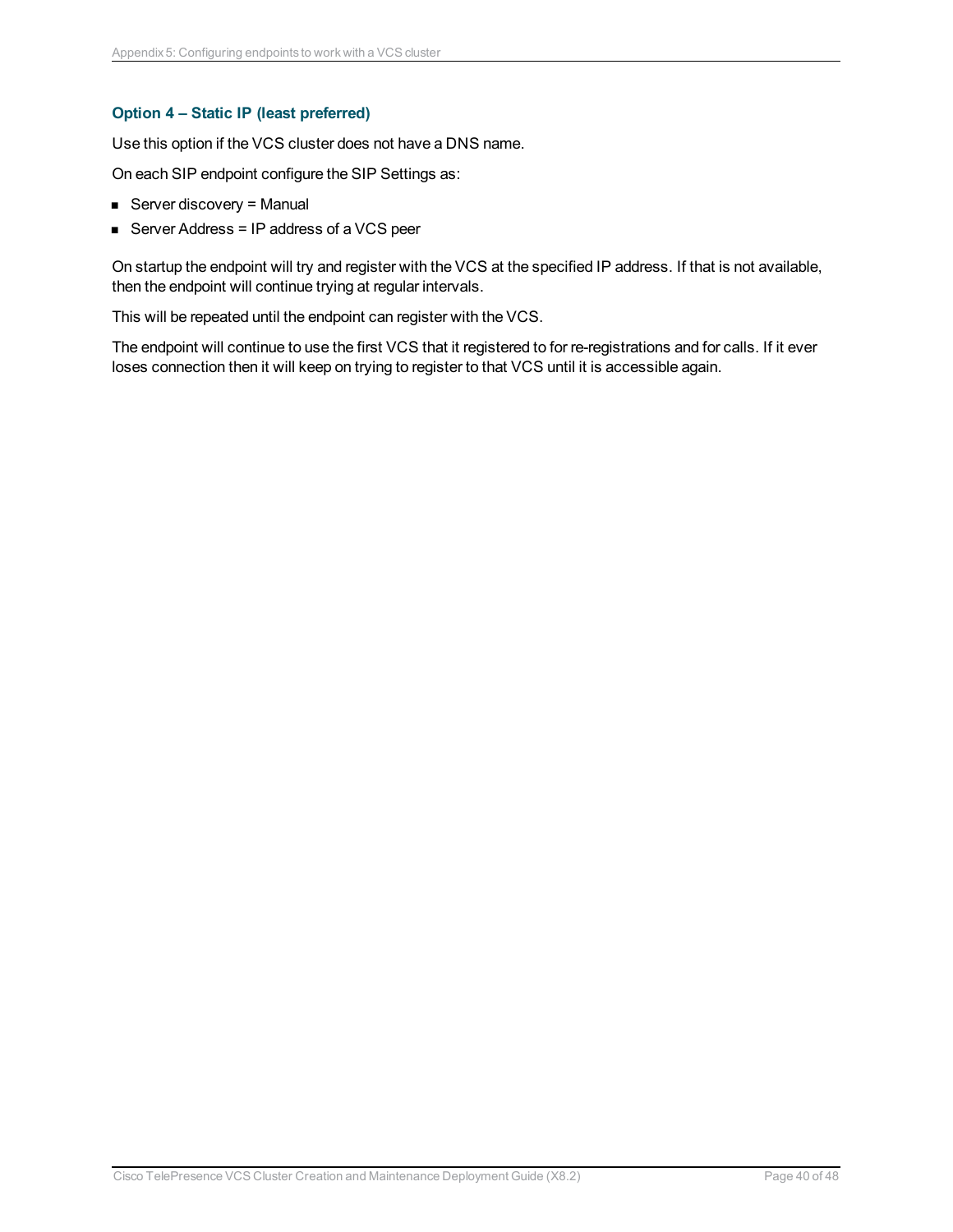## <span id="page-40-0"></span>**Appendix 6: Cluster name and DNS SRV records**

Using DNS SRV to convert a domain to an IP address has a number of benefits:

- n The structure of the lookup includes service type and protocol as well as the domain, so that a common domain can be used to reference multiple different services which are hosted on different machines (e.g. html, sip, h.323).
- n The DNS SRV response includes priority and weighting values which allow the specification of primary, secondary, tertiary etc groups of servers, and within each priority group, the weighting defines the proportion of accesses that should use each server.
- n As the DNS SRV response contains details about priorities and weights of multiple servers, the receiving device can use a single lookup to search for an in-service server (where some servers are inaccessible) without the need to repeatedly query the DNS server. (This is in contrast to using round robin DNS which does require repeated lookups into the DNS server if initial servers are found to be inaccessible.)

The generic format of a DNS SRV query is:

■ \_service.\_protocol.<fully.qualified.domain>

The format of DNS SRV queries for sip (RFC 3263) and h.323 used by VCS are:

- sips.\_tcp.<fully.qualified.domain>
- sip.\_tcp.<fully.qualified.domain>
- n sip. udp.<fully.qualified.domain> not recommended for video calls, only use for audio-only calls
- **n**  $h323$ ls. udp.<fully.qualified.domain> for UDP location (RAS) signaling, such as LRQ
- h323cs.\_tcp.<fully.qualified.domain> for H.323 call signaling

The format of DNS SRV queries for sip (RFC 3263) and h.323 typically used by an endpoint are:

- sips.\_tcp.<fully.qualified.domain>
- sip.\_tcp.<fully.qualified.domain>
- sip.\_udp.<fully.qualified.domain> not recommended for video calls, only use for audio-only calls
- h323ls. udp.<fully.qualified.domain> for UDP location (RAS) signaling, such as LRQ
- h323cs.\_tcp.<fully.qualified.domain> for H.323 call signaling
- h323rs.\_udp.<fully.qualified.domain> for H.323 registrations

The DNS SRV response is a set of records in the format:

■ service. protocol.<fully.qualified.domain>. TTL Class SRV Priority Weight Port Target where Target is an A-record defining the destination.

Note that UDP is not a recommended transport medium for video signaling; SIP messaging for video system is too large to be reliably carried on datagram-based (rather than stream-based) transports.

Further details on DNS SRV can be found in *VCS Administrator Guide* and *RFC 2782*.

The VCS **Cluster name** (configured on the **System > Clustering** page) should be the <fully.qualified.domain> specified in the DNS SRV records that point to the VCS cluster.

#### **Example**

DNS SRV records for 2 peers of a VCS-E cluster for company.com

where: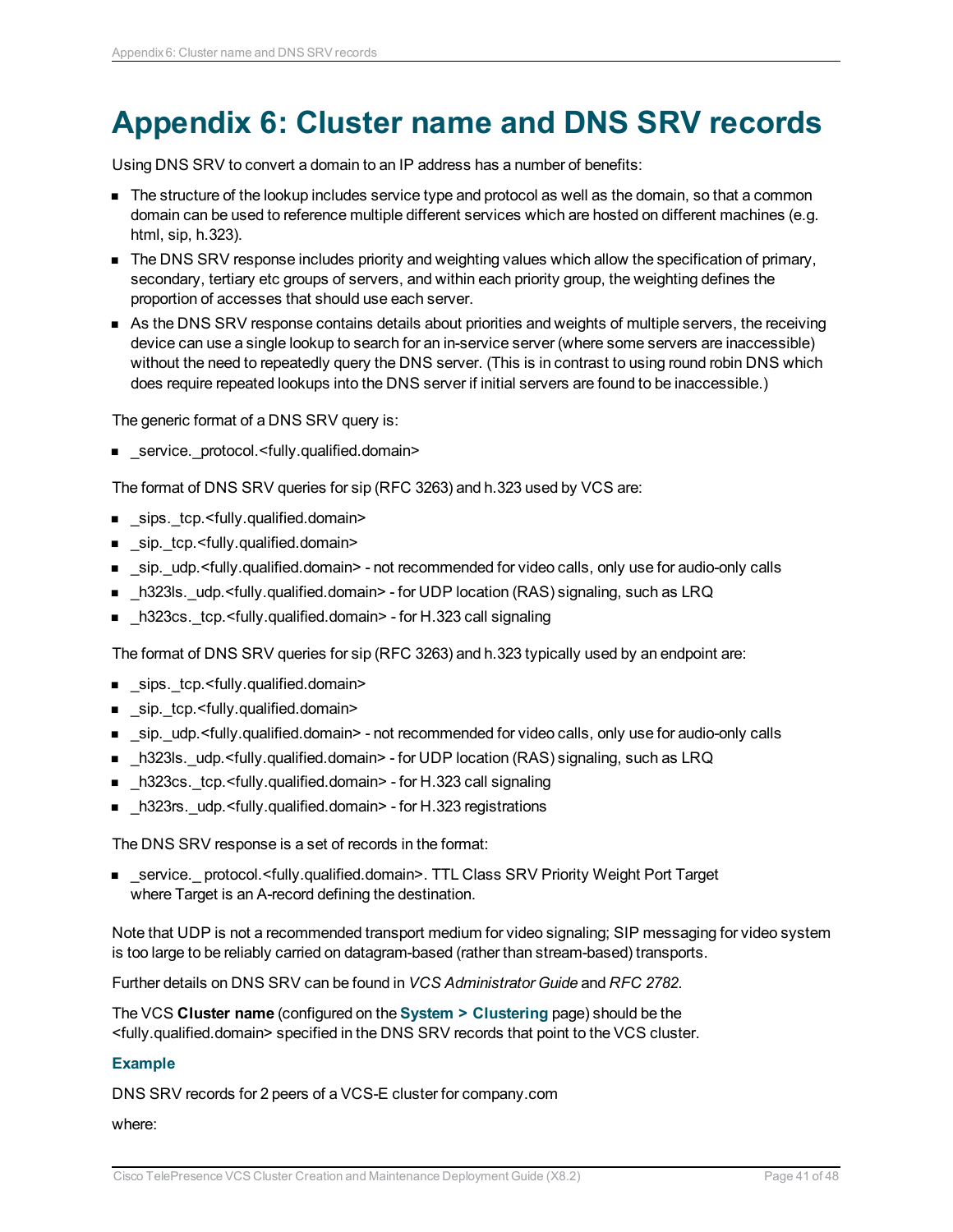- FQDN of VCS Expressway peer 1: vcse1.company.com
- FQDN of VCS Expressway peer 2: vcse2.company.com
- FQDN of VCS Expressway cluster: company.com

sips. tcp.company.com. 86400 IN SRV 1 1 5061 vcse1.company.com. sips. tcp.company.com. 86400 IN SRV 1 1 5061 vcse2.company.com. sip. tcp.company.com. 86400 IN SRV 1 1 5060 vcse1.company.com. sip. tcp.company.com. 86400 IN SRV 1 1 5060 vcse2.company.com. h323ls. udp.company.com. 86400 IN SRV 1 1 1719 vcse1.company.com. h323ls. udp.company.com. 86400 IN SRV 1 1 1719 vcse2.company.com. h323cs. tcp.company.com. 86400 IN SRV 1 1 1720 vcse1.company.com. h323cs. tcp.company.com. 86400 IN SRV 1 1 1720 vcse2.company.com. h323rs. udp.company.com. 86400 IN SRV 1 1 1719 vcse1.company.com. h323rs. udp.company.com. 86400 IN SRV 1 1 1719 vcse2.company.com.

#### Note that:

- n Priorities are all the same. Only use different priorities if you have different clusters allowing failover from one primary cluster to another (secondary) cluster. In that case the primary cluster's peers should have one value and the other (secondary) cluster's peers a (larger) value.
- <span id="page-41-0"></span> $\blacksquare$  Weights should be the same  $-$  so that there is equal use of each peer.

### **Endpoints supporting SIP DNS SRV**

Jabber Video versions prior to 4.0 supports:

- sip. tls.<fully.qualified.domain>
- \_sip.\_tcp.<fully.qualified.domain>

Jabber Video version 4.0 and later supports:

- sips. tcp.<fully.qualified.domain>
- sip.\_tcp.<fully.qualified.domain>

E20 version TE2.1 supports:

- \_sips.\_tls.<fully.qualified.domain>
- \_sip.\_tcp.<fully.qualified.domain>

MXP version F8.2 supports:

- sip. tls.<fully.qualified.domain>
- sip.\_tcp.<fully.qualified.domain>

T150 version L6.0 supports:

- sip.\_tls.<fully.qualified.domain>
- sip.\_tcp.<fully.qualified.domain>

C-Series versions prior to TC4.0 supports: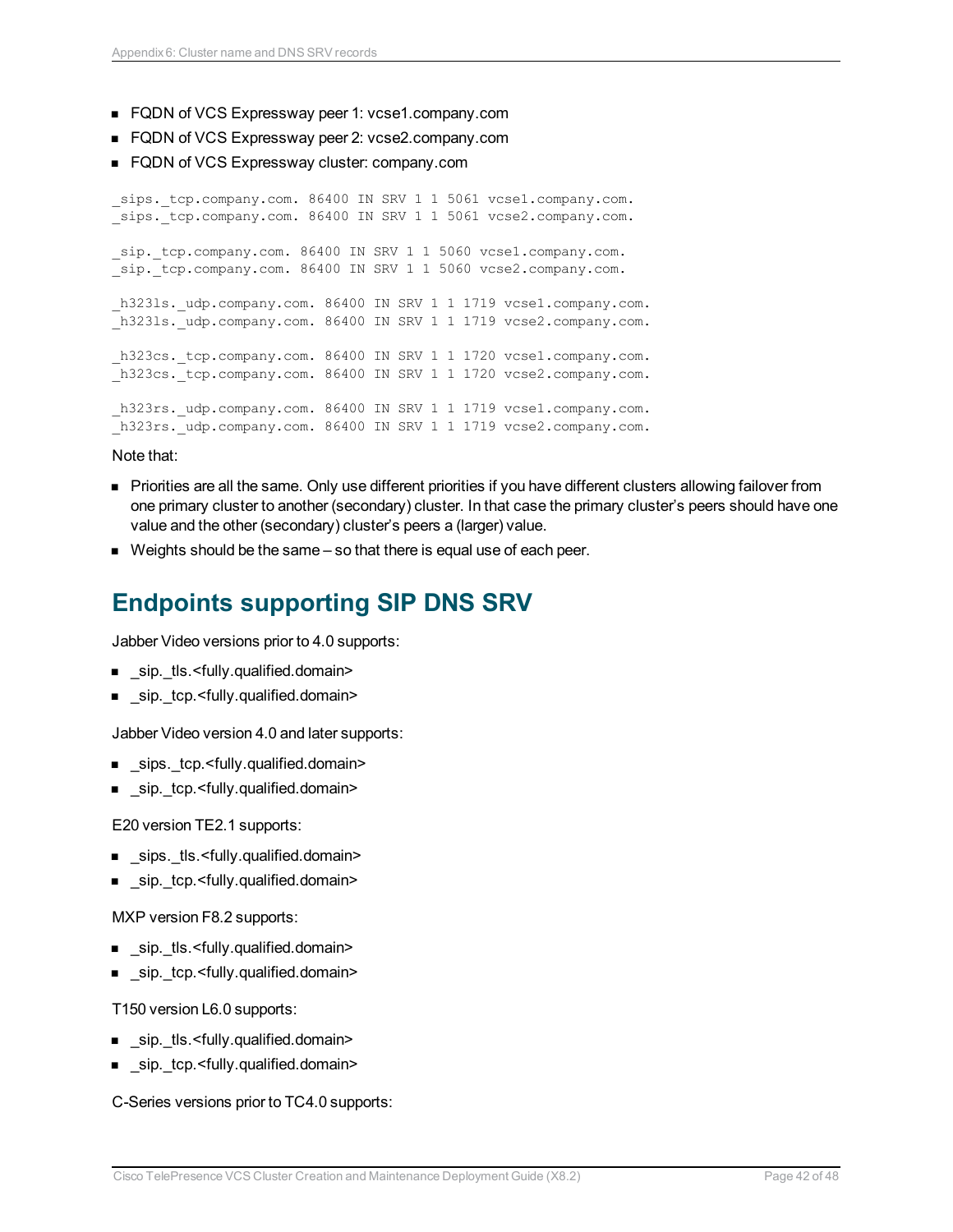- sip. tls.<fully.qualified.domain>
- sip. tcp.<fully.qualified.domain>

C-Series from version TC4.0 supports:

- \_sips.\_tcp.<fully.qualified.domain>
- \_sip.\_tcp.<fully.qualified.domain>

Cisco TelePresence MCU supports:

- \_sips.\_tcp.<fully.qualified.domain>
- sip.\_tcp.<fully.qualified.domain>

SIP DNS SRV records required:

- sips.\_tcp.<fully.qualified.domain> Jabber Video (4.0 and later), C-Series (TC4.0 and later), VCS, MCU
- sips. tls.<fully.qualified.domain> E20 to TE2.1
- sip.\_tls.<fully.qualified.domain> MXP to F8.2, T150 to L6.0, Jabber Video prior to 4.0, C-Series prior to TC4.0
- <span id="page-42-0"></span><sup>n</sup> \_sip.\_tcp.<fully.qualified.domain> All products for TCP

### **Checking DNS SRV settings**

#### **Checking DNS SRV settings via web interface**

- 1. Go to **Maintenance > Tools > Network utilities > DNS lookup**.
- 2. Enter the SRV path in the **Host** field.
- 3. Click **Lookup**.

| DNS lookup                              | You are here: Maintenance ▶ Tools ▶ Network utilities ▶ DNS lookup |  |
|-----------------------------------------|--------------------------------------------------------------------|--|
| <b>DNS lookup</b>                       |                                                                    |  |
| Host                                    | $\hat{i}$                                                          |  |
| Query type                              | $\bullet$ (i)<br>All                                               |  |
| Check against the following DNS servers | $ (i)$<br>All                                                      |  |

Lookup

#### **Nslookup**

**nslookup -query=SRV \_sip.\_tcp.example.com**

**Dig**

#### **dig \_sip.\_tcp.example.com SRV**

```
; <<>> DiG 9.4.1 <<>> _sip._tcp.example.com SRV
;; global options: printcmd
;; Got answer:
;; ->>HEADER<<- opcode: QUERY, status: NOERROR, id: 44952
;; flags: qr rd ra; QUERY: 1, ANSWER: 2, AUTHORITY: 2, ADDITIONAL: 4
;; QUESTION SECTION:
;_sip._tcp.example.com. IN SRV
```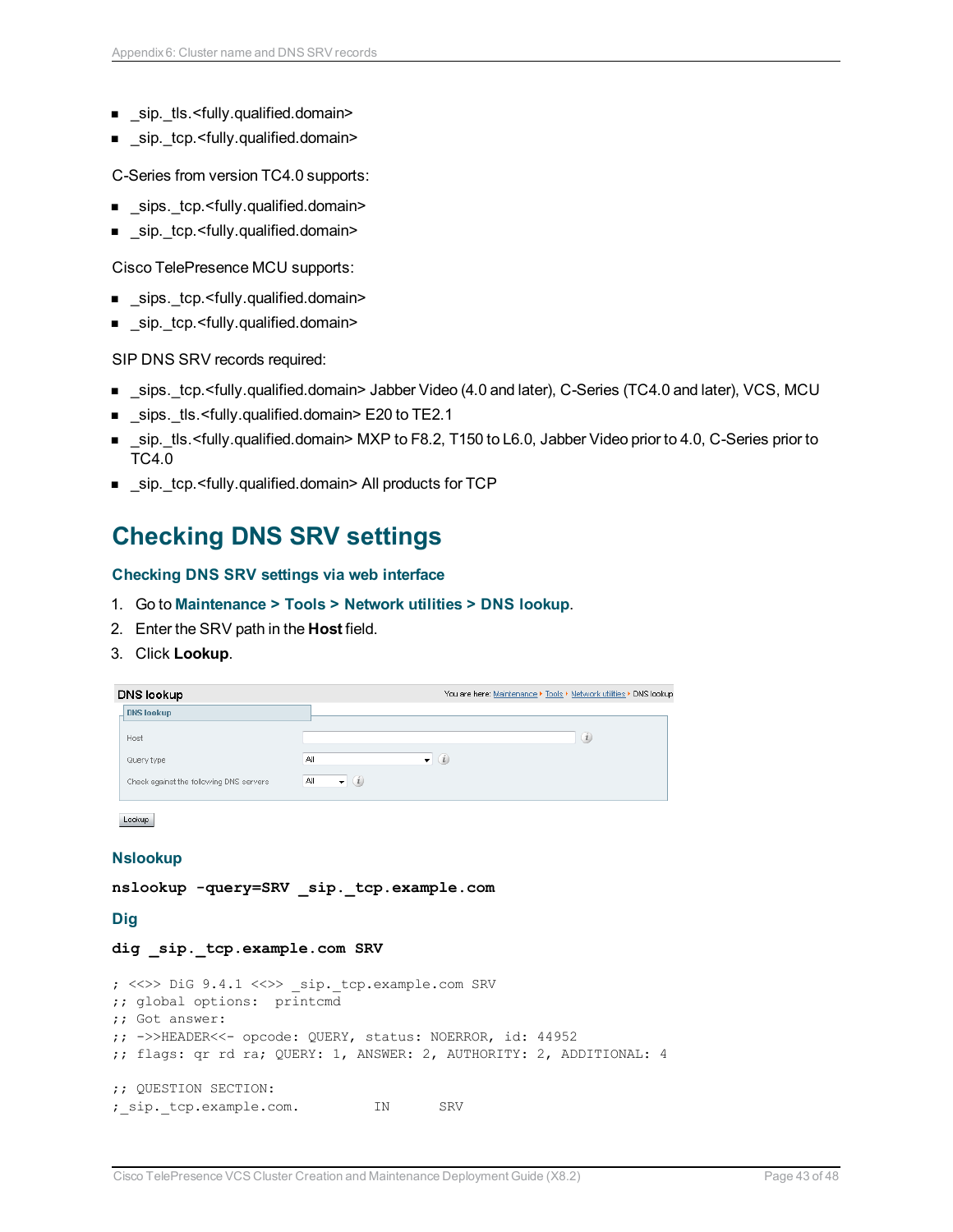| :: ANSWER SECTION:<br>sip. tcp.example.com. 1183<br>sip. tcp.example.com. 1183 |       | ΤN<br>ΤN  | SRV<br><b>SRV</b> | 1 0 5060 vcsel.example.com.<br>1 0 5060 vcse2.example.com. |
|--------------------------------------------------------------------------------|-------|-----------|-------------------|------------------------------------------------------------|
| :; AUTHORITY SECTION:                                                          |       |           |                   |                                                            |
| example.com.                                                                   | 87450 | ΤN        | ΝS                | ns1.mydyndns.org.                                          |
| example.com.                                                                   | 87450 | <b>TN</b> | <b>NS</b>         | ns2.mydyndns.org.                                          |
| :: ADDITIONAL SECTION:                                                         |       |           |                   |                                                            |
| vcsel.example.com.                                                             | 1536  | ΤN        | A                 | 194.73.59.53                                               |
| vcse2.example.com.                                                             | 1376  | <b>TN</b> | $\overline{A}$    | 194.73.59.54                                               |
| ns1.mydyndns.org.                                                              | 75    | ΤN        | A                 | 204.13.248.76                                              |
| ns2.mydyndns.org.                                                              | 10037 | ΤN        | A                 | 204.13.249.76                                              |

;; Query time: 0 msec

 $~\sim~$  #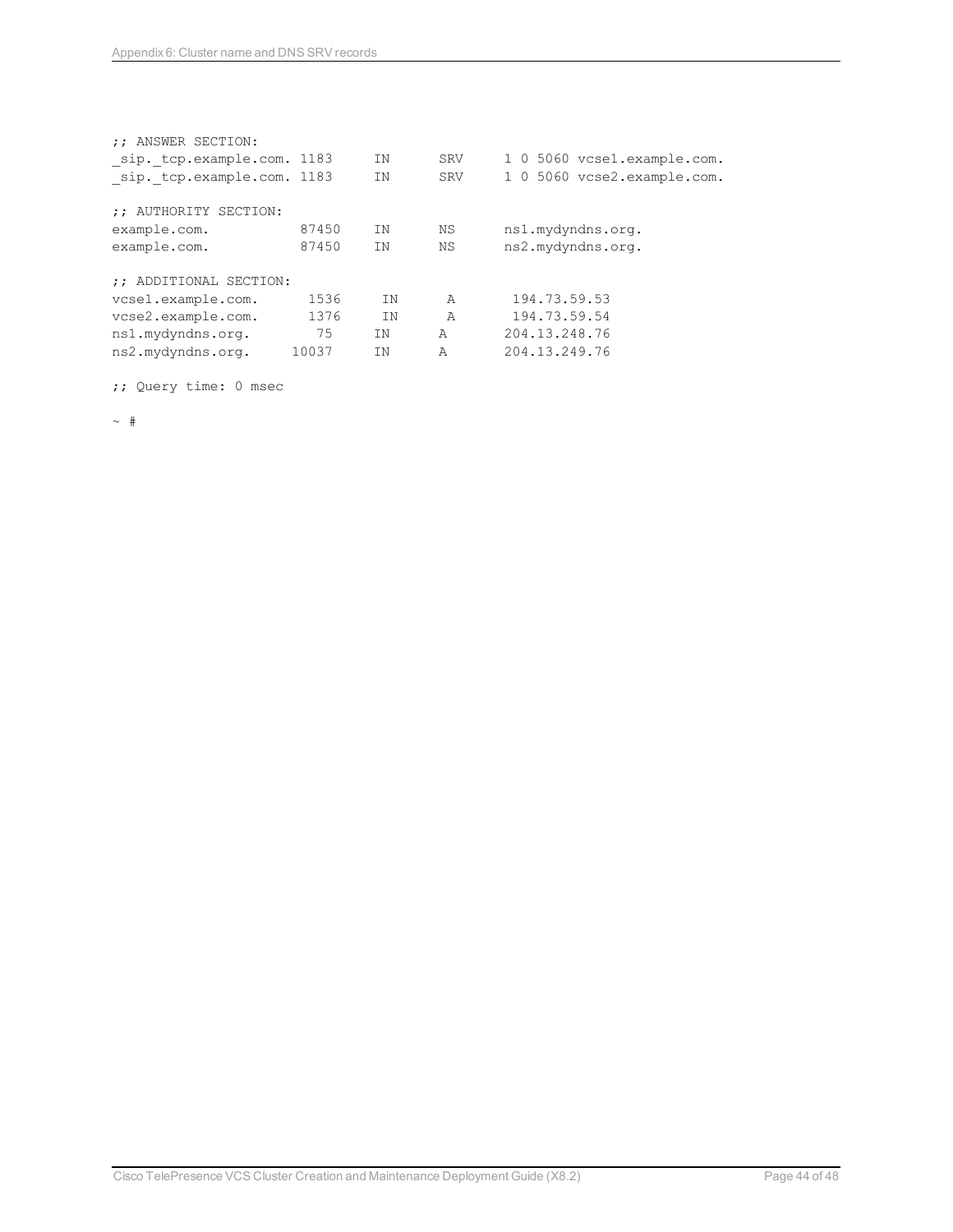## <span id="page-44-0"></span>**Appendix 7: NAPTR records**

NAPTR records are typically used to specify various methods to connect to a destination URI, for example by email, by SIP, by H.323. They can also be used to specify the priority to use for those connection types, for example to use SIP TLS in preference over using SIP TCP or SIP UDP.

NAPTR records are also used in ENUM, when converting a telephone number into a dialable URI. (For further details on ENUM see *ENUM Dialing on VCS [Deployment](http://www.cisco.com/en/US/products/ps11337/products_installation_and_configuration_guides_list.html) Guide*).

### <span id="page-44-1"></span>**NAPTR record format**

Example: SIP access to example.com, and for enum lookups for 557120, 557121, and 557122.

\$ORIGIN example.com.

| ΤN | NAPTR | 10 100 | "s" "SIPS+D2T"       | 11 II     | sips. tcp.example.com. |
|----|-------|--------|----------------------|-----------|------------------------|
| TN | NAPTR |        | 12 100 "s" "SIP+D2T" | - 11 11   | sip. tcp.example.com.  |
| ΤN | NAPTR |        | 14 100 "s" "SIP+D2U" | <b>HH</b> | sip. udp.example.com.  |

\$ORIGIN www.example.com.

|  |  | IN NAPTR 10 100 "s" "http+I2R" | $\mathbf{H}$ | http. tcp.example.com. |
|--|--|--------------------------------|--------------|------------------------|
|  |  | IN NAPTR 10 100 "s" "ftp+I2R"  | $\cdots$     | ftp. tcp.example.com.  |

#### \$ORIGIN 0.2.1.7.5.5.enum.lookup.com.

|  |  |  | IN NAPTR 10 100 "u" "E2U+sip" "!^.*\$!john.smith@tandberg.com!"             |  |
|--|--|--|-----------------------------------------------------------------------------|--|
|  |  |  | IN NAPTR 12 100 "u" "E2U+h323" "!^.*\$!john.smith@tandberg.com!"            |  |
|  |  |  | IN NAPTR 10 100 "u" "mailto+E2U" "!^.*\$!mailto:john.smith@tandberg.com!" . |  |

\$ORIGIN 1.2.1.7.5.5.enum.lookup.com.

IN NAPTR 10 100 "u" "E2U+sip" "!^.\*\$!mary.jones@tandberg.com!" .

#### \$ORIGIN 2.2.1.7.5.5.enum.lookup.com.

| IN |                                                  |  |  | NAPTR 10 100 "u" "E2U+h323" "!^.*\$!peter.archibald@myco.com!"                                                                                                                                                                                                      |
|----|--------------------------------------------------|--|--|---------------------------------------------------------------------------------------------------------------------------------------------------------------------------------------------------------------------------------------------------------------------|
|    | $IN = Internet routine$<br>$NAPTR = record type$ |  |  |                                                                                                                                                                                                                                                                     |
|    |                                                  |  |  | 10 = order value (use lowest order value first)                                                                                                                                                                                                                     |
|    |                                                  |  |  | 100 = preference value if multiple entries have the same order value<br>" $u'' =$ the result is a routable URI<br>"s" = the result is a DNS SRV record<br>"a" = the result is an 'A'or 'AAAA' record<br>"E2U+sip" to make SIP call<br>"E2U+h323" to make h.323 call |
|    |                                                  |  |  | Reqular expression:                                                                                                                                                                                                                                                 |
|    |                                                  |  |  | $! =$ delimiter                                                                                                                                                                                                                                                     |
|    |                                                  |  |  | "" = no expression used                                                                                                                                                                                                                                             |
|    |                                                  |  |  | usual Regex expressions can be used                                                                                                                                                                                                                                 |
|    |                                                  |  |  | Replace field; $=$ not used                                                                                                                                                                                                                                         |

#### **Looking up an ENUM NAPTR record**

**dig 4.3.7.8.enum4.example.com. NAPTR**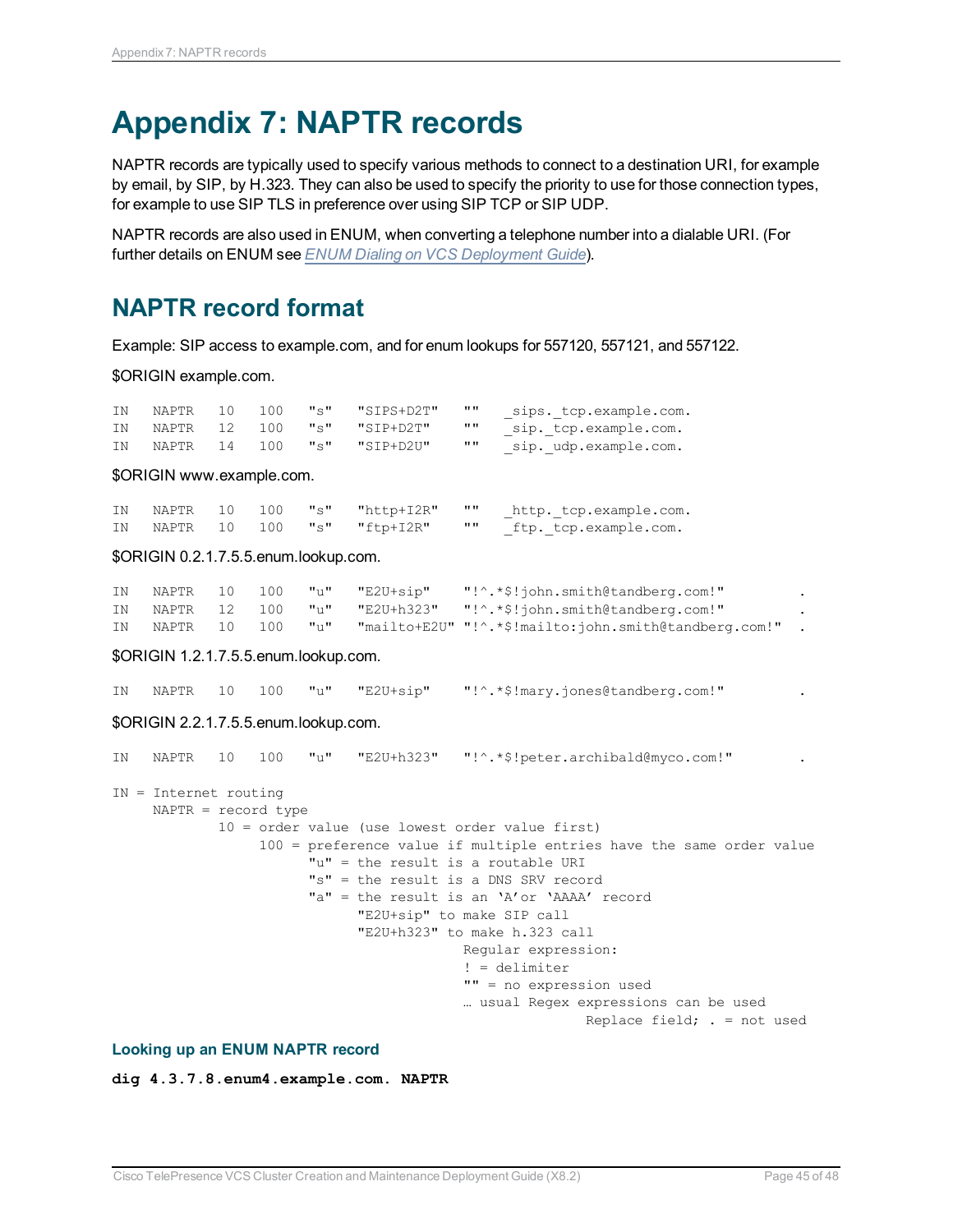; <<>> ;; global options: printcmd ;; Got answer: ;; ->>HEADER<<- opcode: QUERY, status: NOERROR, id: 38428 ;; flags: qr aa rd ra; QUERY: 1, ANSWER: 2, AUTHORITY: 1, ADDITIONAL: 2 ;; QUESTION SECTION: ;4.3.7.8.enum4.example.com. IN NAPTR ;; ANSWER SECTION: 4.3.7.8.enum4.example.com. 60 IN NAPTR 10 100 "u" "E2U+sip" "!^.\*\$!bob@example.com!" . 4.3.7.8.enum4.example.com. 60 IN NAPTR 10 100 "u" "E2U+h323" "!^.\*\$!bob@example.com!" . ;; AUTHORITY SECTION: enum4.example.com. 60 IN NS int-server1.example.com. ;; ADDITIONAL SECTION: int-server1.example.com. 3600 IN A 10.44.9.144 int-server1.example.com. 3600 IN AAAA 3ffe:80ee:3706::9:144

;; Query time: 0 msec

#### **Looking up a domain NAPTR record**

Example: NAPTR record allowing endpoints to detect that they are in the public (external) network. The flag "s" is extended to "se" to indicate that it is "external".

#### **~ # dig -t NAPTR example.com**

```
; <<>> DiG 9.4.1 <<>> -t NAPTR example.com
;; global options: printcmd
;; Got answer:
;; ->>HEADER<<- opcode: QUERY, status: NOERROR, id: 1895
;; flags: qr rd ra; QUERY: 1, ANSWER: 3, AUTHORITY: 6, ADDITIONAL: 4
;; QUESTION SECTION:
;example.com. IN NAPTR
;; ANSWER SECTION:
example.com. 2 IN NAPTR 50 50 "se" "SIPS+D2T" "" _sips. tcp.example.com.
example.com. 2 IN NAPTR 90 50 "se" "SIP+D2T" "" _sip._tcp.example.com.
example.com. 2 IN NAPTR 100 50 "se" "SIP+D2U" "" sip. udp.example.com.
;; AUTHORITY SECTION:
example.com. 320069 IN NS nserver2.example.com.<br>example.com. 320069 IN NS nserver.euro.example.
example.com. 320069 IN NS nserver.euro.example.com.
example.com. 320069 IN NS nserver.example.com.
example.com. 320069 IN NS nserver3.example.com.
example.com. 320069 IN NS nserver4.example.com.
example.com. 320069 IN NS nserver.asia.example.com.
;; ADDITIONAL SECTION:
nserver.example.com. 56190 IN A 17.111.10.50
nserver2.example.com. 57247 IN A 17.111.10.59
nserver3.example.com. 57581 IN A 17.22.14.50
nserver4.example.com. 57452 IN A 17.22.14.59
;; Query time: 11 msec
```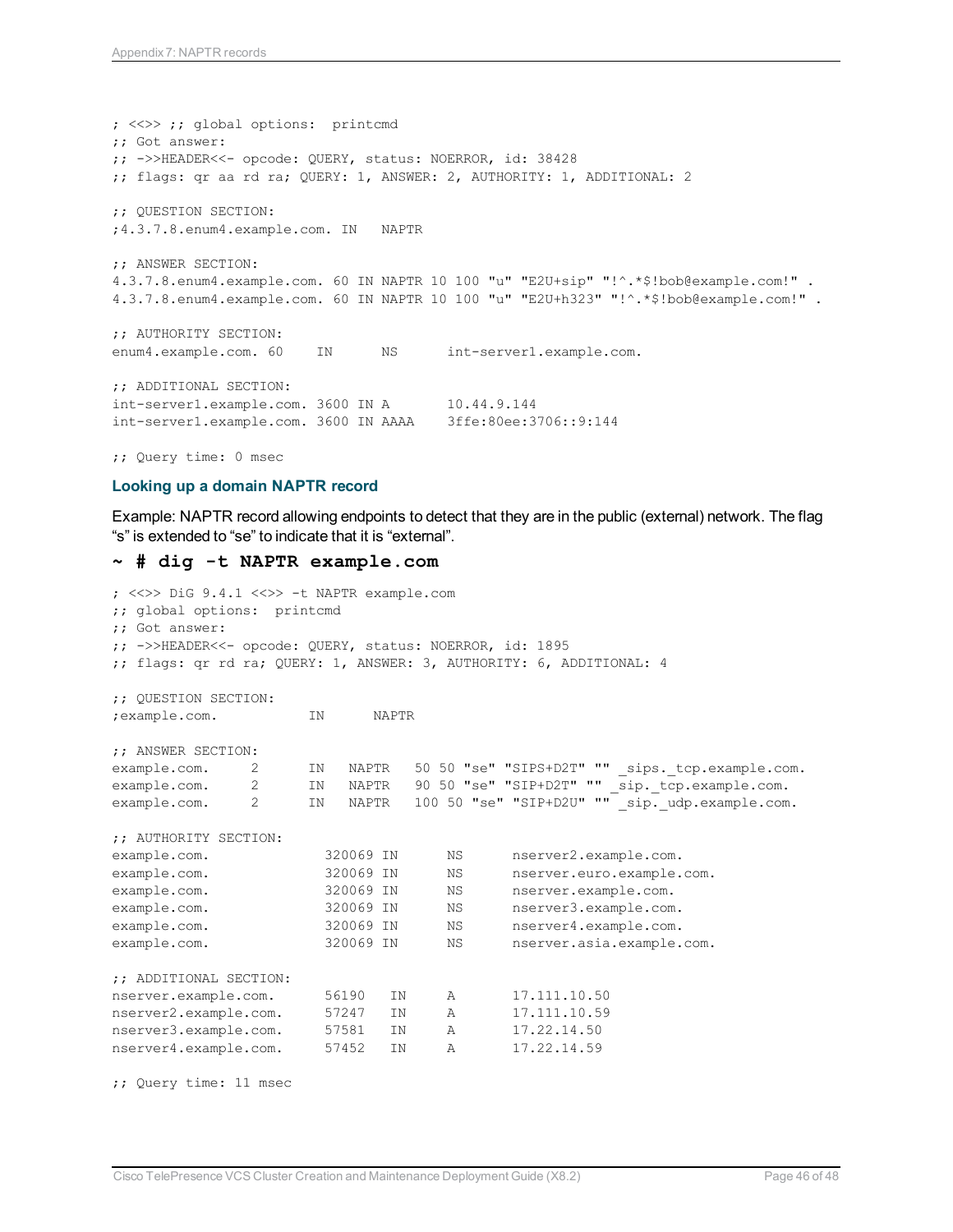## <span id="page-46-0"></span>**Document revision history**

The following table summarizes the changes that have been applied to this document.

| <b>Revision</b> | Date                | <b>Description</b>                                                                                                                                               |
|-----------------|---------------------|------------------------------------------------------------------------------------------------------------------------------------------------------------------|
| 18              | June 2014           | Republished for X8.2.                                                                                                                                            |
| 17              | April 2014          | Updated for VCS X8.1.1:<br>New 'Replacing a VCS peer' section<br>Updates to 'IP ports and protocols' appendix                                                    |
| 16              | December 2013       | Updated for VCS X8.1, including the removal of support for TMS Agent<br>legacy mode provisioning.                                                                |
| 15              | November 2012       | Removed recommendation to use DNS name of the VCS cluster for<br>endpoint SIP outbound configuration.                                                            |
| 14              | August 2012         | Updated for VCS X7.2.                                                                                                                                            |
| 13              | March 2012          | Updated for VCS X7.1.                                                                                                                                            |
| 12              | January 2012        | Various minor revisions and clarifications applied.                                                                                                              |
| 11              | October 2011        | Updated for VCS X7.0.n.                                                                                                                                          |
| 10              | September 2011      | Updated Appendix 3 - IP port and protocol numbers.                                                                                                               |
| 9               | August 2011         | Updated for VCS X7.0.                                                                                                                                            |
| 8               | May 2011            | Updated for VCS X6.1.                                                                                                                                            |
| 7               | February 2011       | Clarify this document refers to VCS X6.0 only, and to Cisco TMS 12.6 or<br>later.                                                                                |
| 6               | December 2010       | Updated for VCS X6.                                                                                                                                              |
| 5               | October 2010        | New document styles applied.                                                                                                                                     |
| 4               | August 2010         | Updated for VCS X5.2.<br>Replace previous Appendix 12 (Upgrading debian packages - only<br>required for X5.1.1) with a new Appendix 12 - NAPTR records overview. |
| 3               | May 2010            | Updated for VCS X5.1.1 and Cisco TMS 12.6.                                                                                                                       |
| 2               | December 2009       | Updated for VCS X5.                                                                                                                                              |
| 1               | Up to December 2009 | Releases for earlier versions of VCS.                                                                                                                            |